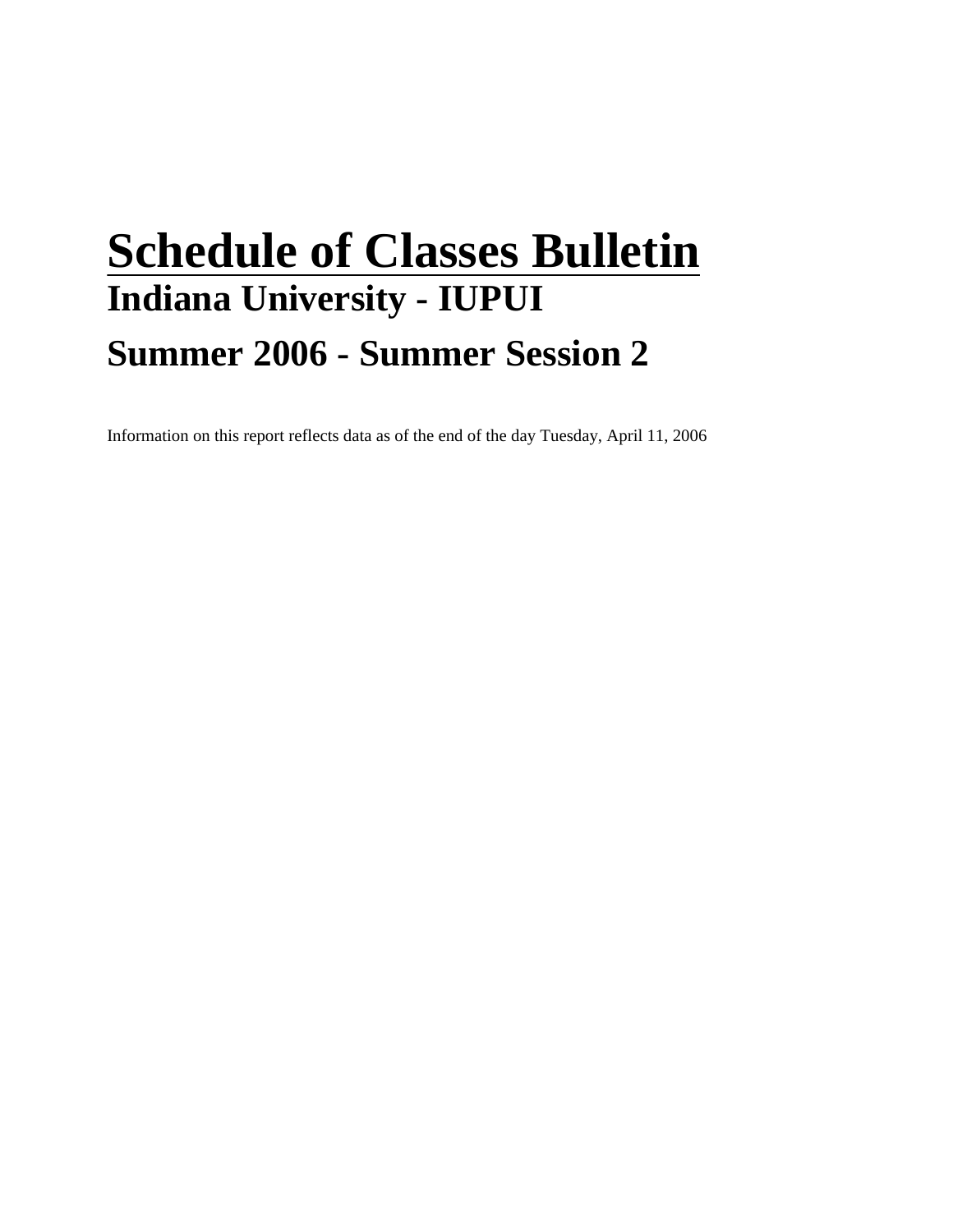# **School of Continuing Studies**

## **Adult Continuing Education (ACE)**

#### **Summer Session 2**

#### **ACE-D 521 PARTICIPATION TRAINING (2 CR)**

- 3969 RSTR NS2 08:00A-05:00P FSN ET 324 Earnest S CLASS MEETS JULY 28,29, AND 30. STUDENTS MUST ACCESS ONCOURSE FOR PRE-COURSE READINGS. POST COURSE PAPER DUE 8/14/2006
- **ACE-D 523 SM GRP THEORY IN ADULT EDUC (3 CR)** 12903 SS2 ARR ARR AP WEB Docque E<br>**ACE-D 590 IND STUDY OR RES IN ADULT EDUC (1-3 CR)**<br>3972 PERM SS2 ARR AP WRB Earnest S
- 3972 PERM SS2 ARR ARR ARR AF FOR PT FACILITATOR TRAINING PARTICIPANTS **ACE-D 625 TOPICAL SEMINAR (2 CR)**
- - VT: EFFCT LISTENING-TEACH & LEARN<br>6185 RSTR SS2 09:00A-04:00P 6185 RSTR SS2 09:00A-04:00P<br>THIS CLASS IS TAUGHT VIA ONCOURSE BUT INCLUDES A FACE-TO-FACE<br>MEETING ON THURSDAY, JULY 27TH FROM 9:00AM-4:00PM IN ET324.<br>THIS MEETING IS MANDATORY.

**ACE-D 650 INTERNSHIP IN ADULT EDUCATION (1-6 CR)** 3976 RSTR SS2 ARR ARR AP WEB Merrill H PREREQUISITES: D500 OR D506, AND CONSENT OF THE INSTRUCTOR, ADULT EDUCATION MAJORS ONLY. MUST BE ARRANGED WITH FACULTY PRIOR TO REGISTRATION.

#### **ACE-D 660 READINGS IN ADULT EDUCATION (1-6 CR)**

 3977 RSTR SS2 ARR ARR AP WEB Disilvestro F PREREQUISITES: D500, D505, D625 OR CONSENT OF THE INSTRUCTOR ARRANGED IN ADVANCE OF REGISTRATION. ADULT EDUCATION MAJORS **ONLY** \_\_\_\_\_\_\_\_\_\_\_\_\_\_\_\_\_\_\_\_\_\_\_\_\_\_\_\_

# **School of Liberal Arts**

## **Afro-American Studies (AFRO)**

#### **Summer Session 2**

 $\overline{a}$ 

 $\overline{a}$ 

|       | AFRO-A 150 SURV CULTR OF BLACK AMERICANS (3 CR) |            |        |           |
|-------|-------------------------------------------------|------------|--------|-----------|
| 10826 | SS2 09:00A-12:15P                               | <b>MW</b>  | 163    | Modibo N  |
|       | AFRO-A 303 TOPICS IN AFRO-AMERICAN STDYS (3 CR) |            |        |           |
| 10999 | SS2 06:00P-08:15P                               | <b>MWR</b> | CA 221 | Housley J |
|       |                                                 |            |        |           |
|       |                                                 |            |        |           |

# **Sch of Health & Rehab Sciences**

## **Allied Health (AHLT)**

#### **Summer Session 2**

### **AHLT-T 560 INTRO TO OCCUP SCIENCE&THERAPY (3 CR)**

 6105 SS2 01:00P-05:00P D ARR Schmid A OPEN TO M.S. OT STUDENTS ONLY ABOVE CLASS WILL MEET JUNE 26 - AUG 7 ON-LINE THE FIRST 4 WEEKS ON CAMPUS THE LAST 2 WEEKS **AHLT-T 571 KINESIOLOGY FOR OT (3 CR)**

- 6070 SS2 ARR ARR AP WEB Janson J ONLY OPEN TO STUDENTS ADMITTED TO THE OT PROGRAM. STUDENTS MUST ALSO REGISTER FOR LAB WHICH WILL REQUIRE CAMPUS VISITS
- **Laboratory (LAB)** 6071 SS2 ARR ARR ARR Janson J ONLY OPEN TO STUDENTS ADMITTED TO THE OT PROGRAM. STUDENTS MUST ALSO REGISTER FOR LECTURE. ABOVE CLASS NUMBER MEETS ON JULY 27 AND 28 ONLY FROM 8AM - NOON IN CF 203.

**AHLT-T 696 FIELDWORK LEVEL II-B (5 CR)** 11951 NS2 ARR ARR ARR Janson J

| 11951 | NS2 ARR                                   | ARR | Janson . |
|-------|-------------------------------------------|-----|----------|
|       | ONLY OPEN TO STUDENTS IN MS IN OT PROGRAM |     |          |

#### **NUTRITION AND DIETETICS (070)**

|      | AHLT-N 595 READINGS IN NUTRITION (1-3 CR)          |     |     |           |
|------|----------------------------------------------------|-----|-----|-----------|
|      | 3983 PERMSS2 ARR                                   | ARR | ARR | O'palka J |
|      | AHLT-N 598 RESEARCH NUTRITION & DIETETICS (1-9 CR) |     |     |           |
| 3986 | SS2 ARR                                            | ARR | ARR | O'palka J |

## **Allied Health Physical Therapy (AHPT)**

#### **Summer Session 2**

 $\overline{a}$ 

 $\overline{a}$ 

 $\overline{a}$ 

 $\overline{a}$ 

|       | AHPT-P 514 EVIDENCE BASED CRITICAL INQ I (2 CR)  |            |               |              |
|-------|--------------------------------------------------|------------|---------------|--------------|
| 3998  | SS2 08:00A-12:00P                                | MF         | <b>NU 110</b> | Mac Kinnon J |
|       | AHPT-P 524 CARDIOPULMONARY PRACT PATTERNS (3 CR) |            |               |              |
| 11161 | NS2 09:00A-12:00P                                | <b>TWR</b> | <b>ARR</b>    |              |
|       | 12:00P-01:00P                                    | т          | <b>ARR</b>    |              |
|       | AHPT-P 675 CAPTSTONE SEMINAR (1 CR)              |            |               |              |
| 5814  | NS2 08:00A-05:00P                                | n          | <b>NU 305</b> | Riolo L      |
|       | AHPT-P 695 CLINICAL EDUCATION II (3 CR)          |            |               |              |
| 12843 | NS <sub>2</sub> ARR                              | ARR        | <b>ARR</b>    | Bainbridge C |
|       |                                                  |            |               |              |
|       |                                                  |            |               |              |

# **School of Liberal Arts**

## **Amer Sign Lang/Eng Interpret (ASL)**

#### **Summer Session 2**

|       | ASL-A 132 INTENSV BEG AMER SIGN LANG II (5 CR) |             |    |     |          |
|-------|------------------------------------------------|-------------|----|-----|----------|
| 4026  | SS2 09:00A-12:15P                              | <b>MTWR</b> |    | 065 | Gantt B  |
| 10700 | SS2 06:00P-09:15P                              | MTWR        | IT | 065 | Schaaf K |
|       |                                                |             |    |     |          |

# **School of Medicine**

## **Anatomy (ANAT)**

#### **Summer Session 2**

**ANAT-D 860 RESEARCH (1-10 CR)** 4000 SS2 ARR ARR ARR Williams Jr J \_\_\_\_\_\_\_\_\_\_\_\_\_\_\_\_\_\_\_\_\_\_\_\_\_\_\_\_

# **School of Liberal Arts**

## **Anthropology (ANTH)**

#### **Summer Session 2**

| ANTH-A 103 HUMAN ORIGINS & PREHISTORY (3 CR)                                                                                                                                                                                                                                                                                                                                                                               |           |          |                      |
|----------------------------------------------------------------------------------------------------------------------------------------------------------------------------------------------------------------------------------------------------------------------------------------------------------------------------------------------------------------------------------------------------------------------------|-----------|----------|----------------------|
| 4006 SS2 09:00A-12:15P MW CA 411 Glidden K                                                                                                                                                                                                                                                                                                                                                                                 |           |          |                      |
| A103 IS NOT OPEN TO STUDENTS WHO HAVE HAD A303.                                                                                                                                                                                                                                                                                                                                                                            |           |          |                      |
| ANTH-A 104 CULTURAL ANTHROPOLOGY (3 CR)                                                                                                                                                                                                                                                                                                                                                                                    |           |          |                      |
| SS2 09:00A-12:15P TR CA 435 Williams M<br>4008 and the set of $\sim$                                                                                                                                                                                                                                                                                                                                                       |           |          |                      |
| A104 IS NOT OPEN TO STUDENTS WHO HAVE HAD A304                                                                                                                                                                                                                                                                                                                                                                             |           |          |                      |
| ANTH-A 303 EVOLUTION & PREHISTORY (3 CR)                                                                                                                                                                                                                                                                                                                                                                                   |           |          |                      |
| 4009 SS2 09:00A-12:15P MW CA 411                                                                                                                                                                                                                                                                                                                                                                                           |           |          | Glidden K            |
| A303 IS NOT OPEN TO STUDENTS WHO HAVE HAD A103.                                                                                                                                                                                                                                                                                                                                                                            |           |          |                      |
| ANTH-A 304 SOCIAL & CULTURAL BEHAVIOR (3 CR)                                                                                                                                                                                                                                                                                                                                                                               |           |          |                      |
| 4010 SS2 09:00A-12:15P TR CA 435 Williams M                                                                                                                                                                                                                                                                                                                                                                                |           |          |                      |
| A304 IS NOT OPEN TO STUDENTS WHO HAVE HAD A104.                                                                                                                                                                                                                                                                                                                                                                            |           |          |                      |
| ANTH-A 395 FIELD EXPERIENCE IN ANTH (1 CR)                                                                                                                                                                                                                                                                                                                                                                                 |           |          |                      |
| 12670 PERM NS2 ARR ARR AP OC Kahn H                                                                                                                                                                                                                                                                                                                                                                                        |           |          |                      |
| STUDENTS ENROLLED IN THIS STUDY ABROAD PROGRAM WILL RECEIVE 4                                                                                                                                                                                                                                                                                                                                                              |           |          |                      |
| CREDITS, YOU MUST ALSO ENROLL IN ANTH-E300 CLASS NUMBER                                                                                                                                                                                                                                                                                                                                                                    |           |          |                      |
| 12669 THERE WILL BE 3 CLASSES BEFORE DEPARTURE JUNE 26,                                                                                                                                                                                                                                                                                                                                                                    |           |          |                      |
| JUNE 28 AND JULY 5. AND 3 CLASS AFTER RETURNING- AUG 11,                                                                                                                                                                                                                                                                                                                                                                   |           |          |                      |
| 14, 16. FOR ADDITIONAL INFORMATION VISIT:                                                                                                                                                                                                                                                                                                                                                                                  |           |          |                      |
| HTTP://WWW.IUPUI.EDU/~OIA/SA/JAMAICA.HTML                                                                                                                                                                                                                                                                                                                                                                                  |           |          |                      |
| ANTH-A 494 PRACTICUM IN APPLIED ANTH (1-3 CR)                                                                                                                                                                                                                                                                                                                                                                              |           |          |                      |
| 4013 PERM SS2 ARR                                                                                                                                                                                                                                                                                                                                                                                                          | ARR AP OC |          | Mullins <sub>P</sub> |
| ANTH-A 495 INDIVIDUAL READINGS IN ANTH (2-4 CR)                                                                                                                                                                                                                                                                                                                                                                            |           |          |                      |
| 4015 PERMSS2 ARR ARR                                                                                                                                                                                                                                                                                                                                                                                                       |           | AP OC    | Mullins <sub>P</sub> |
| ANTH-A 594 INDEP LEARNING IN APPLIED ANTH (2-4 CR)                                                                                                                                                                                                                                                                                                                                                                         |           |          |                      |
| 4017 PERMSS2 ARR                                                                                                                                                                                                                                                                                                                                                                                                           |           | ARR APOC | Mullins P            |
| ANTH-E 300 CULTURE AREAS & ETHNIC GROUPS (3 CR)                                                                                                                                                                                                                                                                                                                                                                            |           |          |                      |
| VT: CULTURE AND SERVICE IN JAMAICA                                                                                                                                                                                                                                                                                                                                                                                         |           |          |                      |
| 12669 PERM NS2 ARR ARR AP OC Kahn H                                                                                                                                                                                                                                                                                                                                                                                        |           |          |                      |
| STUDENTS ENROLLED IN THIS STUDY ABROAD PROGRAM WILL RECEIVE 4                                                                                                                                                                                                                                                                                                                                                              |           |          |                      |
| CREDITS, YOU MUST ALSO ENROLL IN ANTH-A395 CLASS NUMBER                                                                                                                                                                                                                                                                                                                                                                    |           |          |                      |
| 12670 THERE WILL BE 3 CLASSES BEFORE DEPARTURE JUNE 26.<br>$\overline{10}$ $\overline{11}$ $\overline{11}$ $\overline{12}$ $\overline{13}$ $\overline{13}$ $\overline{15}$ $\overline{16}$ $\overline{11}$ $\overline{13}$ $\overline{13}$ $\overline{13}$ $\overline{14}$ $\overline{15}$ $\overline{11}$ $\overline{13}$ $\overline{14}$ $\overline{15}$ $\overline{11}$ $\overline{13}$ $\overline{14}$ $\overline{15}$ |           |          |                      |
|                                                                                                                                                                                                                                                                                                                                                                                                                            |           |          |                      |

JUNE 28 AND JULY 5 . AND 3 CLASS AFTER RETURNING- AUG 11, 14, 16. FOR ADDITIONAL INFORMATION VISIT:

HTTP://WWW.IUPUI.EDU/~OIA/SA/JAMAICA.HTML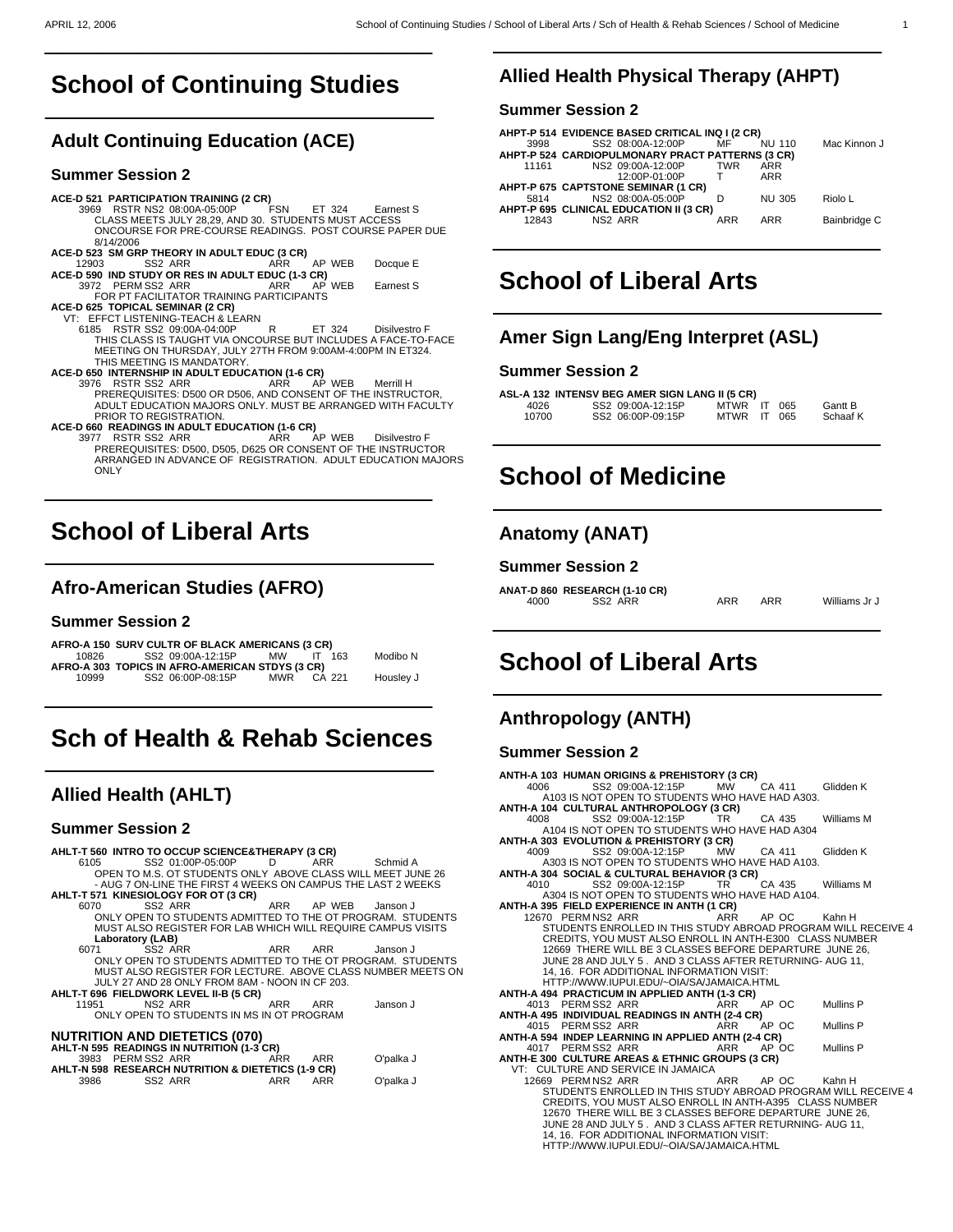# **Herron School of Art**

## **Herron Art (HER)**

 $\overline{a}$ 

#### **Summer Session 2**

## **ELECTIVE ART COURSES (010) HER-E 201 PHOTOGRAPHY I (3 CR)**

| SS2 09:00A-03:00P<br>11105                                                          | МW        | HR 011           | Richcreek R         |
|-------------------------------------------------------------------------------------|-----------|------------------|---------------------|
| 09:00A-11:30A                                                                       | F.        | HR 011           | Richcreek R         |
| ELECTIVE PHOTO CLASS FOR IUPUI STUDENTS; WILL NOT COUNT FOR<br><b>HERRON DEGREE</b> |           |                  |                     |
| <b>HER-C 206 BEG CERAMICS, WHEEL THROWING (3 CR)</b>                                |           |                  |                     |
| 4927<br>SS2 09:00A-03:00P<br>09:00A-11:30A                                          | TR.<br>F. | HE 106<br>HE 106 |                     |
| HER-E 101 BEGINNING DRAWING I (3 CR)                                                |           |                  |                     |
| 12584<br>SS2 09:00A-03:00P                                                          | МW        | HR 235           |                     |
| HER-E 102 BEGINNING DRAWING II (3 CR)<br>SS2 09:00A-03:00P<br>12585                 | МW        | HR 235           | Gonzalez R          |
| HER-E 105 BEGINNING PAINTING I (3 CR)                                               |           |                  |                     |
| SS2 09:00A-03:00P<br>12582<br><b>HER-E 106 BEGINNING PAINTING II (3 CR)</b>         | TR        | HR 205           | Springer C          |
| SS2 09:00A-03:00P<br>12583                                                          | TR        | HR 205           | Springer C          |
| <b>HER-R 201 VISUAL RESEARCH (3 CR)</b>                                             |           |                  |                     |
| VT: LANDSCAPE PAINTING<br>11113<br>SS2 09:00A-03:00P                                | TR        | HR 202           | Sutton E            |
| 09:00A-11:30A                                                                       | F.        | HR 202           |                     |
| VT: JEWELRY DESIGN<br>12581<br>SS2 09:00A-03:00P                                    | MW        | HR 187           | Jackson A           |
|                                                                                     |           |                  |                     |
| ART HISTORY (020)                                                                   |           |                  |                     |
| <b>HER-H 100 ART APPRECIATION (3 CR)</b><br>4941<br>SS2 01:00P-04:15P               | TR        | HR 194           |                     |
| SS2 06:00P-09:15P<br>4942                                                           | TR        | HR 194           | Haines C            |
| SS2 ARR<br>12343                                                                    | ARR       | AP WEB           | Rawlins S           |
| HER-H 102 HISTORY OF ART 2 (3 CR)<br>SS2 12:30P-03:45P<br>4944                      | МW        | HR 194           |                     |
| HER-H 203 TOPICS IN ART HISTORY: V.T. (3 CR)                                        |           |                  |                     |
| VT: NATIVE AMERICAN ART                                                             |           |                  |                     |
| RSTR SS2 12:30P-03:45P<br>4945<br>HER-H 400 TOPICS & METHODS IN ART HIST (3 CR)     | TR        | HR 191           |                     |
| VT: CULTRL HIST OF FREN IMPRESSION                                                  |           |                  |                     |
| 11115<br>SS2 05:45P-08:30P<br>10:00A-01:00P                                         | R<br>S    | HR 194<br>HR 194 |                     |
| ALSO OFFERED AS HIST-B421                                                           |           |                  |                     |
|                                                                                     |           |                  |                     |
| <b>FOUNDATION COURSES (030)</b><br><b>HER-D 102 DRAWING II (3 CR)</b>               |           |                  |                     |
| RSTR SS2 09:00A-03:00P<br>4930                                                      | МW        | HR 214           |                     |
| 12:30P-03:00P                                                                       | F.        | HR 214           |                     |
| <b>HER-F 122 COLOR CONCEPTS (3 CR)</b><br>11112 RSTR SS2 09:00A-03:00P              | TR        | HR 255           |                     |
| 09:00A-11:30A                                                                       | F.        | HR 255           |                     |
| <b>CERAMICS (035)</b>                                                               |           |                  |                     |
| HER-C 206 BEG CERAMICS, WHEEL THROWING (3 CR)                                       |           |                  |                     |
| 4928 RSTR SS2 09:00A-03:00P                                                         | TR.       | HE 106           |                     |
| 09:00A-11:30A                                                                       | F         | HE 106           |                     |
| DRAWING (040)                                                                       |           |                  |                     |
| HER-D 201 DRAWING III (3 CR)<br>4931                                                | МW        | HR 206           |                     |
| RSTR SS2 09:00A-03:00P                                                              |           |                  |                     |
| 09:00A-11:30A                                                                       | F.        | HR 206           |                     |
| HER-D 202 DRAWING IV (3 CR)                                                         |           |                  |                     |
| 4932 RSTR SS2 09:00A-03:00P                                                         | МW        | HR 206           |                     |
| 09:00A-11:30A<br>HER-D 301 DRAWING V (3 CR)                                         | F.        | HR 206           |                     |
| RSTR SS2 09:00A-03:00P<br>4933                                                      | МW        | HR 206           |                     |
| 09:00A-11:30A                                                                       | F.        | HR 206           |                     |
| HER-D 302 DRAWING VI (3 CR)<br>4934 RSTR SS2 09:00A-03:00P                          | MW        | HR 206           |                     |
| 09:00A-11:30A                                                                       | F.        | HR 206           |                     |
| <b>HER-D 401 DRAWING VII (3 CR)</b><br>RSTR SS2 09:00A-03:00P<br>4935               | МW        | HR 206           |                     |
| 09:00A-11:30A                                                                       | F         | HR 206           |                     |
| HER-D 402 DRAWING VIII (3 CR)                                                       |           |                  |                     |
| 4936<br>RSTR SS2 09:00A-03:00P<br>09:00A-11:30A                                     | МW<br>F   | HR 206<br>HR 206 |                     |
|                                                                                     |           |                  |                     |
| <b>VISUAL COMMUNICATIONS (065)</b>                                                  |           |                  |                     |
| HER-A 453 PROFESSIONAL PRACTICE INTRNSHP (3 CR)<br>PERM SS2 ARR<br>6465             | ARR       | AP OC            | Differding-Burton P |
|                                                                                     |           |                  |                     |
| <b>FURNITURE DESIGN (070)</b>                                                       |           |                  |                     |
| HER-C 511 3-D DESIGN (2-3 CR)<br>12794 PERM SS2 09:00A-03:00P                       | TR        | HR 206           |                     |
| 12:30P-03:00P                                                                       | F.        | HR 206           | Robinson C          |
| HER-Q 341 FURNITURE DESIGN III (2-3 CR)<br>11116 RSTR SS2 09:00A-03:00P             | TR        | HR 188           | Robinson C          |
| 12:30P-03:00P                                                                       | F.        | HR 188           |                     |
| HER-Q 342 FURNITURE DESIGN IV (2-3 CR)<br>11117 RSTR SS2 09:00A-03:00P              | <b>TR</b> | HR 188           | Robinson C          |
| 12:30P-03:00P                                                                       | F         | HR 188           |                     |
| HER-Q 441 FURNITURE DESIGN V (2-3 CR)                                               |           |                  |                     |
| 11118 RSTR SS2 09:00A-03:00P<br>12:30P-03:00P                                       | TR<br>F   | HR 188<br>HR 188 | Robinson C          |
| HER-Q 442 FURNITURE DESIGN VI (2-3 CR)<br>11119 RSTR SS2 09:00A-03:00P              | TR        | HR 188           | Robinson C          |

# **School of Medicine**

## **Biochemistry (BIOC)**

### **Summer Session 2**

 $\overline{a}$ 

 $\overline{a}$ 

|       | BIOC-B 854 INTRODUCTION TO RESEARCH (1 CR) |     |     |         |
|-------|--------------------------------------------|-----|-----|---------|
|       | SS2 ARR                                    | ARR | ARR | Goebl M |
|       | BIOC-B 855 RESEARCH (1-12 CR)              |     |     |         |
| 4032. | SS <sub>2</sub> ARR                        | ARR | ARR | Goebl M |

\_\_\_\_\_\_\_\_\_\_\_\_\_\_\_\_\_\_\_\_\_\_\_\_\_\_\_\_

#### **CROSSLISTED COURSES (999)**

**GRADUATE (GRAD) GRAD-G 890 MTHDS IN MOLEC BIOLOGY/PATHLGY (3 CR)** \_\_\_\_\_\_\_\_\_\_\_\_\_\_\_\_\_\_\_\_\_\_\_\_\_\_\_\_

# **Purdue School of Science**

## **Biology (BIOL)**

#### **Summer Session 2**

|      | <b>COURSES FOR NON-BIOLOGY MAJORS (010)</b>             |             |            |             |
|------|---------------------------------------------------------|-------------|------------|-------------|
|      | BIOL-N 100 CONTEMPORARY BIOLOGY (3 CR)                  |             |            |             |
| 4089 | SS2 06:00P-08:15P                                       | <b>MWR</b>  | LD 026     | Cassady S   |
|      | BIOL-N 200 BIOLOGY OF WOMEN (3 CR)                      |             |            |             |
| 4091 | SS2 03:30P-05:40P                                       | <b>MWR</b>  | 027<br>I D | Daskalos J  |
|      | BIOL-N 214 HUMAN BIOLOGY (3 CR)                         |             |            |             |
| 4093 | SS2 09:00A-11:15A                                       | <b>TWR</b>  | 027<br>ID. | Hanna C     |
|      | BIOL-N 217 HUMAN PHYSIOLOGY (5 CR)                      |             |            |             |
|      | AN ADDITIONAL SPECIAL FEE IS RÈQUIRED FOR THE FOLLOWING |             |            |             |
|      | COURSE (SEE FEE SCHEDULE)                               |             |            |             |
| 4094 | SS2 11:00A-12:45P                                       | <b>MTWR</b> | LE 102     | Tarricone B |
|      | Laboratory (LAB)                                        |             |            |             |
| 4095 | SS2 08:30A-10:45A                                       | <b>MTWR</b> | SL 242     | Reinken J   |
| 4096 | SS2 08:30A-10:45A                                       | <b>MTWR</b> | SL 271     | Yard M      |
| 4097 | SS2 01:00P-03:15P                                       | <b>MTWR</b> | SL 242     | Slayback D  |
| 4098 | SS2 01:00P-03:15P                                       | <b>MTWR</b> | SL 271     | Streif T    |
|      | STUDENT MUST REGISTER FOR BOTH LECTURE AND ONE LAB.     |             |            |             |

### **BIOLOGY COURSES FOR MAJORS (020)**

|      | <b>DIOLOGT COUNDLOT ON MAJONG (UZU)</b><br>BIOL-K 103 CONCEPTS OF BIOLOGY II (5 CR)                                                             |                                               |                |                 |
|------|-------------------------------------------------------------------------------------------------------------------------------------------------|-----------------------------------------------|----------------|-----------------|
|      | AN ADDITIONAL SPECIAL FEE IS REQUIRED FOR THE FOLLOWING                                                                                         |                                               |                |                 |
|      | COURSE (SEE FEE SCHEDULE)                                                                                                                       |                                               |                |                 |
| 4056 | SS2 12:00P-02:10P TWR                                                                                                                           |                                               | SL 148         | Yost R          |
|      | Laboratory (LAB)                                                                                                                                |                                               |                |                 |
| 4057 | SS2 08:30A-11:20A TWR SL 313                                                                                                                    |                                               |                | Yost R          |
|      | STUDENT MUST REGISTER FOR LECTURE, RECITATION AND LAB.                                                                                          |                                               |                |                 |
|      | <b>Recitation (RCT)</b>                                                                                                                         |                                               |                |                 |
| 4058 | SS2 02:30P-03:20P                                                                                                                               | TWR                                           | SL 148         | Yost R          |
|      | BIOL-K 295 SPECIAL ASSIGNMENTS (1-3 CR)                                                                                                         |                                               |                |                 |
|      | 4060 PERM SS2 ARR                                                                                                                               | ÀRR                                           | <b>ARR</b>     | Lees N          |
|      | BIOL-K 490 CAPSTONE IN BIOLOGY (1 CR)                                                                                                           |                                               |                |                 |
|      | 4065 PERM SS2 ARR                                                                                                                               | ARR                                           | AP OC          | Rhodes S        |
|      | 4066 PERMSS2 ARR                                                                                                                                | ARR                                           | AP OC          | Lees N          |
|      | 6464 PERM SS2 ARR                                                                                                                               | ARR                                           | AP OC          | Yost R          |
|      | BIOL-K 493 INDEPENDENT RESEARCH (1-3 CR)                                                                                                        |                                               |                |                 |
|      | 4074 PERMSS2 ARR                                                                                                                                | ARR                                           | AP OC          |                 |
|      |                                                                                                                                                 |                                               | AP OC          | Rhodes S        |
|      |                                                                                                                                                 |                                               | AP OC          | Crowell P       |
|      |                                                                                                                                                 |                                               | AP OC          |                 |
|      |                                                                                                                                                 |                                               | AP OC          | Randall S       |
|      |                                                                                                                                                 |                                               | AP OC          | Belecky-Adams T |
|      | 4076 PERM SS2 ARR<br>4077 PERM SS2 ARR<br>4078 PERM SS2 ARR<br>4080 PERM SS2 ARR<br>4081 PERM SS2 ARR<br>4081 PERM SS2 ARR<br>4081 PERM SS2 ARR | ARR<br>ARR<br>ARR<br>ARR<br>ARR<br>ARR<br>ARR | AP OC          | Lees N          |
|      | BIOL-K 494 SENIOR RESEARCH THESIS (1 CR)                                                                                                        |                                               |                |                 |
|      | <b>K 494 SENION NATE</b><br>4085 PERM SS2 ARR<br>1056 PERM SS2 ARR                                                                              | ARR                                           | AP OC          | Watson J        |
|      |                                                                                                                                                 | ARR                                           | AP OC          | Lees N          |
|      |                                                                                                                                                 |                                               |                |                 |
|      | <b>COURSES FOR BIOLOGY MAJORS (020)</b>                                                                                                         |                                               |                |                 |
|      | BIOL-K 493 INDEPENDENT RESEARCH (1-3 CR)                                                                                                        |                                               |                |                 |
|      | 4075 PERM SS2 ARR                                                                                                                               | ARR<br>ARR                                    | AP OC          | Marrs K         |
|      |                                                                                                                                                 |                                               | AP OC          | Bard M          |
|      |                                                                                                                                                 | ARR<br>ARR                                    | AP OC          | Malkova A       |
|      |                                                                                                                                                 |                                               | AP OC          | Chernoff E      |
|      | 6473 PERM SS2 ARR                                                                                                                               | ARR                                           | AP OC<br>AP OC | Crowell D       |
|      | BIOL-K 494 SENIOR RESEARCH THESIS (1 CR)                                                                                                        |                                               |                |                 |
|      |                                                                                                                                                 |                                               |                | Marrs K         |
|      | 4084 PERM SS2 ARR                                                                                                                               | ARR<br>ARR                                    | APOC<br>AP OC  | Malkova A       |
|      | 6249 PERM SS2 ARR<br>6249 PERM SS2 ARR                                                                                                          | ARR                                           | AP OC          | Rhodes S        |
|      | 6303 PERM SS2 ARR                                                                                                                               | ARR                                           | AP OC          | Crowell P       |
|      |                                                                                                                                                 |                                               |                |                 |
|      | <b>GRADUATE BIOLOGY COURSES (030)</b>                                                                                                           |                                               |                |                 |
|      | BIOL 698 RESEARCH M S THESIS (1-18 CR)                                                                                                          |                                               |                |                 |
|      | 4039 PERM SS2 ARR                                                                                                                               | ARR                                           | AP OC          | Rhodes S        |
|      | 4040 PERMSS2 ARR                                                                                                                                | ARR                                           | AP OC          | Blazer-Yost B   |
|      | 4041 PERMSS2 ARR                                                                                                                                | ARR                                           | AP OC          | Crowell P       |
| 4043 | PERM SS2 ARR                                                                                                                                    | <b>ARR</b>                                    | AP OC          | Lees N          |
|      |                                                                                                                                                 |                                               |                |                 |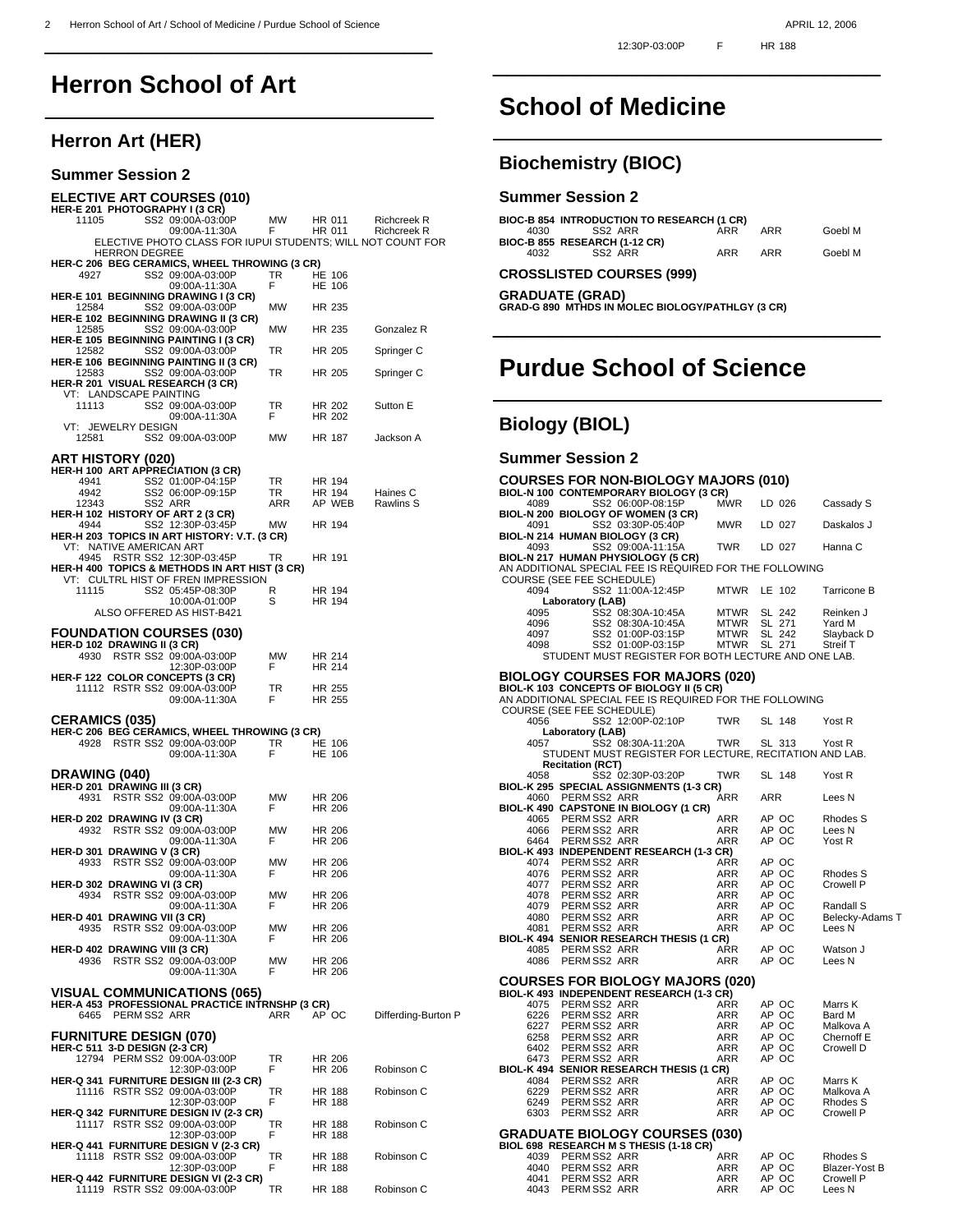$\overline{a}$ 

#### **Summer Session 2 (continued)**

| BIOL 595 SPECIAL ASSIGNMENTS-PURDUE (1-4 CR) |            |            |           |  |  |
|----------------------------------------------|------------|------------|-----------|--|--|
| 4034 PERM SS2 ARR                            | ARR        | ARR        | Lees N    |  |  |
| BIOL 696 SEMINAR (1 CR)                      |            |            |           |  |  |
| 4036 PERM SS2 ARR                            | ARR        | ARR        | Lees N    |  |  |
| BIOL 699 RESEARCH (1-18 CR)                  |            |            |           |  |  |
| 4046 PERM SS2 ARR                            | <b>ARR</b> | <b>ARR</b> | Crowell P |  |  |
| 4049 PERM SS2 ARR                            | ARR        | ARR        | Lees N    |  |  |
|                                              |            |            |           |  |  |
|                                              |            |            |           |  |  |

# **Purdue School of Engineering**

## **Biomedical Engineering (BME)**

#### **Summer Session 2**

- **BME 696 ADV BIOMEDICAL ENGR PROJECTS (1-6 CR)** 4111 PERM SS2 ARR ARR ARR Berbari E GRADUATE STANDING AND CONSENT OF INSTRUCTOR
- **BME 697 DIR READING IN BIOMEDICAL ENGR (1-3 CR)**<br>ARR PERM SS2 ARR ARR ARR ARR Berbari E<br>GRADUATE STANDING AND CONSENT OF INSTRUCTOR
- **BME 698 RESEARCH MS THESIS (1-9 CR)** 4115 SS2 ARR ARR ARR Berbari E GRADUATE STANDING AND PERMISSION OF INSTRUCTOR.
- 

\_\_\_\_\_\_\_\_\_\_\_\_\_\_\_\_\_\_\_\_\_\_\_\_\_\_\_\_

**BME 699 RESEARCH PHD THESIS (1-9 CR)** 4117 PERM SS2 ARR ARR ARR GRADUATE STANDING AND CONSENT OF INSTRUCTOR

# **Kelley School of Business**

## **Business (BUS)**

#### **Summer Session 2**

#### **ACCOUNTING & INFORMATION SYSTE (010)**

|       | <b>BUS-A 100 BASIC ACCOUNTING SKILLS (1 CR)</b>                                                                 |           |                    |               |
|-------|-----------------------------------------------------------------------------------------------------------------|-----------|--------------------|---------------|
| 4220  | SS2 09:00A-11:10A                                                                                               | м         | <b>BS 3015</b>     |               |
| 4221  | SS2 06:00P-08:10P                                                                                               | W         | CA 235             | Skiles B      |
|       | BUS-A 200 FOUNDATIONS OF ACCOUNTING (3 CR)                                                                      |           |                    |               |
| 4222  | SS2 06:00P-09:15P                                                                                               | <b>MW</b> | ES 2110 Keller J   |               |
|       | PREREQUISITE: SOPHOMORE STANDING. FOR NON-BUSINESS MAJORS                                                       |           |                    |               |
|       | ONLY. CREDIT NOT GIVEN FOR BOTH A200 AND EITHER A201 AND/OR                                                     |           |                    |               |
|       | A202. NO CREDIT GIVEN FOR KELLEY SCHOOL OF BUSINESS STUDENTS                                                    |           |                    |               |
|       | <b>BUS-A 201 INTRO TO FINANCIAL ACCOUNTING (3 CR)</b>                                                           |           |                    |               |
| 4225  | SS2 01:00P-04:15P                                                                                               | MW        | <b>BS 3009</b>     |               |
| 4226  | SS2 06:00P-09:15P<br>PREREQUISITE: A100 AND SOPHOMORE STANDING.                                                 | <b>MW</b> | <b>BS 3006</b>     | Lefko L       |
|       | BUS-A 202 INTRO TO MANAGERIAL ACCOUNTING (3 CR)                                                                 |           |                    |               |
| 4229  | SS2 01:00P-04:15P                                                                                               | MW        | <b>BS 3006</b>     | Keller J      |
| 4230  | SS2 06:00P-09:15P                                                                                               | TR.       | <b>BS 3009</b>     |               |
|       | PREREQUISITE: A100 AND SOPHOMORE STANDING.                                                                      |           |                    |               |
|       | BUS A201 RECOMMENDED.                                                                                           |           |                    |               |
|       | <b>BUS-A 310 MGMT DECISIONS &amp; FINANCL RPTG (3 CR)</b>                                                       |           |                    |               |
| 11299 | SS2 06:00P-09:15P                                                                                               | TR 1      | <b>BS 3011</b>     | Wright K      |
|       | PREREQUISITES: A201 AND A202 FOR FINANCE MAJORS ONLY                                                            |           |                    |               |
|       | <b>BUS-A 312 INTERMEDIATE ACCOUNTING II (3 CR)</b>                                                              |           |                    |               |
| 4232  | SS2 06:00P-09:15P                                                                                               |           | MW BS 4087         | <b>Birr M</b> |
|       | PREREQUISITE: A311.                                                                                             |           |                    |               |
|       | <b>BUS-A 325 COST ACCOUNTING (3 CR)</b>                                                                         |           |                    |               |
|       | 4233 RSTR SS2 06:00P-09:15P                                                                                     |           | TR BS 4087         | Cosgrove C    |
|       | PREREQUISITE: A201, A202                                                                                        |           |                    |               |
|       | BUS-A 335 ACCTG GOV & NOT-FOR-PRFT ENT (3 CR)                                                                   |           |                    |               |
|       | 4235 RSTR SS2 06:00P-09:15P                                                                                     |           | MW BS 3009         | Rudolph M     |
|       | PREREQUISTE: A201, A202                                                                                         |           |                    |               |
|       | <b>BUS-A 380 PROF PRAC IN ACCOUNTING (1-3 CR)</b>                                                               |           |                    |               |
|       | 4237 PERM SS2 ARR                                                                                               | ARR       | AP OC              | Wendeln K     |
|       | PREREQUISITE: F301, M301, P301, JUNIOR OR SENIOR STANDING<br>AND APPROVAL OF CHAIRPERSON UNDERGRADUATE PROGRAM. |           |                    |               |
|       | <b>BUS-A 422 ADV FINANCIAL ACCOUNTING I (3 CR)</b>                                                              |           |                    |               |
|       | 4238 RSTR SS2 06:00P-09:15P                                                                                     | TR.       | <b>BS 3014</b>     | Birr M        |
|       | PREREQUISITE: A312                                                                                              |           |                    |               |
|       | NOTE: BUS F301, M301, P301 AND SENIOR STANDING REQUIRED.                                                        |           |                    |               |
|       | BUS-A 490 INDPT STUDY IN ACCOUNTING (1-3 CR)                                                                    |           |                    |               |
|       | 4240 PERMSS2 ARR                                                                                                | ARR       | AP OC              |               |
|       | PREREQUISITE: CONSENT OF CHAIRPERSON UNDERGRADUATE PROGRAM.                                                     |           |                    |               |
|       | <b>BUS-S 490 INDEPENDENT STUDY IN CIS (1-3 CR)</b>                                                              |           |                    |               |
|       | 4311 PERM SS2 ARR                                                                                               |           | ARR AP OC Galvin J |               |
|       | PREREQUISITE: PERMISSION OF CHAIRPERSON UNDERGRADUATE PROGRAM                                                   |           |                    |               |
|       |                                                                                                                 |           |                    |               |
|       | UNDERGRAD - GENERAL (025)                                                                                       |           |                    |               |
|       | BUS-X 100 BUS ADMINISTRATION: INTRO (3 CR)                                                                      |           |                    |               |
|       | NOTE: NO CREDIT FOR KELLEY SCHOOL OF BUSINESS STUDENTS WHEN                                                     |           |                    |               |
|       | X100 IS TAKEN CONCURRENTLY OR AFTER THE INTEGRATIVE CORE.                                                       |           |                    |               |
| 4320  | SS2 06:00P-09:15P TR                                                                                            |           | BS 3006 Grimm R    |               |
|       | BUS-X 203 IND ST IN COMMUN SVC LEARNING (1 CR)<br>4321 PERMSS2 ARR                                              | ARR       | AP WEB             |               |
|       | THIS IS AN ONLINE COURSE FOR STUDENTS WITH 26 TO 56 CREDIT                                                      |           |                    |               |
|       | HOURS. A SERVICE LEARNING COMPONENT WILL BE REQUIRED. FOR                                                       |           |                    |               |
|       | MORE INFORMATION SEE WEB ADDRESS: HTTP://KELLEY.IUPUI.EDU/COU                                                   |           |                    |               |
|       | RSES/ONLINEUPDATE.HTM                                                                                           |           |                    |               |
|       |                                                                                                                 |           |                    |               |

| due School of Science / Purdue School of Engineering / Kelley School of Business<br>3                                                                                                                             |
|-------------------------------------------------------------------------------------------------------------------------------------------------------------------------------------------------------------------|
| <b>BUS-X 204 BUSINESS COMMUNICATIONS (3 CR)</b><br>4324<br>SS2 09:00A-12:15P<br>TR<br>BS 3013<br>Vertner R<br>4325<br>SS2 06:00P-09:15P<br>BS 3013<br>TR<br>King J<br>PREREQUISITE: W131 WITH A C (2.0) OR BETTER |
| <b>BUS-X 320 BUS CAREER PLANNING/PLACEMENT (2 CR)</b><br>SS2 01:00P-04:15P MW BS 3018<br>11300<br><b>Bennett T</b>                                                                                                |
| PREREQUISITE: JUINOR STANDING. OPEN ONLY TO JUNIORS AND<br>SENIORS IN THE KELLY SCHOOL OF BUSINESS. SENIORS IN OTHER<br>SCHOOLS MAY TAKE THIS COURSE BY CALLING THE SCHOOL OF                                     |
| BUSINESS AT (317) 274-2147.<br><b>BUS-X 480 PROFESSIONAL PRACTICE ABROAD (1-3 CR)</b><br>12818 PERMSS2 ARR<br>ARR<br>AP OC<br>Grimm R                                                                             |
| CONSENT OF DIRECTOR KELLY CAREER PLACEMENT OFFICE<br><b>BUS-X 490 INDEPENDENT STUDY IN BUSINESS (1-3 CR)</b><br>4331 PERMSS2 ARR<br>ARR APOC<br>PREREQUISITE: PERMISSION OF CHAIRPERSON UNDERGRADUATE PROGRAM     |
| <b>BUSINESS LAW (040)</b><br>BUS-L 203 COMMERCIAL LAW I (3 CR)                                                                                                                                                    |
| SS2 06:00P-09:15P<br><b>MW</b><br>4289 — 12<br>BS 2002<br>Akers M<br>PREREQUISITE: SOPHOMORE STANDING. CREDIT NOT GIVEN FOR BOTH<br>L201 AND L203.                                                                |
| ELZUT AIND LZW.<br><b>BUS-L 303 COMMERCIAL LAW 2 (3 CR)</b><br>6236 SS2_06:00P-09:15P TR BS 3012<br>Maley E<br>PREREQUISITE: L203                                                                                 |
| <b>FINANCE (050)</b>                                                                                                                                                                                              |
| <b>BUS-F 490 INDEPENDENT STUDY IN FINANCE (1-3 CR)</b><br>4268 PERM SS2 ARR<br>ARR APOC<br>PREREQUISITE: PERMISSION OF CHAIRPERSON UNDERGRADUATE PROGRAM                                                          |
| <b>HONORS (060)</b><br>BUS-X 496 SUP IND HON RES: (3 CR)                                                                                                                                                          |
| AP OC<br>6305 PERM SS2 ARR<br>ARR<br>Tatikonda M<br>PERMISSSION OF UNDERGRAD CHAIRPERSON REQUIRED                                                                                                                 |
| <b>MANAGEMENT (062)</b><br>BUS-D 302 INTL BUS: OPER INTL ENTERPRISES (3 CR)                                                                                                                                       |
| 4253 SS2 06:00P-09:15P TR<br><b>BS 3015</b><br>Brown D<br>PREREQUISITE: JUNIOR STANDING; ECON E201 - E202 OR<br>EQUIVALENT OR CONSENT OF INSTRUCTOR; D301 REQUIRED.                                               |
| BUS-D 490 INDEPENDENT STUDY IN INT BUS (3 CR)<br>AP OC<br>4254 PERMSS2 ARR<br>ARR<br>Dhanaraj C<br>PREREQUISITE: PERMISSION OF CHAIR PERSON UNDERGRADUATE                                                         |
| <b>PROGRAM</b><br><b>BUS-J 401 ADMINISTRATIVE POLICY (3 CR)</b>                                                                                                                                                   |
| 4275 RSTR SS2 01:00P-04:15P MW<br>IT<br>167<br>Wendeln K<br>4276 RSTR SS2 06:00P-09:15P<br>MW IT<br>167<br>Wendeln K<br>PREREQUISITES: Z302, F301, M301, P301, X320 AND SENIOR                                    |
| STANDING.<br><b>BUS-W 490 INDEP STUDY IN BUSINESS ADMIN (1-3 CR)</b><br>4316 PERM SS2 ARR<br>AP OC<br>ARR                                                                                                         |
| PREREQUISITE:PERMISSION OF CHAIRPERSON UNDERGRADUATE PROGRAM.<br>BUS-Z 302 MANAGING & BEHAVR IN ORGANIZTN (3 CR)<br>TR BS 3009 Brown D<br>4335 RSTR SS2 01:00P-04:15P                                             |
| PREREQUISITE: JUNIOR STANDING<br>BUS-Z 443 DEVELOPING EMPLOYEE SKILLS (3 CR)                                                                                                                                      |
| 4337 RSTR SS2 06:00P-09:15P<br>TR IT 073<br>Morgan R<br>PREREQUISITE: Z302 AND Z340<br>NOTE: BUS F301, M301, P301 AND SENIOR STANDING REQUIRED.                                                                   |
| <b>MARKETING (070)</b><br>ÒDUCTION TO MARKETING (3 CR)<br><b>BUS-M 300 INTR</b>                                                                                                                                   |
| SS2 06:00P-09:15P<br>MW<br>BS 3018<br>5864<br><b>Tolliver T</b><br>PREREQUISITE: K201, L203, ENGLISH W131, MATH 110 OR ABOVE.<br>THIS COURSE SATISFIES A REQUIREMENT FOR A MINOR IN BUSINESS.                     |
| NO CREDIT WILL BE GIVEN FOR A BACHELORS DEGREE IN THE SCHOOL<br>OF BUSINESS.                                                                                                                                      |
| <b>BUS-M 490 SPECIAL STUDIES IN MARKETING (1-3 CR)</b><br>VT: INDEPENDENT STUDY IN MARKETING<br>4299 PERMSS2 ARR<br>ARR<br>AP OC                                                                                  |
| PREREQUISITE: CONSENT OF CHAIRPERSON UNDERGRADUATE PROGRAM.<br><b>OPERATIONS &amp; DECISION TECHNOLO (080)</b>                                                                                                    |
| BUS-K 201 THE COMPUTER IN BUSINESS (3 CR)<br>4280<br>SS2 06:00P-09:15P<br>МW<br>BS 3008<br><b>Burress K</b>                                                                                                       |
| 4281<br>SS2 09:00A-12:15P<br>TR.<br>BS 3008<br>Anderson P<br>BUS-P 490 IND STUDY IN OPER MGT (1-3 CR)<br>ARR<br>AP OC<br>4303 PERM SS2 ARR                                                                        |
| PREREQUISITE: CONSENT OF CHAIRPERSON UNDERGRADUATE PROGRAM.<br><b>REAL ESTATE ADMINISTRATION (090)</b>                                                                                                            |
| BUS-R 490 IND STDY REAL EST & LAND ECON (1-3 CR)<br>AP OC<br>4308 PERM SS2 ARR<br>ARR<br>PREREQUISITE: CONSENT OF CHAIRPERSON UNDERGRADUATE PROGRAM.                                                              |
| ACCOUNTING & INFO. SYSTEMS -GR (100)<br>BUS-A 508 ACCOUNTING FOR NON-PROFIT ORG (3 CR)                                                                                                                            |
| 10571 RSTR SS2 06:00P-09:15P<br>МW<br><b>BS 3009</b><br>Rudolph M<br>BUS-A 562 ADVANCED FINANCIAL ACCOUNTING (3 CR)<br>10574 RSTR SS2 06:00P-09:15P<br>BS 3014<br>TR<br>Birr M                                    |
| BUS-A 567 TAXATION OF TAX EXEMPT ORGS II (1.5 CR)<br>SS2 ARR<br>AP WEB<br>O'brien J<br>ARR<br>4245                                                                                                                |
| BUS-A 580 SEL TPCS IN ACCTG TAXATN & SYS (3 CR)<br>VT: TPCS IN TAX PALS CODI AMT ETC.<br>SS2 ARR<br>Kulsrud W<br>4247<br>ARR<br>ARR                                                                               |
| BUS-A 580 SEL TPCS IN ACCTG TAXATN & SYS (1.5 CR)<br>VT: TPCS IN TAX PALS CODI AMT ETC.<br>SS2 ARR<br>AP WEB<br>Kulsrud W<br>4249<br>ARR                                                                          |
| BUS-A 590 INDPT STUDY IN ACCOUNTING (1-6 CR)<br>4251<br>PERM SS2 ARR<br>ARR<br>AP OC                                                                                                                              |
| FOR MBA STUDENTS ENGAGED IN SPECIAL STUDY PROJECTS.<br>BUS-S 590 INDEPNT STUDY IN MGMT INFO SYS (1-6 CR)<br>4313 PERMSS2 ARR<br>ARR APOC                                                                          |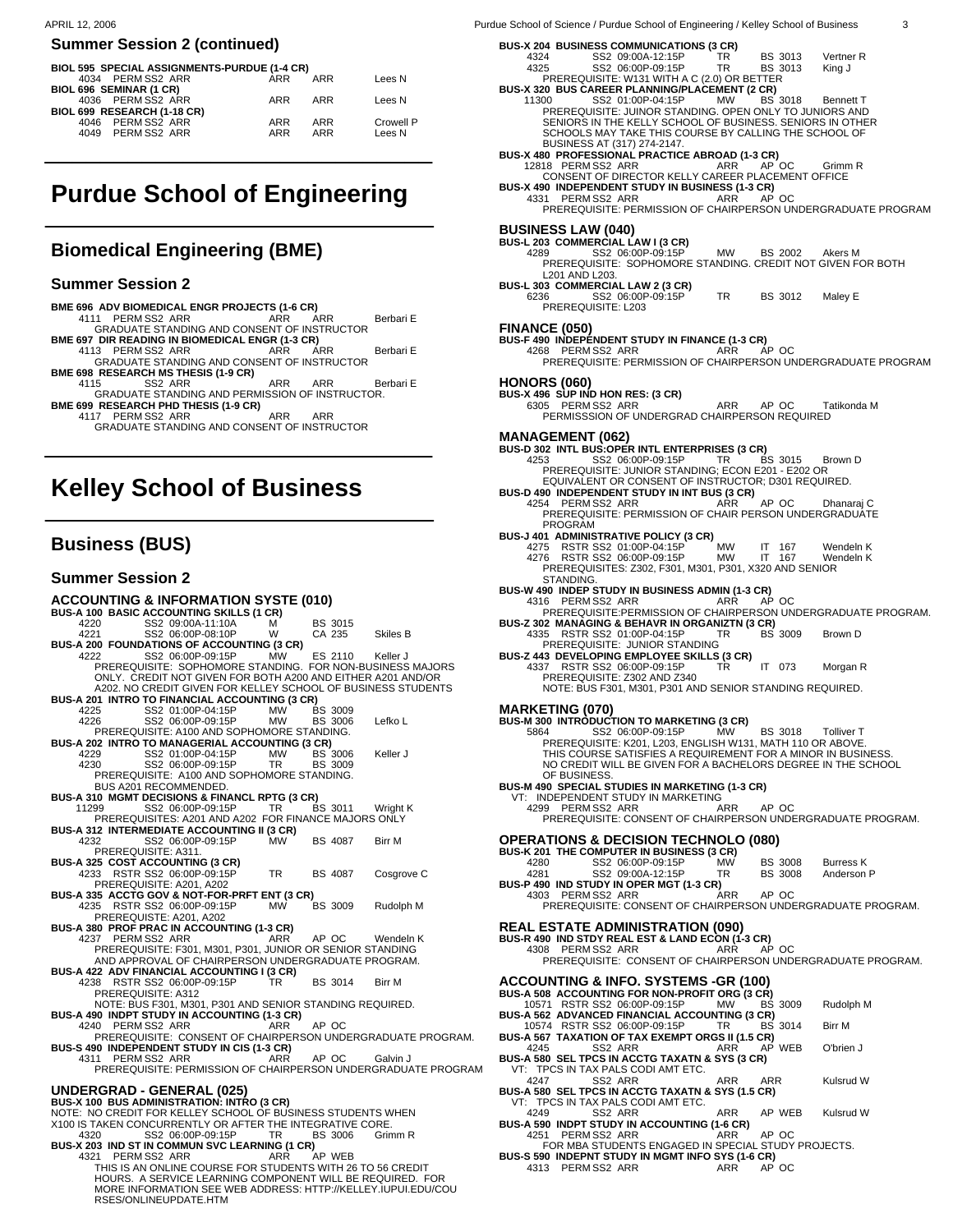#### **BUSINESS LAW - GRAD. (105)**

**BUS-L 590 INDEPENDENT ST IN BUSINESS LAW (1-6 CR)** 4293 PERM SS2 ARR ARR AP OC FOR ADVANCED MBA STUDENTS ENGAGED IN SPECIAL STUDY PROJECTS.

**BUS. ECON & PUBLIC POLICY-GRAD (110)**<br>BUS-G 527 VALUE CHAIN IN HEALTH CARE (1.5 CR)<br>10575 RSTR NS2 05:45P-09:15P<br>CLASS MEETS 7/12-8/2 PLUS SATURDAY 7/22, 1:30-4:30PM<br>BUS-G 590 IND STDY BUS ECON & PUB POLICY (1-6 CR) 4272 PERM SS2 ARR AP OC<br>FOR ADVANCED MBA STUDENTS ENGAGED IN SPECIAL STUDY PROJECTS.<br>BUS-G 595 COUNTRY ANALYSIS AND INTL MGMT (1.5 CR)<br>5865 MS2 05:45P-09:00P T CA 229 Powell P<br>PREREQUISITE: BUS G512. CLASS MEETS JULY 11 -

**FINANCE-GRAD (113) BUS-F 590 INDEPENDENT STUDY IN FINANCE (1-6 CR)**

4270 PERM SS2 ARR ARR AP OC FOR ADVANCED MBA STUDENTS ENGAGED IN SPECIAL STUDY PROJECTS.

MANAGEMENT - GRAD. (120)<br>
BUS-D 590 IND STDY INTERNATIONAL BUS (1-6 CR)<br>
4258 PERM SS2 ARR ARR AP OC<br>
FOR ADVANCED MBA STUDENTS ENGAGED IN SPECIAL STUDY PROJECTS.<br>
BUS-W 590 INDE STUDY IN MGMT & ADMIN (1-6 CR)<br>
4318 PERM S

FOR ADVANCED MBA STUDENTS ENGAGED IN SPECIAL STUDY PROJECTS.

#### **MARKETING - GRAD. (125)**

 $\overline{a}$ 

**BUS-M 590 INDEPENDENT STUDY IN MARKETING (1-6 CR)** 4301 PERM SS2 ARR ARR AP OC FOR ADVANCED MBA STUDENTS ENGAGED IN SPECIAL STUDY PROJECTS.

#### **OPERATIONS & DECISION TECHNOLO (190)**

**BUS-P 590 INDPT STDY OPERATIONS MGMT (1-3 CR)**<br>4305 PERM SS2 ARR ARR ARR AP OC

4305 PERM SS2 ARR ARR AP OC FOR ADVANCED MBA STUDENTS ENGAGED IN SPECIAL STUDY PROJECTS.

**DISTRIBUTED LEARNING (ADC)-GRA (200) BUS-A 501 FINANCIAL ACCTG & REPORTING (1.5 CR)** LOG ON TO ONCOURSE AT HTTP://ONCOURSE.IU.EDU PRIOR TO THE STARTING DATE FOR THE COURSE FOR IMPORTANT INSTRUCTIONS.<br>4242 RSTR SS2 ARR NEW ARR AP WEB Rogers R<br>MBA PREREQUISITE. NO CREDIT TOWARD MBA DEGREE.<br>**BUS-K 516 QUANTITATIVE DECISION MODELS (1.5 CR)**<br>4284 RSTR SS2 ARR ARR AP W

5868 RSTR SS2 ARR ARR AP WEB Galvin J FOR AUGUST 05 COHORT. CONCURENT ENROLLMENT IN BUS-S555 CLASS NUMBER 5860 AND BUS-L512 CLASS NUMBER 4291

## **Business Prof Accountancy (BUPA) Summer Session 2 ACCOUNTING & INFO. SYSTEMS (010) BUPA-A 508 ACCOUNTING FOR NON-PROFIT ORG (3 CR)**<br>4194 RSTR SS2 06:00P-09:15P MW BS 3009 Rudolph M<br>PREREQUISITE: A201, A202 **BUPA-A 529 INTERNSHIP IN ACCOUNTING (3 CR)** 4200 PERM SS2 ARR ARR AP WEB Kulsrud W **BUPA-A 562 ADVANCED FINANCIAL ACCOUNTING (3 CR)**<br>4204 RSTR SS2 06:00P-09:15P TR BS 3014 4204 RSTR SS2 06:00P-09:15P TR BS 3014 Birr M PREREQUISITE: A511 OR EQUIVALENT **BUPA-A 567 TAXATION OF TAX EXEMPT ORGS II (1.5 CR)** 4205 RSTR SS2 ARR ARR AP WEB O'brien J 4205 RSTR SS2 ARR<br>PREREQUISITE: A558 **BUPA-A 580 SEL TPCS IN ACCTG TAXATN & SYS (3 CR)** VT: TPCS IN TAX PALS CODI AMT ETC. 4207 RSTR SS2 ARR ARR ARR Kulsrud W PREREQUISITE: A515 **BUPA-A 580 SEL TPCS IN ACCTG TAXATN & SYS (1.5 CR)** VT: TPCS IN TAX PALS CODI AMT ETC. 4209 RSTR SS2 ARR ARR AP WEB Kulsrud W PREREQUISITE: A515 **BUPA-A 590 INDPT STUDY IN ACCOUNTING (1.5-3 CR)** 4210 PERM SS2 ARR ARR AP OC **BUSINESS LAW (020) BUPA-L 503 ADVANCED BUSINESS LAW (3 CR)**<br>4214 **SS2 06:00P-09:15P** TR SS2 06:00P-09:15P TR BS 3012 Maley E **MANAGEMENT (040)<br><b>BUPA-Z 520 LEADERSHIP EFFECTVNS IN ORG (1.5 CR)**<br>4217 SS2 06:00P-09:15P M BS 3013 Faurote D **OPERATIONS & DECISION TECHNOLG (080) BUPA-K 516 QUANTITATIVE DECISION MODELS (1.5 CR)**<br>4213 SS2 ARR ARR AP WEB 4213 SS2 ARR ARR AP WEB Smith J PREREQUISITE: K510

## **Business Kelley Direct (BUKD)**

#### **Summer Session 2**

 $\overline{a}$ 

 $\overline{a}$ 

| BUKD-C 520 QUANTITATIVE ANALYSIS (3 CR)      |            |        |                   |
|----------------------------------------------|------------|--------|-------------------|
| 12322 PERM BU4 ARR<br><b>Example 20</b> ARR  |            | AP WEB | Conway D          |
| BUKD-X 571 EXP COURSE FOR MBA PROGRAM (3 CR) |            |        |                   |
| VT: UNLEASHING THE POTENTIAL OF IR           |            |        |                   |
| 12444 PERMBU4 ARR                            | ARR        | AP WFR | Lenz <sub>R</sub> |
| BUKD-X 573 EXP COURSE FOR MBA PROGRAM (3 CR) |            |        |                   |
| VT: LAW FOR GLOBAL BUSINESS                  |            |        |                   |
| 10643 RSTR BU4 ARR                           | <b>ARR</b> | AP WFR | <b>Richards E</b> |
| BUKD-X 574 SPECIAL TOPICS (3 CR)             |            |        |                   |
| VT: MARKET POWER PRICING                     |            |        |                   |
| 12596 RSTR BU4 ARR                           | ARR        | AP WFR | Kreft S           |
| BUKD-X 575 EXP COURSE FOR MBA PROGRAM (3 CR) |            |        |                   |
| VT: STRATEGIC ENTREPRENEURSHIP               |            |        |                   |
| 12594 RSTR BU4 ARR                           | <b>ARR</b> | AP WEB | Shepherd D        |
|                                              |            |        |                   |
|                                              |            |        |                   |

# **Purdue School of Science**

## **Chemistry and Chemical Biology (CHEM)**

#### **Summer Session 2**

**CHEM-C 101 ELEMENTARY CHEMISTRY 1 (3 CR)** PREREQUISITE: ONE YEAR OF HIGH SCHOOL ALGEBRA. STUDENTS MAY ALSO REGISTER FOR C121, ELEMENTARY CHEMISTRY

LAB 1.<br>4365

 4365 SS2 08:00A-10:15A MTRF LE 103 Anliker K **CHEM-C 106 PRINCIPLES OF CHEMISTRY II (3 CR)** STUDENTS MAY ALSO REGISTER FOR C126, EXPERIMENTAL CHEMISTRY II.

4378 SS2 08:00A-10:15A MTRF LE 100 Nguyen M **CHEM-C 121 ELEMENTARY CHEMISTRY LAB 1 (2 CR)** AN ADDITIONAL SPECIAL FEE IS REQUIRED FOR THE FOLLOWING

COURSE (SEE FEE SCHEDULE) PREREQUISITE OR COREQUISITE: C101

- C121 WILL NOT MEET JULY 3, JULY 4, OR JULY 6TH.
	-
	-
	- 4379 SS2 10:30A-02:20P MTR ARR Anliker K<br>4380 SS2 10:30A-02:20P MTR ARR Anliker K<br>IF STUDENT IS CURRENTLY ENROLLED IN CHEM C101 AND WITHDRAWS<br>FROM C101 DURING THE SEMESTER, STUDENT MUST ALSO WITHDRAW<br>FROM C121.

#### **CHEM-C 126 EXPERIMENTAL CHEMISTRY II (2 CR)**

AN ADDITIONAL SPECIAL FEE IS REQUIRED FOR THE FOLLOWING

COURSE (SEE FEE SCHEDULE) PREREQUISITE OR COREQUISITE: CHEM C106.

| PREREQUISITE OR COREQUISITE: CHEM C106. |  |  |                                                          |  |
|-----------------------------------------|--|--|----------------------------------------------------------|--|
|                                         |  |  | $\alpha$ (And Mull Not Meet www.add.www.atu.org/www.atu. |  |

|      | C126 WILL NOT MEET JULY 3RD, JULY 4TH OR JULY 6TH. |            |        |  |
|------|----------------------------------------------------|------------|--------|--|
| 4383 | SS2 10:30A-02:20P                                  | MTR        | LD 275 |  |
| 4384 | SS2 10:30A-02:20P                                  | <b>MTR</b> | 1D227  |  |

| 4385 | SS2 01:30P-05:20P | MTR | ARR |  |
|------|-------------------|-----|-----|--|
| 4386 | SS2 01:30P-05:20P | MTR | ARR |  |

 4386 SS2 01:30P-05:20P MTR ARR IF STUDENT IS CONCURRENTLY ENROLLED IN C106 AND WITHDRAWS FROM C106 DURING THE SEMESTER, STUDENT MUST ALSO WITHDRAW FROM C126.

**CHEM-C 209 SPECIAL PROBLEMS (1-2 CR)**

FOR C209, STUDENT MUST COMPLETE ARRANGEMENTS PRIOR TO REGISTRATION.<br>4388 PERMSS2 ARR

- 
- 4388 PERM SS2 ARR ARR AP OC<br>**CHEM-C 342 ORGANIC CHEMISTRY LECTURES 2 (3 CR)**<br>EM 4390 SS2 08:00A-10:15A MTR LE 102 Hermanson J<br>**CHEM-C 344 ORGANIC CHEMISTRY LABORATORY 2 (2 CR)**

AN ADDITIONAL SPECIAL FEE IS REQUIRED FOR THE FOLLOWING COURSE (SEE FEE SCHEDULE)

| COURSE (SEE FEE SCHEDULE)                    |                   |             |        |                    |
|----------------------------------------------|-------------------|-------------|--------|--------------------|
| 4393                                         | SS2 10:30A-02:10P | MTRF        | LD 202 | Hermanson J        |
| 6445                                         | SS2 02:30P-06:10P | <b>MTRF</b> | LD 202 | Hermanson J        |
| <b>CHEM-C 409 CHEMICAL RESEARCH (1-3 CR)</b> |                   |             |        |                    |
| 12832 PERM SS2 ARR                           |                   | ARR         | AP OC  | <b>Blacklock B</b> |
| 12833 PERM SS2 ARR                           |                   | <b>ARR</b>  | AP OC  | Minto R            |
| 6302 PERM SS2 ARR                            |                   | <b>ARR</b>  | AP OC  | Odonnell M         |
| 12834 PERM SS2 ARR                           |                   | ARR         | AP OC  | Deo S              |
| 12835 PERM SS2 ARR                           |                   | <b>ARR</b>  | AP OC  | Oh K               |
| 4395 PERM SS2 ARR                            |                   | <b>ARR</b>  | AP OC  | Naumann C          |
| 6404 PERM SS2 ARR                            |                   | <b>ARR</b>  | AP OC  | Schultz F          |
| 6430 PERM SS2 ARR                            |                   | <b>ARR</b>  | AP OC  | Muhoberac B        |
| 6433 PERM SS2 ARR                            |                   | ARR         | AP OC  | Kirton G           |
| 6469 PERM SS2 ARR                            |                   | <b>ARR</b>  | AP OC  | Sen S              |
| CHEM 699 RESEARCH-PHD THESIS (1-9 CR)        |                   |             |        |                    |
| PERM SS2 ARR<br>6397                         |                   | ARR         | AP OC  | Long E             |
|                                              |                   |             |        |                    |
| <b>GRADUATE CHEMISTRY (010)</b>              |                   |             |        |                    |
| CHEM 599 SPECIAL ASSIGNMENT (1-4 CR)         |                   |             |        |                    |
| 4360 PERM SS2 ARR                            |                   | ARR         | AP OC  |                    |
| CHEM 698 RESEARCH IN M S THESIS (1-9 CR)     |                   |             |        |                    |
| PERM SS2 ARR<br>6491                         |                   | <b>ARR</b>  | AP OC  | Odonnell M         |
| CHEM 699 RESEARCH-PHD THESIS (1-9 CR)        |                   |             |        |                    |
| 4364 PERM SS2 ARR                            |                   | ARR         | AP OC  |                    |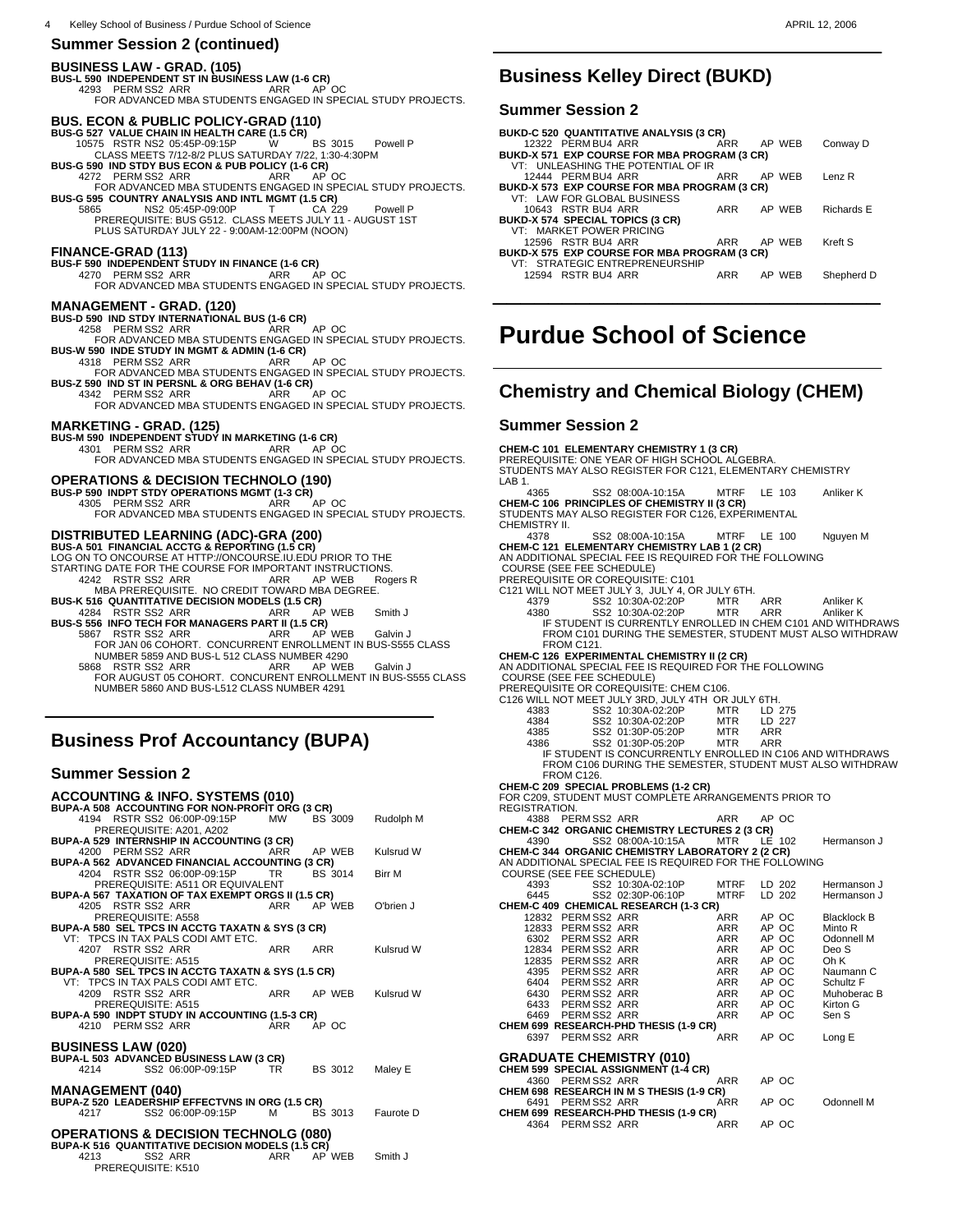## **School of Liberal Arts**  $\overline{a}$

## **Classical Studies (CLAS)**

### **Summer Session 2**

|      | CLAS-C 205 CLASSICAL MYTHOLOGY (3 CR)<br>WWW.LIBERALARTS.IUPUI.EDU/WLAC |            |         |            |
|------|-------------------------------------------------------------------------|------------|---------|------------|
| 4416 | SS2 01:00P-03:15P                                                       | <b>MWR</b> | FS 2110 | Planeaux C |
|      |                                                                         |            |         |            |

## **Communication & Theatre (COMM)**

## **Summer Session 2**

| <b>GENERAL COMMUNICATION (010)</b><br>COMM-G 300 INDEPENDENT STUDY (1-3 CR) |            |        |                  |
|-----------------------------------------------------------------------------|------------|--------|------------------|
| 4434 PERM SS2 ARR                                                           | ARR        | AP OC  |                  |
| COMM-G 300 INDEPENDENT STUDY (1-8 CR)                                       |            |        |                  |
| 4435 PERMSS2 ARR                                                            | ARR        | AP OC  |                  |
| 4436 PERM SS2 ARR                                                           | ARR        | AP OC  |                  |
| COMM-G 491 INTERNSHIP (3-6 CR)                                              |            |        |                  |
| 4439 PERM SS2 ARR                                                           | ARR        | AP OC  |                  |
| 4440 PERM SS2 ARR                                                           | ARR        | AP OC  |                  |
| 4441 PERMSS2 ARR                                                            | ARR        | AP OC  |                  |
| 4442 PERM SS2 ARR                                                           | ARR        | AP OC  |                  |
| 4443 PERM SS2 ARR                                                           | ARR        | AP OC  |                  |
| 12773 PERMSS2 ARR                                                           | ARR        | AP OC  | Longtin K        |
| <b>COMMUNICATION (020)</b>                                                  |            |        |                  |
| COMM-C 598 INTERNSHIP (1-3 CR)                                              |            |        |                  |
| 5993 PERM SS2 ARR                                                           | <b>ARR</b> | AP OC  | Parrish-Sprowl J |
| <b>COMM-C 180 INTRO TO INTERPERSONAL COMM (3 CR)</b>                        |            |        |                  |
| SS2 06:00P-09:15P<br>4423                                                   | <b>MW</b>  | CA 201 | Donle H          |
| SS2 09:00A-12:15P<br>4424                                                   | TR 1       | CA 201 | Donle H          |
| SS2 06:00P-09:15P<br>11122                                                  | <b>MW</b>  | CA 217 |                  |
| COMM-C 482 INTER-CULTURAL COMMUNICATION (3 CR)                              |            |        |                  |
| 11121<br>SS2 ARR                                                            | <b>ARR</b> | AP WEB | Goering E        |
| THIS CLASS IS DELIVERED VIA THE WEB                                         |            |        |                  |
| COMM-C 503 APPLIED LEARNING PROJECT (3 CR)                                  |            |        |                  |
| 5992 PERMSS2 ARR                                                            | <b>ARR</b> | AP OC  |                  |
| COMM-C 597 THESIS (3 CR)                                                    |            |        |                  |
| 5975 PERM SS2 ARR                                                           | <b>ARR</b> | AP OC  |                  |
| COMM-C 598 INTERNSHIP (1-3 CR)                                              |            |        |                  |
| 6477 PERM SS2 ARR                                                           | <b>ARR</b> | AP OC  |                  |
| COMM-C 599 INDEPENDENT STUDY (3-6 CR)                                       |            |        |                  |
| 4429 PERM SS2 ARR                                                           | ARR        | AP OC  | Sandwina R       |
| 6466 PERMSS2 ARR                                                            | <b>ARR</b> | AP OC  | Parrish-Sprowl J |
| <b>MEDIA STUDIES (030)</b>                                                  |            |        |                  |
| COMM-M 150 MASS MEDIA & CONTEMP SOCIETY (3 CR)                              |            |        |                  |

| 11120         | SS2 01:00P-04:15P                             | <b>MW</b> | CA 201 |          |
|---------------|-----------------------------------------------|-----------|--------|----------|
|               | <b>RHETORIC AND PUBLIC ADDRESS (040)</b>      |           |        |          |
|               | COMM-R 110 FUNDAMENTALS OF SPEECH COMM (3 CR) |           |        |          |
| 4460          | SS2 01:00P-04:15P                             | MW        | CA 231 |          |
| 4461          | SS2 09:00A-12:15P                             | MW        | CA 231 |          |
| 4462          | SS2 09:00A-12:15P                             | <b>MW</b> | IT 159 |          |
| 4463          | SS2 01:00P-04:15P                             | <b>MW</b> | IT 159 |          |
| 4464          | SS2 06:00P-09:15P                             | MW        | GN 100 |          |
|               | ABOVE CLASS NUMBER MEETS AT GLENDALE MALL.    |           |        |          |
| 4465          | SS2 06:00P-09:15P                             | <b>MW</b> | IT 159 |          |
| 4466          | SS2 09:00A-12:15P                             | TR .      | CA 231 |          |
| 4467          | SS2 09:00A-12:15P TR                          |           | IT 159 |          |
| 4468          | SS2 01:00P-04:15P TR                          |           | CA 231 |          |
| 4469          | SS2 06:00P-09:15P TR                          |           | CA 231 |          |
| 11123         | SS2 01:00P-04:15P                             | TR.       | IT 159 |          |
| THEATRE (050) |                                               |           |        |          |
|               | COMM-T 130 INTRODUCTION TO THEATRE (3 CR)     |           |        |          |
| 4472          | SS2 01:00P-04:15P                             | TR.       | CA 411 | Edmond D |
|               |                                               |           |        |          |
|               |                                               |           |        |          |

## **Purdue School of Technology**  $\overline{a}$

## **Computer Graphics Technology (CGT)**

#### **Summer Session 2**

#### **CGT 499 SELECT TPCS COMPUTER GRAPHICS (3 CR)**

VT: DESIGN IN GLOBAL ECONOMY<br>12883 SS2 06:00P-07:50P 12883 SS2 06:00P-07:50P<br>PREQ: 211, 216, 351 OR EQUIVALENTS IN NEW MEDIA OR<br>INFORMATICS COURSES OR PERMISSION OF INSTRUCTOR. MUST KNOW PHOTOSHOP, FREEHAND/ILLUSTRATOR, AND FLASH OR DIRECTOR.

# **Purdue School of Science**

## **Computer Science (CSCI)**

## **Summer Session 2**

 $\overline{a}$ 

| Summer Session z                                                                                                                                                                                                                                                                                                                                                                                                                                                                                                                                                                                                                                                                                                                                      |     |        |                  |
|-------------------------------------------------------------------------------------------------------------------------------------------------------------------------------------------------------------------------------------------------------------------------------------------------------------------------------------------------------------------------------------------------------------------------------------------------------------------------------------------------------------------------------------------------------------------------------------------------------------------------------------------------------------------------------------------------------------------------------------------------------|-----|--------|------------------|
| CSCI 695 M.S. PROJECT (1-9 CR)<br>12921 PERM SS2 ARR                                                                                                                                                                                                                                                                                                                                                                                                                                                                                                                                                                                                                                                                                                  | ARR | AP OC  | Chen Y           |
| <b>UNDERGRADUATE GENERAL COURSES (005)</b><br>CSCI-N 342 SERVER-SIDE PGMING FOR THE WEB (3 CR)<br>SS2 ARR<br>12560                                                                                                                                                                                                                                                                                                                                                                                                                                                                                                                                                                                                                                    | ARR | AP WEB |                  |
| DISTRIBUTED EDUCATION OFFERS FLEXIBILITY AND ACCESSIBILITY<br>THAT WOULD NOT OTHERWISE BE POSSIBLE IN A CLASSROOM<br>SETTING. STUDENTS TAKING DE COURSES WILL SPEND LESS TIME<br>ON CAMPUS THAN STUDENTS WHO ARE ENGAGED IN MORE TRADITIONAL<br>COURSES.CSCI DISTRIBUTED EDUCATION COURSES OFFER AN                                                                                                                                                                                                                                                                                                                                                                                                                                                   |     |        |                  |
| ALTERNATIVE FOR VIEWING LECTURES AT HOME, WORK, OR ANY<br>COMPUTER WITH A CD DVD DRIVE AT ANY TIME DURING THE DAY OR<br>NIGHT. STUDENTS FOLLOW A TYPICAL COURSE SCHEDULE THAT RUNS<br>PARALLEL TO A CLASSROOM SETTING WITH THE SAME EXERCISES,<br>EXAMS AND PROJECTS. THE HELP SESSION FOR THIS CLASS IS ON                                                                                                                                                                                                                                                                                                                                                                                                                                           |     |        |                  |
| MONDAY FROM 7-8:30PM IN SL 247. FOR MORE INFORMATION ON<br>DISTRIBUTED EDUCATION AT CSCI, VISIT HTTP://WWW.CS.IUPUI.EDU<br>CSCI-N 100 INTRO TO COMPUTERS & COMPUTING (3 CR)                                                                                                                                                                                                                                                                                                                                                                                                                                                                                                                                                                           |     |        |                  |
| 4480<br>SS2 ARR<br>DISTRIBUTED EDUCATION OFFERS FLEXIBILITY AND ACCESSIBILITY<br>THAT WOULD NOT OTHERWISE BE POSSIBLE IN A CLASSROOM SETTING.<br>STUDENTS TAKING DE COURSES WILL SPEND LESS TIME ON CAMPUS<br>THAN STUDENTS WHO ARE ENGAGED IN MORE TRADITIONAL COURSES.<br>CSCI DISTRIBUTED EDUCATION COURSES OFFER AN ALTERNATIVE FOR<br>VIEWING LECTURES AT HOME, WORK, OR ON ANY COMPUTER WITH A<br>DISK DRIVE AT ANY TIME DURING THE DAY OR NIGHT. STUDENTS<br>FOLLOW A TYPICAL COURSE SCHEDULE THAT RUNS PARALLEL TO A                                                                                                                                                                                                                          | ARR | AP WEB | <b>Elliott T</b> |
| CLASSROOM SETTING WITH THE SAME EXERCISES, EXAMS AND<br>PROJECTS. HTTP://WWW.CS.IUPUI.EDU. THE HELP SESSIONS FOR<br>THIS CLASS ARE ON MONDAYS, 7-8:30PM IN SL 247                                                                                                                                                                                                                                                                                                                                                                                                                                                                                                                                                                                     |     |        |                  |
| <b>CSCI-N 201 PROGRAMMING CONCEPTS (3 CR)</b><br>11085<br>SS2 ARR<br>DISTRIBUTED EDUCATION OFFERS FLEXIBILITY AND ACCESSIBILITY<br>THAT WOULD NOT OTHERWISE BE POSSIBLE IN A CLASSROOM SETTING.<br>STUDENTS TAKING DE COURSES WILL SPEND LESS TIME ON CAMPUS                                                                                                                                                                                                                                                                                                                                                                                                                                                                                          | ARR | AP WEB | Shuck L          |
| THAN STUDENTS WHO ARE ENGAGED IN MORE TRADITIONAL<br>COURSES.CSCI DISTRIBUTED EDUCATION COURSES OFFER AN<br>ALTERNATIVE FOR VIEWING LECTURES AT HOME, WORK, OR ANY<br>COMPUTER WITH A CD DVD DRIVE AT ANY TIME DURING THE DAY OR<br>NIGHT. STUDENTS FOLLOW A TYPICAL COURSE SCHEDULE THAT RUNS<br>PARALLEL TO A CLASSROOM SETTING WITH THE SAME EXERCISES,<br>EXAMS AND PROJECTS.THE HELP SESSION FOR THIS CLASS IS ON<br>TUESDAY FROM 7-8:30PM IN LOCATION TO BE ANNOUNCED AT THE                                                                                                                                                                                                                                                                    |     |        |                  |
| START OF THE SEMESTER. FOR MORE INFORMATION ON DISTRIBUTED<br>EDUCATION AT CSCI, VISIT HTTP://WWW.CS.IUPUI.EDU<br><b>CSCI-N 207 DATA ANALYS USING SPREADSHEETS (3 CR)</b><br>SS2 01:00P-03:15P<br>5874<br>STUDENT MUST REGISTER FOR LECTURE AND LAB                                                                                                                                                                                                                                                                                                                                                                                                                                                                                                   | МW  | SL 210 | Harris A         |
| Laboratory (LAB)<br>SS2 01:00P-03:15P<br>5875                                                                                                                                                                                                                                                                                                                                                                                                                                                                                                                                                                                                                                                                                                         | т   | ARR    | Harris A         |
| CSCI-N 207 DATA ANALYS USING SPREADSHEETS (3 CR)<br>11089<br>SS2 ARR<br>DISTRIBUTED EDUCATION OFFERS FLEXIBILITY AND ACCESSIBILITY<br>THAT WOULD NOT OTHERWISE BE POSSIBLE IN A CLASSROOM SETTING.<br>STUDENTS TAKING DE COURSES WILL SPEND LESS TIME ON CAMPUS<br>THAN STUDENTS WHO ARE ENGAGED IN MORE TRADITIONAL<br>COURSES.CSCI DISTRIBUTED EDUCATION COURSES OFFER AN<br>ALTERNATIVE FOR VIEWING LECTURES AT HOME, WORK, OR ANY<br>COMPUTER WITH A CD DVD DRIVE AT ANY TIME DURING THE DAY OR<br>NIGHT. STUDENTS FOLLOW A TYPICAL COURSE SCHEDULE THAT RUNS<br>PARALLEL TO A CLASSROOM SETTING WITH THE SAME EXERCISES,<br>EXAMS AND PROJECTS. THE HELP SESSION FOR THIS CLASS IS ON<br>MONDAY FROM 7-8:30PM IN SL 247. FOR MORE INFORMATION ON | ARR | AP WEB | Stewart J        |
| DISTRIBUTED EDUCATION AT CSCI, VISIT HTTP://WWW.CS.IUPUI.EDU<br>CSCI-N 241 FUNDAMENTALS WEB DEVELOPMENT (3 CR)<br>4486<br>SS2 ARR<br>DISTRIBUTED EDUCATION OFFERS FLEXIBILITY AND ACCESSIBILITY<br>THAT WOULD NOT OTHER WISE BE POSSIBLE IN A CLASSROOM                                                                                                                                                                                                                                                                                                                                                                                                                                                                                               | ARR | AP WEB | Woodruff J       |
| SETTING. STUDENTS TAKING DE COURSES WILL SPEND LESS TIME ON<br>CAMPUS THAN STUDENTS WHO ARE ENGAGED IN MORE TRADITIONAL<br>COURSES. CSCI DISTRIBUTED EDUCATION COURSES OFFER AN<br>ALTERNATIVE FOR VIEWING LECTURES AT HOME, WORK, OR ON ANY<br>COMPUTER WITH A DISK DRIVE AT ANY TIME DURING THE DAY OR<br>NIGHT. STUDENTS FOLLOW A TYPICAL COURSE SCHEDULE THAT RUNS<br>PARALLEL TO A CLASSROOM SETTING WITH THE SAME EXERCISES.<br>EXAMS AND PROJECTS. HTTP://WWW.CS.IUPUI.EDU THE HELP                                                                                                                                                                                                                                                            |     |        |                  |
| SESSIONS FOR THIS CLASS ARE MON, 7-8:30 IN SL 247<br><b>CSCI-N 301 FUNDAMENTAL COMP SCI CONCEPTS (3 CR)</b><br>SS2 ARR                                                                                                                                                                                                                                                                                                                                                                                                                                                                                                                                                                                                                                |     |        |                  |
| 4488<br>DISTRIBUTED EDUCATION OFFERS FLEXIBILITY AND ACCESSIBILITY<br>THAT WOULD NOT OTHERWISE BE POSSIBLE IN A CLASSROOM SETTING.<br>STUDENTS TAKING DE COURSES WILL SPEND LESS TIME ON CAMPUS<br>THAN STUDENTS WHO ARE ENGAGED IN MORE TRADITIONAL COURSES.<br>CSCI DISTRIBUTED EDUCATION COURSES OFFER AN ALTERNATIVE FOR<br>VIEWING LECTURES AT HOME, WORK, OR ON ANY COMPUTER WITH A<br>DISK DRIVE AT ANY TIME DURING THE DAY OR NIGHT. STUDENTS<br>FOLLOW A TYPICAL COURSE SCHEDULE THAT RUNS PARALLEL TO A<br>CLASSROOM SETTING WITH THE SAME EXERCISES, EXAMS AND<br>PROJECTS. HTTP://WWW.CS.IUPUI.EDU THE HELP SESSIONS FOR THIS<br>CLASS ARE MON, 7-8:30 IN SL 247                                                                          | ARR | AP WEB | Boyles M         |

**CSCI-N 331 VISUAL BASIC PROGRAMMING (3 CR)**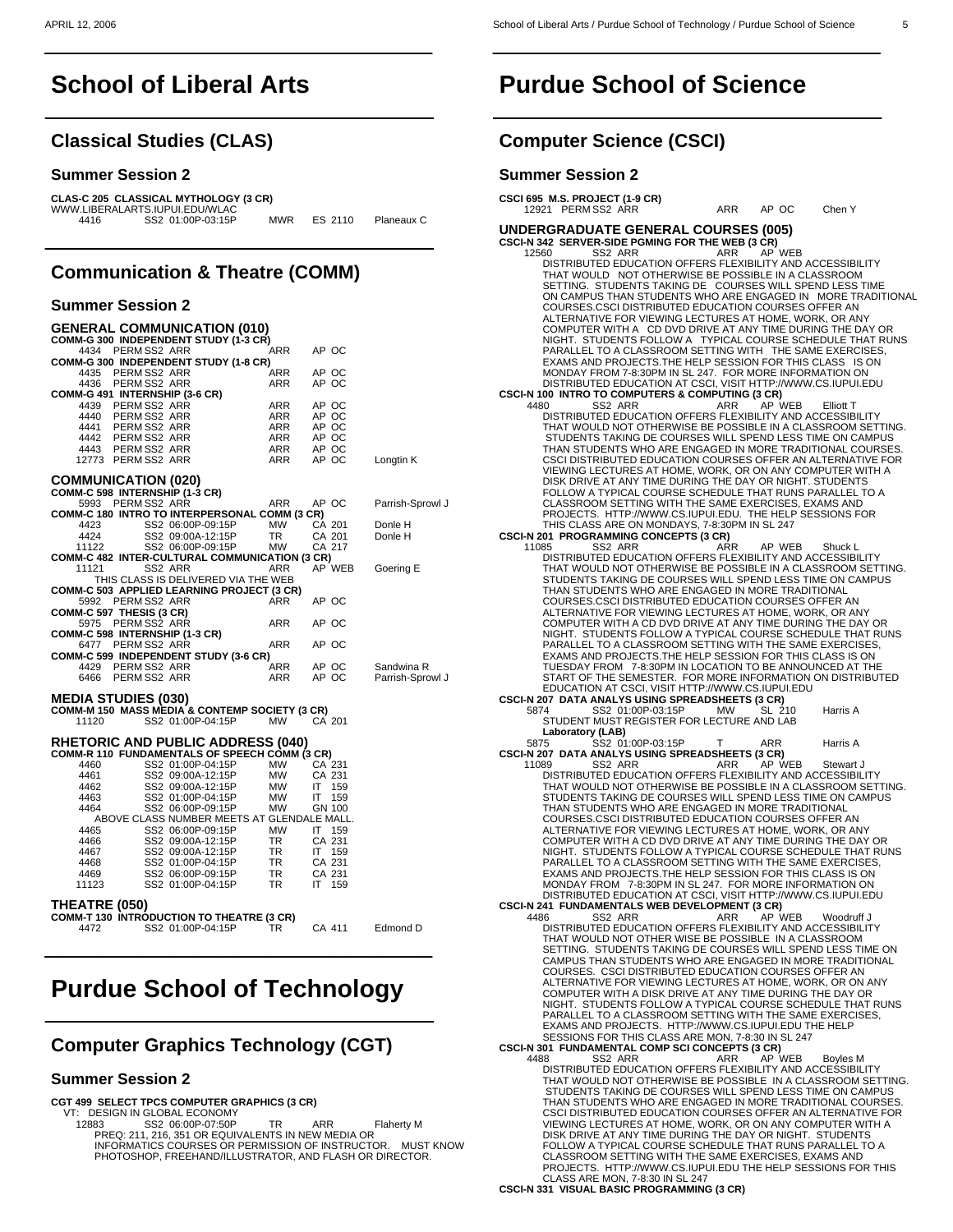4491 SS2 ARR ARR AP WEB Allen J DISTRIBUTED EDUCATION OFFERS FLEXIBILITY AND ACCESSIBILITY THAT WOULD NOT OTHERWISE BE POSSIBLE IN A CLASSROOM SETTING. STUDENTS TAKING DE COURSES WILL SPEND LESS TIME ON CAMPUS THAN STUDENTS WHO ARE ENGAGED IN MORE TRADITIONAL COURSES. CSCI DISTRIBUTED EDUCATION COURSES OFFER AN ALTERNATIVE FOR VIEWING LECTURES AT HOME, WORK, OR ON ANY COMPUTER WITH A DISK DRIVE AT ANY TIME DURING THE DAY OR NIGHT. STUDENTS FOLLOW A TYPICAL COURSE SCHEDULE THAT RUNS PARALLEL TO A CLASSROOM SETTING WITH THE SAME EXERCISES, EXAMS AND PROJECTS. HTTP://WWW.CS.IUPUI.EDU THE HELP SESSIONS FOR THIS<br>CLASS ARE MON, 7-8:30 IN SL 247<br>**CSCI-N 335 ADV PROGRAMMING, VISUAL BASIC (3 CR)** 

 5979 SS2 ARR ARR AP WEB Allen J DISTRIBUTED EDUCATION OFFERS FLEXIBILITY AND ACCESSIBILTY THAT WOULD NOT OTHERWISE BE POSSIBLE IN A CLASSROOM SETTING. STUDENTS TAKING DE COURSES WILL SPEND LESS TIME ON CAMPUS THAN STUDENTS WHO ARE ENGAGED IN MORE TRADITIONAL COURSES. CSCI DISTRIBUTED EDUCATION COURSES OFFER AN ALTERNATIVE FOR VIEWING LECTURES AT HOME, WORK, OR ANY COMPUTER WITH A DISK<br>DRIVE AT ANY TIME DURING THE DAY AND NIGHT. STUDENTS FOLLOW<br>A TYPICAL COURSE SCHEDULE THAT RUNS PARALLEL TO A CLASSROOM SETTING WITH TH SAME EXERCISES, EXAMS AND PROJECTS. HTTP://WWW.CS.IUPUI.EDU THE HELP SESSIONS FOR THIS CLASS ARE<br>MON, 7-8:30 IN SL 247

# MON, 7-8:30 IN SL 247<br>**CSCI-N 341 INTRO CLIENT-SIDE WEB PRGMING (3 CR)**<br>4493 SS2 ARR ARR AP WEB Allen J

DISTRIBUTED EDUCATION OFFERS FLEXIBILITY AND ACCESSIBILITY THAT WOULD NOT OTHERWISE BE POSSIBLE IN A CLASSROOM SETTING. STUDENTS TAKING DE COURSES WILL SPEND LESS TIME ON CAMPUS THAN STUDENTS WHO ARE ENGAGED IN MORE TRADITIONAL COURSES. CSCI DISTRIBUTED EDUCATION COURSES OFFER AN ALTERNATIVE FOR VIEWING LECTURES AT HOME, WORK, OR ON ANY COMPUTER WITH A DISK DRIVE AT ANY TIME DURING THE DAY OR NIGHT. STUDENTS FOLLOW A TYPICAL COURSE SCHEDULE THAT RUNS PARALLEL TO A CLASSROOM SETTING WITH THE SAME EXERCISES, EXAMS AND PROJECTS. HTTP://WWW.CS.IUPUI.EDU THE HELP SESSIONS FOR THIS

CLASS ARE MON, 7-8:30 IN SL 247 **CSCI-N 351 INTRO TO MULTIMEDIA PROGRMG (3 CR)** 4497 SS2 ARR ARR AP WEB Kilmer V DISTRIBUTED EDUCATION OFFERS FLEXIBILITY AND ACCESSIBILITY THAT WOULD NOT OTHERWISE BE POSSIBLE IN A CLASSROOM SETTING. STUDENTS TAKING DE COURSES WILL SPEND LESS TIME ON CAMPUS THAN STUDENTS WHO ARE ENGAGED IN MORE TRADITIONAL COURSES. CSCI DISTRIBUTED EDUCATION COURSES OFFER AN ALTERNATIVE FOR VIEWING LECTURES AT HOME, WORK, OR ON ANY COMPUTER WITH A DISK DRIVE AT ANY TIME DURING THE DAY OR NIGHT. STUDENTS FOLLOW A TYPICAL COURSE SCHEDULE THAT RUNS PARALLEL TO A CLASSROOM SETTING WITH THE SAME EXERCISES, EXAMS AND PROJECTS. HTTP://WWW.CS.IUPUI.EDU THE HELP SESSIONS FOR THIS CLASS ARE MON, 7-8:30 IN SL 247

#### **CSCI-N 355 INTRO TO VIRTUAL REALITY (3 CR)**

4499 SS2 ARR ARR AP WEB Kilmer V<br>DISTRIBUTED EDUCATION OFFERS FLEXIBILITY AND ACCESSIBILITY<br>THAT WOULD NOT OTHERWISE BE POSSIBLE IN A CLASSROOM SETTING.<br>STUDENTS TAKING DE COURSES WILL SPEND LESS TIME ON CAMPUS THAN STUDENTS WHO ARE ENGAGED IN MORE TRADITIONAL COURSE CSCI DISTRIBUTED EDUCATION COURSES OFFER AN ALTERNATIVE FOR VIEWING LECTURES AT HOME, WORK, OR ON ANY COMPUTER WITH A<br>DISK DRIVE AT ANY TIME DURING THE DAY OR NIGHT. STUDENTS<br>FOLLOW A TYPICAL COURSE SCHEDULE THAT RUNS PARALLEL TO A<br>CLASSROOM SETTING WITH THE SAME EXERCISES, EXAMS A PROJECTS. HTTP://WWW.CS.IUPUI.EDU THE HELP SESSIONS FOR THIS CLASS ARE MON, 7-8:30 IN SL 247

## **CSCI-N 431 E-COMMERCE WITH ASP.NET (3 CR)**<br>4502 SS2 ARR ARR

 4502 SS2 ARR ARR AP WEB Allen J DISTRIBUTED EDUCATION OFFERS FLEXIBILITY AND ACCESSIBILITY THAT WOULD NOT OTHERWISE BE POSSIBLE IN A CLASSROOM SETTING. STUDENTS TAKING DE COURSES WILL SPEND LESS TIME ON CAMPUS THAN STUDENTS WHO ARE ENGAGED IN MORE TRADITIONAL COURSES. CSCI DISTRIBUTED EDUCATION COURSES OFFER AN ALTERNATIVE FOR VIEWING LECTURES AT HOME, WORK, OR ON ANY COMPUTER WITH A DISK DRIVE AT ANY TIME DURING THE DAY OR NIGHT. STUDENTS FOLLOW A TYPICAL COURSE SCHEDULE THAT RUNS PARALLEL TO A CLASSROOM SETTING WITH THE SAME EXERCISES, EXAMS AND<br>PROJECTS. HTTP://WWW.CS.IUPUI.EDU THE HELP SESSIONS FOR THIS<br>CLASS ARE MON, 7-8:30 IN SL 247

**CSCI-N 451 WEB GAME DEVELOPMENT (3 CR)**<br>6022 SS2 01:00P-04:15P MW SL 206 Harris A

| <b>GRADUATE COMPUTER SCIENCE (020)</b> |  |
|----------------------------------------|--|

|      | CSCI 695 M.S. PROJECT (1-9 CR)<br>6486 PERM SS2 ARR |                                                                         | <b>ARR</b> | AP OC | Tuceryan M     |
|------|-----------------------------------------------------|-------------------------------------------------------------------------|------------|-------|----------------|
|      |                                                     | <b>GRADUATE COURSES (020)</b><br>CSCI 698 RESEARCH M.S.THESIS (1-18 CR) |            |       |                |
| 6356 | PERM SS2 ARR                                        |                                                                         | <b>ARR</b> | AP OC | Raje R         |
|      | 4477 PERM SS2 ARR                                   |                                                                         | <b>ARR</b> | AP OC | Palakal M      |
|      | 6261 PERM SS2 ARR                                   |                                                                         | ARR        | AP OC | Mukhopadhyay S |
| 6262 | PERM SS2 ARR                                        |                                                                         | ARR        | AP OC | Zou X          |
| 4478 | PERM SS2 ARR                                        |                                                                         | ARR        | AP OC | Fang S         |
| 6318 | PERM SS2 ARR                                        |                                                                         | ARR        | AP OC | Zheng J        |
| 6327 | PERM SS2 ARR                                        |                                                                         | ARR        | AP OC | Huang R        |
|      |                                                     |                                                                         |            |       |                |

#### **CROSSLISTED COURSES (999)**

#### **INFORMATICS (INFO)**

**INFO-I 112 BSC TLS INFORMTCS-PGM/DB CNCPT (3 CR) INFO-I 210 INFORMATION INFRASTRUCTURE I (4 CR) INFO-I 211 INFORMATION INFRASTRUCTURE II (4 CR)**

# **Purdue School of Technology**

## **Computer Information Tech (CIT)**

#### **Summer Session 2**

 $\overline{a}$ 

|             | CIT 106 USING A PERSONAL COMPUTER (3 CR)                     |            |          |                   |
|-------------|--------------------------------------------------------------|------------|----------|-------------------|
|             | 4396 SS2 10:00A-12:10P                                       | MWF        | ET 329   | Mercer M          |
|             | 4397 SS2 06:00P-09:15P                                       | <b>MW</b>  | ET 329   | Dawson J          |
|             | CIT 120 QUANTITATIVE ANALYSIS I (3 CR)                       |            |          |                   |
| 4402        | SS2 01:30P-04:45P                                            | MW         | SL 216   | Farr <sub>S</sub> |
|             | <b>PREREQUISITE: MATH 111</b>                                |            |          |                   |
|             | CIT 140 PROGRAMMING CONSTRUCTS LAB (3 CR)                    |            |          |                   |
| 4403        | SS2 05:30P-09:45P                                            | TR.        | ET 321   | Wilham R          |
|             | PREREQUISITE: CIT 106 OR EQUIVALENT AND                      |            |          |                   |
|             | COURSE IN PROBLEM SOLVING OR CONSENT OF COURSE COORDINATOR   |            |          |                   |
|             | CIT 270 JAVA PROGRAMMING I (3 CR)                            |            |          |                   |
| 4405        | SS2 06:00P-09:15P TR                                         |            | ET 329   | May D             |
|             | PREREQUISITE: CIT 115 OR 112 AND CIT 140 OR CONSENT OF       |            |          |                   |
|             | <b>COURSE COORDINATOR.</b>                                   |            |          |                   |
|             | CIT 286 OPERATING SYSTEM CONCEPTS (3 CR)                     |            |          |                   |
| 4406        | SS2 ARR                                                      | ARR        | AP WEB   | Young T           |
|             | PREREQUISITE: (CIT 233 OR ECET 209) AND (CIT 262 OR CIT 270  |            |          |                   |
| OR CIT 242) |                                                              |            |          |                   |
|             | THIS CLASS OFFERED COMPLETELY VIA THE WEB USING              |            |          |                   |
|             | ONCOURSE (HTTP://ONCOURSE.IU.EDU)                            |            |          |                   |
|             | CIT 290 COMPUTER PROJECT (1-4 CR)                            |            |          |                   |
|             | 4408 PERM SS2 ARR                                            | <b>ARR</b> | ARR      |                   |
|             | STUDENTS MUST HAVE APPROVAL FROM A PROFESSOR FOR A PROJECT   |            |          |                   |
|             | <b>BEFORE REGISTERING.</b>                                   |            |          |                   |
|             | CIT 490 SENIOR PROJECT (1-4 CR)                              |            |          |                   |
|             | 4414 PERMSS2 ARR                                             | ARR        | ARR      |                   |
|             | STUDENTS MUST HAVE APPROVAL FROM A PROFESSOR FOR A PROJECT   |            |          |                   |
|             | <b>BEFORE REGISTERING.</b>                                   |            |          |                   |
|             | CIT 499 COMPUTER TECHNOLOGY (3 CR)                           |            |          |                   |
|             | VT: TECH. FOR IN-SERVICE TEACHERS                            |            |          |                   |
|             | 6211 PERM NS2 08:00A-05:00P                                  |            | MTWR ARR | Starks J          |
|             | THIS CLASS MEETS 8AM - 5PM, JULY 24-27 ATTENDANCE ALL DAY    |            |          |                   |
|             | EVERYDAY IS MANDATORY, SUBSTANTIAL POST-WORK ASSIGNMENTS ARE |            |          |                   |
|             | REQUIRED. A \$75 EXTERNAL FEE WILL BE ASSESSED FOR COURSE    |            |          |                   |
|             | MATERIALS. THIS CLASS LIMITED TO IN-SERVICE TEACHERS ONLY.   |            |          |                   |
|             |                                                              |            |          |                   |
|             |                                                              |            |          |                   |
|             |                                                              |            |          |                   |

# **School of Liberal Arts**

## **East Asian Lang & Culture (EALC)**

#### **Summer Session 2**

 $\overline{a}$ 

 $\overline{a}$ 

**EALC-J 132 BEGINNING JAPANESE 2 (5 CR)** 5994 SS2 09:00A-12:00P MTWR CA 233

## **Economics (ECON)**

|      |              | ECON-E 101 SURVEY OF ECONOMIC ISS & PROB (3 CR)                                  |            |        |                                                         |
|------|--------------|----------------------------------------------------------------------------------|------------|--------|---------------------------------------------------------|
|      |              | 6004 SS2 01:00P-03:15P                                                           | MWR LD 026 |        |                                                         |
|      |              | ECON-E 201 INTRO TO MICROECONOMICS (3 CR)                                        |            |        |                                                         |
|      |              | 4583 SS2 08:00A-10:15A MWR CA 239                                                |            |        |                                                         |
|      |              | 4584  SS2  10:30A-12:45P  MWR  CA  221<br>4585  SS2  01:00P-03:15P  MWR  CA  229 |            |        |                                                         |
|      |              |                                                                                  |            |        |                                                         |
|      |              | 10688 SS2 06:00P-08:15P MWR CS 100                                               |            |        | Dube A                                                  |
|      |              |                                                                                  |            |        | CLASS MEETS AT THE COMM.LIFE AND LEARNING CENTER-CARMEL |
|      |              | ECON-E 202 INTRO TO MACROECONOMICS (3 CR)                                        |            |        |                                                         |
|      |              | FOR COURSE E202 PREREQUISITE: E201                                               |            |        |                                                         |
|      |              | 4590 SS2 01:00P-03:15P MWR CA 239                                                |            |        |                                                         |
|      |              | 4591 SS2 06:00P-08:15P MWR CA 239                                                |            |        |                                                         |
|      |              | ECON-E 270 INTRO TO STAT THRY ECON & BUS (3 CR)                                  |            |        |                                                         |
|      |              | 4594 SS2 10:30A-12:45P MWR CA 239                                                |            |        |                                                         |
|      |              | 4595 SS2 06:00P-08:15P MWR                                                       |            | CA 241 |                                                         |
|      |              | ECON-E 303 SURVEY OF INTERNATIONAL ECON (3 CR)                                   |            |        |                                                         |
|      |              | FOR COURSE E303 PREREQUISITE: E201-E202.                                         |            |        |                                                         |
| 4596 |              | SS2 01:00P-03:15P MWR CA 217                                                     |            |        |                                                         |
|      |              | <b>ECON-E 322 INTERMEDIATE MACROECON THEORY (3 CR)</b>                           |            |        |                                                         |
|      |              | FOR COURSE E322 PREREQUISITE: E201-E202.                                         |            |        |                                                         |
|      |              | 4599 SS2 06:00P-08:15P MWR CA 411                                                |            |        | <b>Russell S</b>                                        |
|      |              | ECON-E 363 ENVIR & NAT RESOURSE ECON (3 CR)                                      |            |        |                                                         |
|      |              | 12874 SS2 10:30A-12:45P                                                          | <b>MWR</b> | ARR    | Aljamal A                                               |
|      |              | ECON-E 408 UNDERGRAD RDGS IN ECONOMICS (1-6 CR)                                  |            |        |                                                         |
|      | 4601 SS2 ARR |                                                                                  | ARR        | AP OC  | Sandy R                                                 |
|      |              | <b>ECON-E 600 READINGS IN ECONOMICS (1-6 CR)</b>                                 |            |        |                                                         |
| 4605 |              | SS2 ARR                                                                          | ARR APOC   |        | Sandy R                                                 |
|      |              | <b>ECON-E 808 THESIS A M (1-6 CR)</b><br>4607 SS2 ARR                            |            |        |                                                         |
|      |              |                                                                                  | ARR        | AP OC  | Sandy R                                                 |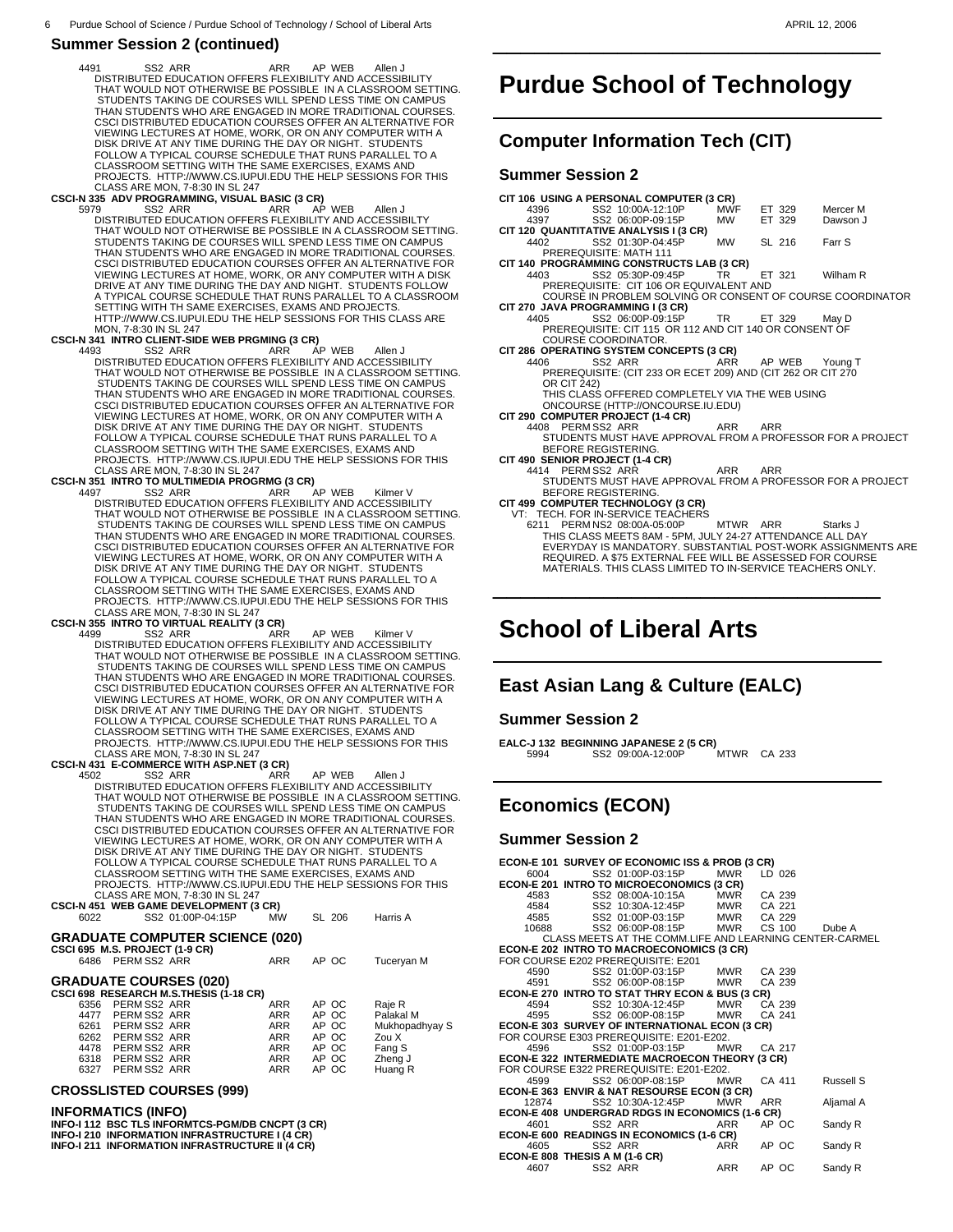### **Summer Session 2 (continued)**

#### **DO NOT PRINT COURSES (900)**

# **School of Education**

## **Education (EDUC)**

#### **Summer Session 2**

# **SPECIAL EDUCATION (080) EDUC-K 490 RESEARCH IN SPECIAL EDUCATION (3 CR)**

- COMPUTER EDUCATION (230)<br>
EDUC-W 201 BEGINNING TECHNOLOGY SKILLS (1 CR)<br>
5826 SS2 ARR ARR ARR Ray J<br>
THE ABOVE CLASS WILL MEET ONCE FOR A MANDATORY ORIENTATION<br>
MEETING ON MONDAY, JUNE 26 (4:00-5:45PM) IN ROOM ES 2121.<br>
CO WITH INTERNET CONNECTIONS.
	- 10656 SS2 ARR ARR ARR Ray J<br>THE ABOVE CLASS WILL MEET ONCE FOR A MANDATORY ORIENTATION<br>MEETING ON TUESDAY, JUNE 27 (4:00-5:45PM) IN ROOM ES2121.<br>COURSE WILL BE TOTALLY ONLINE FOR THE REMAINDER OF THE<br>SEMESTER. STUDNETS WIL

- **EDUC-X 425 PRACTICUM IN READING (1-6 CR)**<br>AN ADDITIONAL SPECIAL FEE IS REQUIRED FOR THE FOLLOWING<br>COURSE (SEE FEE SCHEDULE)
- - 4791 PERM SS2 ARR ARR AP OC Ociepka A CONSENT REQUIRED FROM ANNE OCIEPKA (317-274-6818) OR VIA EMAIL: AOCIEPKA@IUPUI.EDU OBTAIN
	- AUTHORIZATION. THIS SECTION IS NOT FOR STUDENTS WHO ARE
- STUDENT TEACHING. AN ADDITIONAL SPECIAL FEE IS REQUIRED FOR THE FOLLOWING
- COURSE (SEE FEE SCHEDULE)
	- 10663 PERM SS2 ARR ARR AP OC Brooks K CONSENT REQUIRED FROM KATIE BROOKS BY PHONE: (317) 274-6834, OR E-MAIL KATBROO@IUPUI.EDU
- 

## **UNDERGRAD RESEARCH IN EDUCATIO (260)**

| EDUC-E 490 RESEARCH IN ELEMENTARY EDUC (1-3 CR)    |            |     |            |
|----------------------------------------------------|------------|-----|------------|
| 4622 PERMSS2 ARR ARR ARR ARR                       |            |     | Kastberg S |
| EDUC-K 490 RESEARCH IN SPECIAL EDUCATION (1-3 CR)  |            |     |            |
| 4657 PERMSS2 ARR ARR                               |            | ARR | Anderson J |
| EDUC-L 490 RESEARCH IN LANGUAGE EDUCATION (1-3 CR) |            |     |            |
| 4683 PERM SS2 ARR ARR ARR ARR                      |            |     | Leland C   |
| EDUC-M 470 PRACTICUM (3-8 CR)                      |            |     |            |
| 10672 PERM SS2 ARR ARR                             |            | ARR | Houser L   |
| CONSENT REQUIRED FROM DR. LINDA HOUSER VIA EMAIL,  |            |     |            |
| LHOUSER@IUPUI.EDU                                  |            |     |            |
| EDUC-P 490 RESEARCH IN EDUC PSYCHOLOGY (1-3 CR)    |            |     |            |
| 4726 PERMSS2 ARR ARR                               |            | ARR | Smith J    |
| EDUC-Q 490 RESEARCH IN SCIENCE EDUCATION (1-6 CR)  |            |     |            |
| 4733 PERMSS2 ARR                                   | <b>ARR</b> | ARR | Barman C   |

| APRIL 12, 2006                                                                                                                                                                                                                                                                                                                                                                                             | 7<br>School of Liberal Arts / School of Education                                                                                                                                                                                                                                                                                                                                                                                              |
|------------------------------------------------------------------------------------------------------------------------------------------------------------------------------------------------------------------------------------------------------------------------------------------------------------------------------------------------------------------------------------------------------------|------------------------------------------------------------------------------------------------------------------------------------------------------------------------------------------------------------------------------------------------------------------------------------------------------------------------------------------------------------------------------------------------------------------------------------------------|
| <b>Summer Session 2 (continued)</b>                                                                                                                                                                                                                                                                                                                                                                        | EDUC-S 490 RSRCH IN SECONDARY EDUCATION (1-3 CR)                                                                                                                                                                                                                                                                                                                                                                                               |
| <b>DO NOT PRINT COURSES (900)</b><br>ECON 519 ECON FOR PRE-COLLEGE EDUCATORS (3 CR)                                                                                                                                                                                                                                                                                                                        | 4739 PERM SS2 ARR<br>ARR<br>ARR<br>Barman C<br>EDUC-W 450 INTRNSHP INSTRUCTNL COMPUTING (1-3 CR)<br>4760 PERMSS2 ARR<br>ARR<br>ARR<br>Bohnenkamp J                                                                                                                                                                                                                                                                                             |
| VT: ENERGY ECON THE ENVIROMENT<br>6064 PERM NS2 ARR<br><b>ARR</b><br>AP OC<br>Harris R<br>Kaviani M<br>ABOVE CLASS NUMBER WILL MEET JULY 19 - 28,2006.                                                                                                                                                                                                                                                     | S/F GRADING.<br>EDUC-X 490 RESEARCH IN READING (1-6 CR)<br>4795 PERMSS2 ARR<br><b>ARR</b><br>ARR<br>Berghoff B                                                                                                                                                                                                                                                                                                                                 |
| VT: ECONOMICS AND CHILDREN'S LIT<br>6065 PERM NS2 ARR<br><b>ARR</b><br>AP OC<br>Harris R<br>Kaviani M<br>ABOVE CLASS NUMBER WILL MEET JULY 7 - 18, 2006.                                                                                                                                                                                                                                                   | <b>SCHOOL ADMINISTRATION (290)</b><br>EDUC-A 608 LEGAL PERSPECTVS ON EDUCATION (3 CR)<br>SS2 ARR<br>10654<br>ARR<br>AP OC<br>Emmert D<br>MEETS OFF CAMPUS AT THE DECATUR INTERMEDIATE LEARNING CENTER,<br>ROOM B111 4:30P - 9:00PM ON THE FOLLOWING DAYS: WEDNESDAYS<br>JUNE 21 AND 28, MONDAY JULY 10, AND WEDNESDAYS JULY 12, 19,<br>26 AND AUGUST 2, 9. THOSE IN THE URBAN PRINCIPAL PROGRAM                                                |
| <b>School of Education</b>                                                                                                                                                                                                                                                                                                                                                                                 | MUST ALSO REGISTER FOR EDUC-A 635 / 4610.<br>EDUC-A 799 DOCTORAL THESIS IN EDUC LDRSHP (1-15 CR)<br>4612 PERM SS2 ARR<br>ARR<br>ARR<br>Toutkoushian R<br>TO OBTAIN AUTHORIZATION, CONTACT CINDY WEDEMEYER<br>(812) 856-8371 OR VIA E-MAIL CWEDEMEY@INDIANA.EDU                                                                                                                                                                                 |
| <b>Education (EDUC)</b>                                                                                                                                                                                                                                                                                                                                                                                    | <b>HIGHER EDUCATION (300)</b><br>EDUC-C 747 PRACTICUM IN ADMINISTRATION (1-6 CR)<br>4613 PERMSS2 ARR<br><b>ARR</b><br>Torres V<br>ARR                                                                                                                                                                                                                                                                                                          |
| <b>Summer Session 2</b>                                                                                                                                                                                                                                                                                                                                                                                    | TO OBTAIN AUTHORIZATION CONTACT SANDY STRAIN (812) 856-8370<br>OR VIA E-MAIL: STRAIN@INDINA.EDU                                                                                                                                                                                                                                                                                                                                                |
| EDUC-P 510 PSYCHOLOGY IN TEACHING (3 CR)<br>12705 PERM SS2 06:00P-09:15P<br>TR<br>ES 2103<br>Chaplin-Lowery J<br>ABOVE COURSE IS RESTRICTED TO STUDENTS ADMITTED TO THE<br>2006/2007 SECONDARY T2T SCIENCE/MATH PROGRAM. DEPARTMENT<br>CONSENT IS REQUIRED FROM THE SCHOOL OF EDUCATION.                                                                                                                   | EDUC-C 790 RESEARCH IN HIGHER EDUCATION (1-12 CR)<br>4616 PERMSS2 ARR<br>ARR<br>ARR<br>Torres V<br>TO OBTAIN AUTHORIZATION, CONTACT SANDY STRAIN (812) 856-8370<br>OR VIA EMAIL: STRAIN@INDIANA.EDU<br>EDUC-C 799 DOCTORS THESIS IN HIGHER EDUC (1-15 CR)<br>4618 PERMSS2 ARR<br>ARR<br>ARR<br>Torres V                                                                                                                                        |
| TRADE BOOKS (050)<br>EDUC-E 449 TRADE BOOKS & CLASSRM TEACHER (3 CR)                                                                                                                                                                                                                                                                                                                                       | TO OBTAIN AUTHORIZATION, CONTACT SANDY STRAIN (812) 856-8370<br>OR VIA E-MAIL STRAIN@INDIANA.EDU                                                                                                                                                                                                                                                                                                                                               |
| SS2 01:00P-04:15P<br>ES 1114<br>4620<br>TR<br>Weis P<br><b>SPECIAL EDUCATION (080)</b><br>EDUC-K 490 RESEARCH IN SPECIAL EDUCATION (3 CR)<br>VT: SEM IV: TECH APPLICATIONS<br>4659 PERM SS2 06:00P-09:15P<br>TR<br>ES 1114<br>Smiley A                                                                                                                                                                     | <b>COLLEGE STUDENT PERSONNEL (310)</b><br>EDUC-U 547 PRACTICUM IN PERSONNEL WORK (1-7 CR)<br>4747 PERM SS2 ARR<br><b>ARR</b><br>ARR<br>Torres V<br>TO OBTAIN AUTHORIZATION, CONTACT SANDY STRAIN (812) 856-8370<br>OR VIA E-MAIL STRAIN@INIDNA.EDU<br>EDUC-U 599 MA THESIS COL STUDENT PER ADM (3 CR)                                                                                                                                          |
| THIS SEMINAR IV IS RESTRICTED TO STUDENTS ADMITTED TO THE<br>FALL 2005 TEACHER EDUCATION PROGRAM WITH A DUAL PROGRAM<br>SPECIAL EDUCATION CERTIFICATION. TO OBTAIN CONSENT, CONTACT<br>KATHY GARNER (KEGARNER@IUPUI.EDU)<br>VT: SEM IV: TECH APPLICATIONS<br>4660 PERM SS2 06:00P-09:15P<br>TR<br>ES 1116<br>Jongleux H                                                                                    | 4752 PERMSS2 ARR<br>ARR<br>ARR<br>Torres V<br>TO OBTAIN AUTHORIZATION, CONTACT SANDY STRAIN (812) 856-8370<br>OR VIA E-MAIL: STRAIN@INDIANA.EDU<br><b>ELEM/EARLY CHILDHOOD EDUCATION (320)</b><br>EDUC-E 599 MASTERS THESIS IN ELEM EDUCATN (3 CR)                                                                                                                                                                                             |
| "SEMINAR IV: TECHNOLOGY APPLICATIONS" THIS SEMINAR IV IS<br>RESTRICTED TO STUDENTS ADMITTED TO THE SPRING 2006 TEACHER<br>EDUCATION PROGRAM WITH A DUAL PROGRAM SPECIAL EDUCATION<br>CERTIFICATION. TO OBTAIN CONSENT, CONTACT KATHY GARNER<br>(KEGARNER@IUPUI.EDU)                                                                                                                                        | 4628 PERMSS2 ARR<br><b>ARR</b><br>Barman C<br>ARR<br><b>COUNSELING &amp; COUNSELOR EDUCATI (350)</b><br>EDUC-G 505 INDIV APPRAIS: PRIN & PROC (3 CR)<br>10666<br>SS2 06:00P-09:15P<br>TR<br>ES 2106<br>Eberwein L<br>EDUC-G 522 COUNSELING TECHNIQUES (3 CR)                                                                                                                                                                                   |
| <b>COMPUTER EDUCATION (230)</b><br>EDUC-W 201 BEGINNING TECHNOLOGY SKILLS (1 CR)<br>5826<br>SS2 ARR<br>ARR<br>ARR<br>Ray J<br>THE ABOVE CLASS WILL MEET ONCE FOR A MANDATORY ORIENTATION<br>MEETING ON MONDAY, JUNE 26 (4:00-5:45PM) IN ROOM ES 2121.<br>COURSE WILL BE TOTALLY ONLINE FOR THE REMAINDER OF THE<br>SEMESTER. STUDENTS WILL NEED REGULAR ACCESS TO A COMPUTER<br>WITH INTERNET CONNECTIONS. | SS2 04:30P-07:00P<br>4631<br><b>MTR</b><br>ES 2127<br>Morran D<br>STUDENTS MUST REGISTER FOR BOTH G522 AND G523.<br>PREREQUISITE: G502 OR EQUIVALENT. OPEN ONLY TO STUDENTS<br>WHO HAVE BEEN ADMITTED TO COUNSELING OR STUDENT AFFAIRS.<br>EDUC-G 523 LABORATORY COUNSLNG & GUIDANCE (3 CR)<br>AN ADDITIONAL SPECIAL FEE IS REQUIRED FOR THE FOLLOWING<br>COURSE (SEE FEE SCHEDULE)<br>4632<br>SS2 07:10P-09:30P<br>MTR<br>ES 2127<br>Morran D |
| SS2 ARR<br>ARR<br><b>ARR</b><br>10656<br>Ray J<br>THE ABOVE CLASS WILL MEET ONCE FOR A MANDATORY ORIENTATION<br>MEETING ON TUESDAY, JUNE 27 (4:00-5:45PM) IN ROOM ES2121.<br>COURSE WILL BE TOTALLY ONLINE FOR THE REMAINDER OF THE<br>SEMESTER. STUDNETS WILL NEED REGULAR ACCESS TO A COMPUTER                                                                                                           | STUDENTS MUST REGISTER FOR BOTH G522 AND G523. OPEN ONLY TO<br>STUDENTS WHO HAVE BEEN ADMITTED TO COUNSELING OR STUDENT<br>AFFAIRS. PREREQ: G502 OR EQUIVALENT.<br>EDUC-G 562 SCHOOL COUNSELING (3 CR)<br>SS2 06:00P-09:15P<br>10660<br>ES 1128<br>TR.<br>Thompson C                                                                                                                                                                           |
| WITH INTERNET CONNECTIONS<br>EDUC-W 310 INTEGRATING TECHNOLOGY K-12 (3 CR)<br>SS2 06:00P-09:15P<br>4757<br>$\top$<br>ES 2119<br>MEETS EVERY TUESDAY FOR THE DURATION OF SUMMER 2 WITH ONLINE                                                                                                                                                                                                               | EDUC-G 575 MULTICULTURAL COUNSELING (3 CR)<br>SS2 06:00P-09:15P<br>4638<br>MW<br>ES 1116<br>Thompson C<br>EDUC-G 799 DOCTRL THESIS COUNS PSYCHOLOGY (1-15 CR)<br>4643 PERM SS2 ARR<br>Morran D<br>ARR<br>ARR                                                                                                                                                                                                                                   |
| ACTIVITIES COMPILING 50% OF THE WORK.<br><b>READING EDUCATION (240)</b><br>EDUC-X 401 CRIT READING IN CONTENT AREA (3 CR)                                                                                                                                                                                                                                                                                  | <b>PHILOSOPHY OF EDUCATION (360)</b><br>EDUC-H 504 HISTORY OF AMERICAN EDUCATION (3 CR)<br>SS2 06:00P-09:15P<br>AP OC<br>12491<br>TR<br>Martin D                                                                                                                                                                                                                                                                                               |
| 4789<br>SS2 08:30A-11:50A<br>MW<br>Wachtel R<br>ES 1114<br>EDUC-X 425 PRACTICUM IN READING (1-6 CR)<br>AN ADDITIONAL SPECIAL FEE IS REQUIRED FOR THE FOLLOWING<br><b>COURSE (SEE FEE SCHEDULE)</b><br>4791 PERM SS2 ARR<br>AP OC                                                                                                                                                                           | ABOVE COURSE IS RESTRICTED TO STUDENTS ADMITTED TO THE<br>EDUCATIONAL LEADERSHIP GRADUATE PROGRAM. MEETS AT THE CIESC<br>(6321 LA PAS TRAIL - INDPLS)<br>EDUC-H 520 EDUCATION AND SOCIAL ISSUES (3 CR)<br>TR<br>ES 2110                                                                                                                                                                                                                        |
| Ociepka A<br>ARR<br>CONSENT REQUIRED FROM ANNE OCIEPKA (317-274-6818) OR VIA<br>EMAIL: AOCIEPKA@IUPUI.EDU OBTAIN<br>AUTHORIZATION. THIS SECTION IS NOT FOR STUDENTS WHO ARE<br>STUDENT TEACHING.                                                                                                                                                                                                           | SS2 06:00P-09:15P<br>Osgood R<br>5846<br>EDUC-H 799 DOCT THESIS HIST OR PHIL OF ED (1-15 CR)<br>5847 PERM SS2 ARR<br><b>ARR</b><br><b>ARR</b><br>Rosario J<br><b>CURRICULUM &amp; INSTRUCTION (370)</b>                                                                                                                                                                                                                                        |
| AN ADDITIONAL SPECIAL FEE IS REQUIRED FOR THE FOLLOWING<br>COURSE (SEE FEE SCHEDULE)<br>10663 PERM SS2 ARR<br>AP OC<br>ARR<br>Brooks K<br>CONSENT REQUIRED FROM KATIE BROOKS BY PHONE: (317) 274-6834,                                                                                                                                                                                                     | EDUC-J 500 INSTRUCT IN CONTEXT OF CURRIC (3 CR)<br>4649<br>SS2 06:00P-09:15P<br>ES 2100<br>TR.<br>Helfenbein Jr R<br>EDUC-J 538 M.S. PRACTICUM/INTERNSHIP (1-6 CR)<br>4652 PERM SS2 ARR<br><b>ARR</b><br>ARR<br>Barman C                                                                                                                                                                                                                       |
| OR E-MAIL KATBROO@IUPUI.EDU<br>EDUC-X 460 BOOKS FOR READING INSTRUCTION (3 CR)<br>4792<br>SS2 08:30A-11:50A<br>ES 1114<br>Wachtel R<br>TR                                                                                                                                                                                                                                                                  | EDUC-J 538 M.S. PRACTICUM/INTERNSHIP (6 CR)<br>12504 PERMSS2 ARR<br>AP OC<br>Bohnenkamp J<br>ARR<br>EDUC-J 799 DOCT THESIS-CURRICULUM/INSTR (1-15 CR)                                                                                                                                                                                                                                                                                          |
| <b>UNDERGRAD RESEARCH IN EDUCATIO (260)</b><br>EDUC-E 490 RESEARCH IN ELEMENTARY EDUC (1-3 CR)                                                                                                                                                                                                                                                                                                             | 4654 PERM SS2 ARR<br>Barman C<br>ARR<br>ARR<br><b>SPECIAL EDUCATION (380)</b>                                                                                                                                                                                                                                                                                                                                                                  |
| 4622 PERMSS2 ARR<br><b>ARR</b><br><b>ARR</b><br>Kastberg S<br>EDUC-K 490 RESEARCH IN SPECIAL EDUCATION (1-3 CR)<br>4657 PERM SS2 ARR<br><b>ARR</b><br><b>ARR</b><br>Anderson J<br>EDUC-L 490 RESEARCH IN LANGUAGE EDUCATION (1-3 CR)<br>4683 PERM SS2 ARR<br>ARR<br>ARR<br>Leland C                                                                                                                        | EDUC-K 510 ASSISTIVE TECH IN SPECIAL EDUC (3 CR)<br>4663 PERM SS2 06:00P-09:15P<br>ES 1117<br>TR<br>Held M<br>"SEMINAR IV: TECHNOLOGY APPLICATIONS".<br>SPECIAL EDUCATION SEMINAR COURSES ARE RESTRICTED TO STUDENTS<br>ADMITTED TO THE SPECIAL EDUCATION MASTER'S DEGREE AND                                                                                                                                                                  |
| EDUC-M 470 PRACTICUM (3-8 CR)<br>10672 PERMSS2 ARR<br>ARR<br>ARR<br>Houser L<br>CONSENT REQUIRED FROM DR. LINDA HOUSER VIA EMAIL,<br>LHOUSER@IUPUI.EDU                                                                                                                                                                                                                                                     | CERTIFICATION PROGRAMS. TO OBTAIN AUTHORIZATION VISIT<br>WEBSITE: HTTP://EDUCATION.IUPUI.EDU/SPECIALED.ASP<br>5844 PERM SS2 06:00P-09:15P<br>TR.<br>ES 1126<br>McLean B<br>"SEMINAR IV: TECHNOLOGY APPLICATIONS". SPECIAL EDUCATION                                                                                                                                                                                                            |
| EDUC-P 490 RESEARCH IN EDUC PSYCHOLOGY (1-3 CR)<br>4726 PERMSS2 ARR<br>ARR<br>Smith J<br>ARR<br>EDUC-Q 490 RESEARCH IN SCIENCE EDUCATION (1-6 CR)                                                                                                                                                                                                                                                          | SEMINAR COURSES ARE RESTRICTED TO STUDENTS ADMITTED TO THE<br>SPECIAL EDUCATION MASTER'S DEGREE AND CERTIFICATION<br>PROGRAMS. TO OBTAIN AUTHORIZATION VISIT WEBSITE:                                                                                                                                                                                                                                                                          |

HTTP//EDUCATION.IUPUI.EDU/SPECIALED.ASP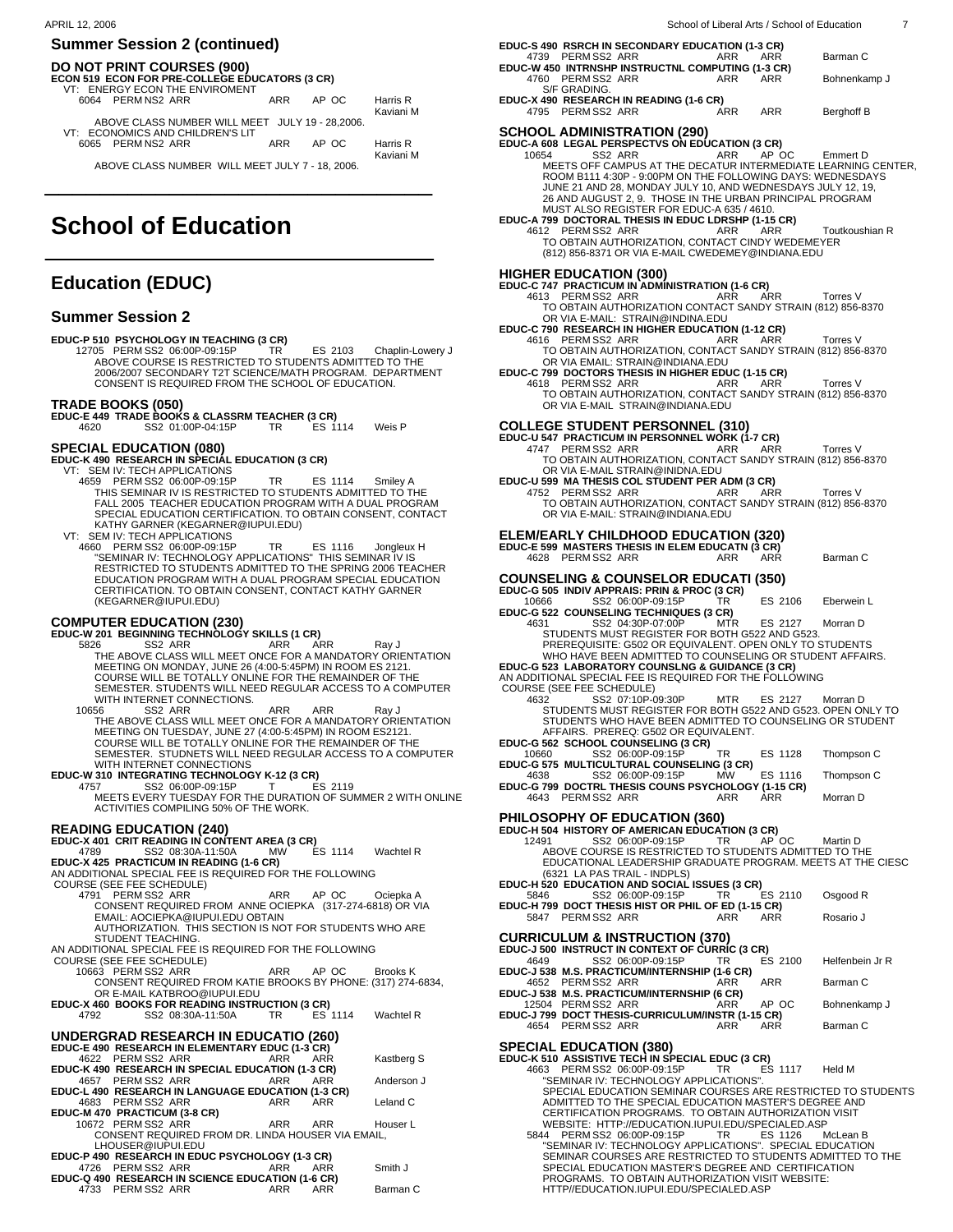**EDUC-K 553 CLASSRM MGMT & BEHAVR SUPPORT (3 CR)** 10681 SS2 06:00P-09:15P MW ES 1114 "SEMINARII: CLASSROOM MANAGEMENT AND BEHAVIOR SUPPORTS" PREREQUISITE: INTRO COURSE IN SPECIAL EDUCATION, SPECIAL EDUCATION SEMINAR COURSES ARE RESTRICTED TO STUDENTS ADMITTED<br>TO THE SPECIAL EDUCATION MASTER'S DEGREE AND CERTIFICATION<br>PROGRAMS. TO OBTAIN AUTHORIZATION, VISIT WEBSITE:<br>HTTP://EDUCATION.IUPUI.EDU/SPECIALED.ASP<br>FOUC-K 590 **EDUC-K 595 PRACTICUM IN SPECIAL EDUCATION (2-3 CR)** VT: PRACT: MILD INTERVENTION 4671 PERM SS2 ARR ARR ARR Stoughton E TO OBTAIN AUTHORIZATION, VISIT WEBSITE: HTTP://EDUCATION.IUPUI.EDU/SPECIALED.ASP VT: PR:INTENSE INTERV -SIGNIFICANT 4672 PERM SS2 ARR ARR ARR Stoughton E TO OBTAIN AUTHORIZATION, VISIT WEBSITE: HTTP://EDUCATION.IUPUI.EDU/SPECIALED.ASP VT: PR: INTENSE INTERV-EMOTIONAL 4674 PERM SS2 ARR ARR ARR Stoughton E TO OBTAIN AUTHORIZATION, VISIT WEBSITE: HTTPS://EDUCATION.IUPUI.EDU/SPECIALED.ASP<br>**EDUC-K 599 MASTERS THESIS IN SPECIAL EDUC (3 CR)**<br>4678 PERM SS2 ARR ARR ARR Rogan P 4679 PERM SS2 ARR ARR ARR Anderson J 10658 PERM SS2 ARR ARR ARR Fisher M **EDUC-K 799 DOCTORS THESIS IN SPECIAL EDUC (1-15 CR)** 4681 PERM SS2 ARR ARR ARR Anderson J **LANGUAGE EDUCATION (390) EDUC-L 501 CRITICAL READ IN CONTENT AREAS (3 CR)** 4684 SS2 08:30A-11:50A MW ES 1114 Wachtel R **EDUC-L 517 ADV STDY CONTENT RDG & LIT (3 CR)** 4687 PERM SS2 ARR ARR AP WEB Conner J ABOVE COURSE IS TAUGHT VIA THE WORLD WIDE WEB. FOR MORE INFO, VISIT WEBSITE: HTTP://EDUCATION.INDINA.EDU/~DISTED/ TO OBTAIN AUTHORIZATION, E-MAIL DEREGSTR@INDIANA.EDU<br>PLEASE INCLUDE YOUR STUDENT ID NUMBER IN YOUR E-MAIL<br>REQUEST AS YOUR AUTHORIZATION CANNOT BE PROCESSED WITHOUT IT.<br>\* ONCE YOU HAVE RECEIVED AUTHORIZATION AND REGISTERED INSTRUCTIONS:<br>
HTTP://EDUCATION.INDIANA.EDU/~DISTED/STUDENTS.HTML<br>
HTTP://EDUCATION IN LANG EDUCATION (1-4 CR)<br>
AN ADDITIONAL SPECIAL FEE IS REQUIRED FOR THE FOLLOWING<br>
COURSE (SEE FEE SCHEDULE)<br>
4668 PERM SS2 ARR AP OC Oc EDUC-L 530 TOPICAL WKSHP IN LANGUAGE EDUC (3 CR)<br>VT: COMPUTER ASSISTED LANG LRNG<br>4692 PERM SS2 ARR ARR AP WEB Craig D<br>COURSE FOLLOWS THE IUB SCHEDULE (JUNE 16 - AUG 11)". ABOVE<br>COURSE IS TAUGHT VIA THE WORLD WIDE WEB. FOR TO OBTAIN AUTHORIZATION, E-MAIL DEREGSTR@INDIANA.EDU<br>PLEASE INCLUDE YOUR STUDENT ID NUMBER IN YOUR E-MAIL<br>REQUEST AS YOUR AUTHORIZATION CANNOT BE PROCESSED WITHOUT IT. \* ONCE YOU HAVE RECEIVED AUTHORIZATION AND REGISTERED FOR THE COURSE, PLEASE VISIT THE FOLLOWING WEBPAGE FOR FURTHER INSTRUCTIONS: HTTP://EDUCATION.INDIANA.EDU/~DISTED/STUDENTS.HTML<br>VT: DEV WORKPLACE LIT PROG<br>4693 PERM SS2 ARR AP WEB King T<br>COURSE FOLLOWS THE IUB SCHEDULE (JUNE 16 - AUG 11)". ABOVE<br>COURSE IS TAUGHT VIA THE WORLD WIDE WEB. FOR MORE INF VISIT WEBSITE: HTTP://EDUCATION.INDIANA.EDU/~DISTED/ TO OBTAIN AUTHORIZATION, E-MAIL DEREGSTR@INDIANA.EDU<br>PLEASE INCLUDE YOUR STUDENT ID NUMBER IN YOUR E-MAIL<br>REQUEST AS YOUR AUTHORIZATION CANNOT BE PROCESSED WITHOUT IT. \* ONCE YOU HAVE RECEIVED AUTHORIZATION AND REGISTERED FOR THE COURSE, PLEASE VISIT THE FOLLOWING WEBPAGE FOR FURTHER INSTRUCTIONS: HTTP://EDUCATION.INDIANA.EDU/~DISTED/STUDENTS.HTML VT: TCHG A SEC LANG TO YOUNG LRNRS 4694 PERM SS2 ARR ARR AP WEB Park Y<br>"COURSE FOLLOWS THE IUB SCHEDULE (JUNE 16 - AUG 11)". ABOVE<br>"COURSE IS TAUGHT VIA THE WORLD WIDE WEB. FOR MORE INFO, VISIT WEBSITE: HTTP://EDUCATION.INDIANA.EDU/~DISTED/<br>TO OBTAIN AUTHORIZATION, E-MAIL DEREGSTR@INDIANA.EDU<br>PLEASE INCLUDE YOUR STUDENT ID NUMBER IN YOUR E-MAIL REQUEST AS YOUR AUTHORIZATION CANNOT BE PROCESSED WITHOUT IT.<br>\* ONCE YOU HAVE RECEIVED AUTHORIZATION AND REGISTERED FOR<br>THE COURSE, PLEASE VISIT THE FOLLOWING WEBPAGE FOR FURTHER INSTRUCTIONS: HTTP://EDUCATION.INDIANA.EDU/~DISTED/STUDENTS.HTML VT: PHONICS IN THE READ CLASSROOM

6163 PERM SS2 ARR ARR ARR Robinson S

8 APRIL 12, 2006 School of Education"PHONICS IN THE READING CLASSROOM" ABOVE "COURSE FOLLOWS THE<br>IUB SCHEDULE (JUNE 16 - AUG 11)". COURSE TAUGHT VIA THE<br>WORLD WIDE WEB. FOR MORE INFO VISIT WEBSITE:<br>HTTP://EDUCATION.INDIANA.EDU/~DISTED/ TO OBTAIN AUTHORIZATION, E-MAIL DEREGSTR@INDIANA.EDUPLEASE INCLUDE YOUR STUDENT ID NUMBER IN YOUR E-MAIL REQUEST AS YOUR AUTHORIZATION CANNOT BE PROCESSES WITHOUT IT. ONCE YOU HAVE RECEIVED AUTHORIZATION AND REGISTERED FOR THE COURSE, PLEASE VISIT THE FOLLOWING WEBPAGE FOR FURTHER INSTRUCTIONS:HTTP://EDUCATION.INDIANA.EDU/~DISTED/STUDENTS.HT ML<br>VT: THE ONLINE CLASSROOM 6286 PERM SS2 ARR ARR AP WEB Cotton E "COURSE FOLLOWS THE IUB SCHEDULE (JUNE 16 - AUG 11)". ABOVE COURSE IS TAUGHT VIA THE WORLD WIDE WEB, FOR MORE INFO, VISIT WEBSITE: HTTP://EDUCATION.INDIANA.EDU/~DISTED/ TO OBTAIN<br>AUTHORIZATION, E-MAIL DEREGSTR@INDIANA.EDU PLEASE INCLUDE<br>YOUR STUDENT ID NUMBER IN YOUR E-MAIL REQUEST AS YOUR AUTHORIZATION CANNOT BE PROCESSED WITHOUT IT. ONCE YOU HAVE<br>RECEIVED AUTHORIZATION ANF REGISTERED FOR THE COURSE, PLEASE<br>VISIT THE FOLLOWING WEBPAGE FOR FURTHER INSTRUCTIONS: HTTP://EDUCATION.INDIANA.EDU/~DISTED/STUDENTS.HTML VT: DEV FAMILY LIT PROG 12490 PERM SS2 ARR ARR AP WEB Lee H DEVELOPING FAMILY LITERACY PROGRAMS" "COURSE FOLLOWS THE<br>IUB SCHEDULE (JUNE 16 - AUG 11)". ABOVE COURSE IS TAUGHT VIA<br>THE WORLD WIDE WEB. FOR MORE INFO, VISIT WEBSITE:<br>HTTP://EDUCATION.INDIANA.EDU/~DISTED/ TO OBTAIN<br>AUTHOR INSTRUCTIONS: HTTP://EDUCATION.INDIANA.EDU/~DISTED/STUDENTS.HTML **EDUC-L 535 TCHG ADOLESCENT/YOUNG ADULT LI (3 CR)** 4696 SS2 08:30A-11:50A TR ES 1114 Wachtel R **EDUC-L 559 TRADE BOOKS IN ELEM CLASSROOMS (3 CR)** 4699 SS2 01:00P-04:15P TR ES 1114 Weis P **EDUC-L 599 MASTERS THESIS IN LANG EDUCA (3 CR)** 4703 PERM SS2 ARR ARR ARR Leland C **EDUC-L 795 DISSERTATION PROPOSAL PREP (1-3 CR)** 4706 PERM SS2 ARR ARR ARR Leland C<br>**EDUC-L 799 DOC THESIS IN LANG EDUC (1-15 CR)**<br>4708 PERM SS2 ARR ARR ARR Leland C **EDUCATIONAL PSYCHOLOGY (410) EDUC-P 799 DOCTORS THES IN ED PSYCHOLOGY (1-15 CR)** 5845 PERM SS2 ARR ARR ARR Smith J **INSTRUCTIONAL SYSTEMS TECHNOLO (430)**<br>
EDUC-R 503 INSTRUCTNAL MEDIA APPLICATIONS (3 CR)<br>
6189 PERM SS2 ARR<br>
"COURSE FOLLOWS THE IUB SCHEDULE (JUNE 16 - AUG 11)". ABOVE<br>
COURSE IS TAUGHT VIA THE WORLD WIDE WEB. FOR MORE IN HTTP://EDUCATION.INDIANA.EDU/~DISTED/STUDENTS.HTML **SECONDARY EDUCATION (440)<br>EDUC-S 599 MASTERS THESIS IN SECNDRY EDUC (3 CR)<br>4744 PERM SS2 ARR ARR ARR Barman C COMPUTER EDUCATION (450) EDUC-W 531 COMPUTERS IN EDUCATION (3 CR)** 4783 SS2 ARR ARR Smith S<br>THE ABOVE SECTION WILL MEET ONCE FOR A MANDATORY ORIENTATION<br>MEETING ON MONDAY, JUNE 26 (4:00-5:45PM) ROOM ES2119.<br>COURSE WILL BE TOTALLY ONLINE FOR THE REMAINDER OF THE SEMESTER. STUDENTS WILL NEED REGULAR ACCESS TO A COMPUTER WITH INTERNET CONNECTIONS. 10651 SS2 ARR ARR ARR Icenogle A<br>THE ABOVE CLASS WILL MEET ONCE FOR A MANDATORY ORIENTATION<br>MEETING ON TUESDAY, JUNE 27 (4:00-5:45PM) IN ROOM ES2119.<br>COURSE WILL BE TOTALLY ONLINE FOR THE REMAINDER OF THE SEMESTER. STUDENTS WILL NEED REGULART ACCESS TO A COMPUTER WITH INTERNET CONNECTIONS. **EDUC-W 550 RES.IN INSTRUCTIONAL COMPUTING (3 CR)** 4785 SS2 06:00P-09:15P T<br>MEETS EVERY TUESDAY FOR THE DURATION OF SUMMER 2 WITH ONLINE<br>ACTIVITIES COMPILING 50% OF THE WORK.<br>EDUC-W 566 INTERNSHIP IN INTEG EDUC CMPTG (6 CR)<br>4787 PERM SS2 ARR ARR ARR Bohnenkamp J **EDUC-Y 500 COMP LAB FOR EDUC STATISTICS (1 CR)**<br> **EDUC-Y 500 COMP LAB FOR EDUC STATISTICS (1 CR)**<br>
MW AP OC 12739 PERM SS2 12:00P-01:00P MW AP OC Kelley III K<br>MIRROR SECTION (IUB - 1002F). ABOVE COURSE MEETS AT<br>IU-BLOOMINGTON IN ROOM ED 2015 (JUNE 26 - AUG 9).<br>STUDENTS MUST REGISTER FOR BOTH Y502 / TBA AND EDUC-Y 500 /<br>TBA. TO O

# AKORNBRO@IUPUI.EDU<br>TO EDICATE TO ED (3 CR)<br>12738 PERMISSI2 09:30A-11:50A MW AP OC Kelley III K<br>12738 PERMISSI2 09:30A-11:50A MW COURSE MEETS AT<br>IU-BLOOMINGTON IN ROOMED 1006 (JUNE 16 - AUG 11).<br>13TUDENTS MUST REGISTER FOR TBA. TO OBTAIN DEPARTMENT CONSENT, CONTACT RAE KORNBROKE: AKORNBRO@IUPUI.EDU

**EDUCATIONAL INQUIRY (470) EDUC-Y 520 STRATEGIES FOR EDUC INQUIRY (3 CR)** 4797 SS2 06:00P-09:15P MW ES 1119 Mzumara H **EDUC-Y 535 EVALUATION MODELS & TECHNIQUES (3 CR)**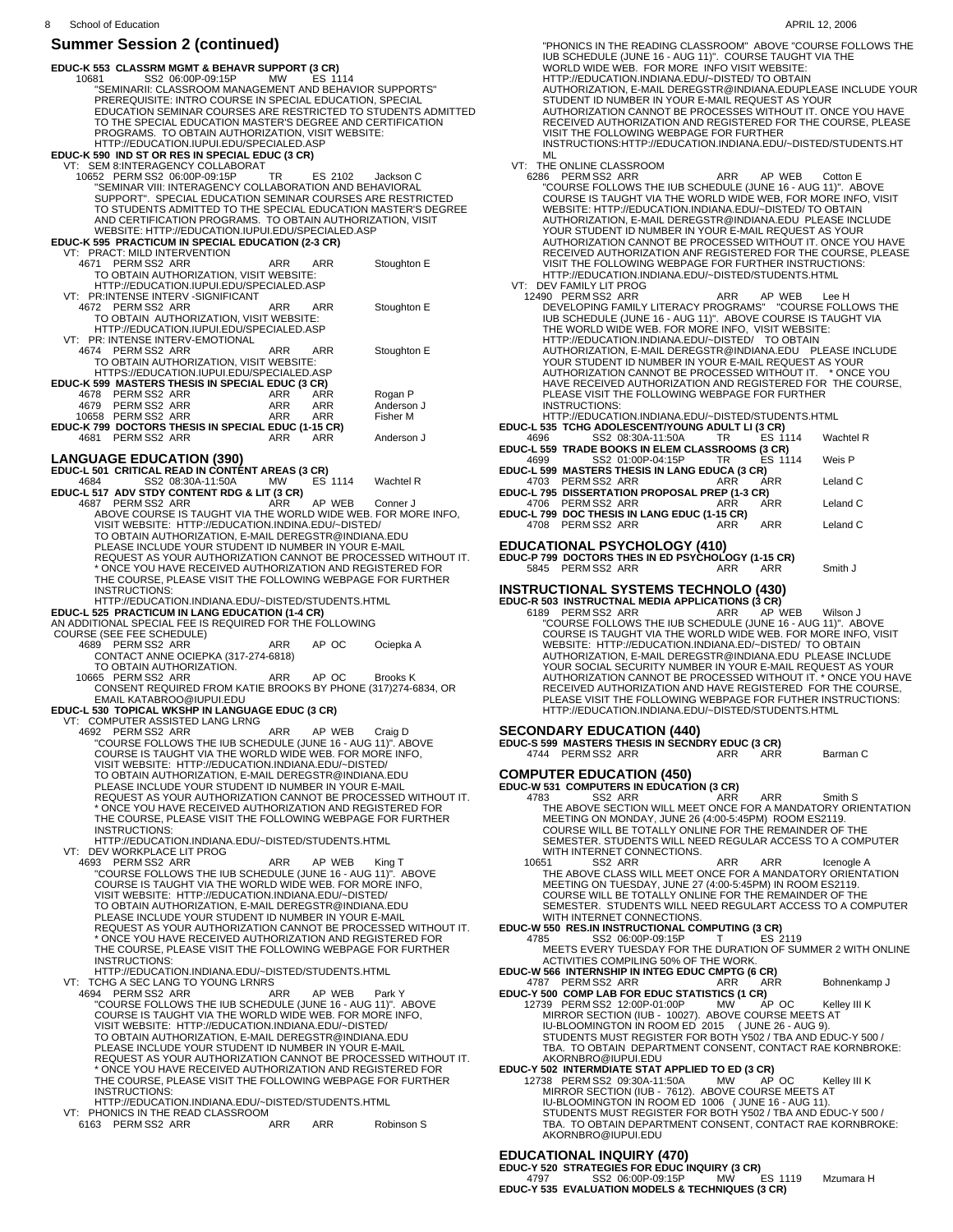12255 SS2 06:00P-09:15P M AP OC Shepard L ABOVE COURSE IS RESTRICTED TO STUDENTS IN THE ED LEADERSHIP PROGRAM. COURSE MEETS AT THE CIESC (6321 LA PAS TRAIL -<br>INDPLS) ON MONDAYS ONLY. THE REMAINDER OF THE COURSE WILL BE<br>CONDUCTED ONLINE. STUDENTS WILL NEED REGULAR ACCESS TO A COMPUTER WITH INTERNET CONNECTIONS.

**T2T: SECONDARY (496)<br>EDUC-P 510 PSYCHOLOGY IN TEACHING (3 CR)<br>4727 PERM SS2 06:00P-09:15P MW ES 1126 Chaplin-Lowery J** ABOVE COURSE IS RESTRICTED TO STUDENTS ADMITTED TO THE<br>2006/2007 SECONDARY T2T HUMANITIES PROGRAM. CONSENT REQUIRED<br>FROM THE SCHOOL OF EDUCATION.

# **SUMMER WORKSHOPS (520) EDUC-W 505 PROF DEVELOPMENT WORKSHOP (1-6 CR)**

12206 SS2 09:00A-04:00P MTW ARR Power L<br>"SCIENCE WORKS - MAKING SCIENCE WORK IN YOUR CLASSROOM"<br>"MEETS JULY 31 - AUG 2 AT THE CHILDREN'S MUSEUM (3000 N. MERIDIAN ST - INDPLS). CONTACT JEANETTE BOOTH (JEANETTE@CHILDRENSMUSEUM.ORG) FOR MORE INFORMATION. S/F GRADED

**EDUC-W 505 PROF DEVELOPMENT WORKSHOP (3 CR)<br>UT: ADVENTURE IN CLASSROOM: INTRO<br>6128 NS2 08:00A-05:30P D AP OC Kesling M** Shellhaas D

"ADVENTURE IN THE CLASSROOM INTRODUCTION" MEETS JULY 17-21 AT<br>ORCHARD SCHOOL. S/F GRADED. TIME WILL BE SPENT DOING<br>PHYSICALLY CHALLENGING ACTIVITIES PLEASE DRESS APPROPRIATELY. ADDITIONAL \$50.00 FEE PAYABLE TO INSTRUCTOR FOR TAKE HIOME **EQUIPMENT** 

VT: ADVENTURE IN CLASSROOM: INTERM

NS2 08:00A-05:30P D AP OC Kesling M<br>Shellhaas D "ADVENTURE IN THE CLASSROOM: INTERMEDIATE" MEETS JULY 10-14<br>AT ORCHARD SCHOOL (615 W. 64TH ST INDPLS) S/F GRADED. MUCH<br>TILL WILL BE SPENT DOING PHYSICALLY CHALLENGING ACTIVITIES IN AN OUTDOOR SETTING. PLEASE DRESS APPROPRIATELY.<br>PARTICIPANTS WILL NEED TO BRING SACK LUNCHES EACH DAYS. THERE IS AN ADDITIONAL \$50 FEE FOR TAKE-HOME EQUIPMENT AND A

- HAND-OUT PACKET.<br>
VT: YESTERDAY, TODAY. TOMORROW<br>
VT: YESTERDAY, TODAY. TOMORROW<br>
12198 NS2 09:00A-04:00P<br>
"YESTERDAY, TODAY AND TOMORROW AGRICULTURAL BIOTECHNOLOGY"<br>
"YESTERDAY, TODAY AND TOMORROW AGRICULTURAL BIOTECH
	-

#### **EDUC-W 505 PROF DEVELOPMENT WORKSHOP (2 CR)**

VT: MAPS: TOOLS FOR ADVENTURE<br>12203 NS2 09:004-04:00P 12203 NS2 09:00A-04:00P<br>"MAPS: TOOLS FOR ADVENTURE" MEETS JULY 17 - 21 AT THE<br>"CHILDREN'S MUSEUM (3000 N. MERIDIAN ST - INDPLS). CONTACT<br>JEANETTE BOOTH (JEANETTE @CHILDRENSMUSEUM.ORG) FOR MORE<br>"INFORMATION. S/F GRADED

#### **EDUC-W 505 PROF DEVELOPMENT WORKSHOP (3 CR)**

VT: DINOSAUR SCIENCE

12193 NS2 ARR ARR AP OC Power L "DINOSAUR SCIENCE: DINOSAUR COLLECTING EXPEDITION FOR TEACHERS " IS OFFERED BY THE CHILDREN'S MUSEUM JULY 6-10 IN SOUTH DAKOTA. ADDITIONAL FEES ARE REQUIRED. CONTACT JEANETTE BOOTH (JEANETTE@CHILDRENSMUSEUM.ORG) FOR MORE INFORMATION. S/F GRADED

# **GRADUATE RESEARCH IN EDUCATION (900) EDUC-A 590 IND STUDY IN EDUC LEADERSHIP (1-3 CR)** 4609 PERM SS2 ARR ARR ARR Toutkoushian R TO OBTAIN AUTHORIZATION, CONTACT CINDY WEDEMEYER<br>(812) 856-8371 OR VIA E-MAIL: CWEDEMEY@INDIANA.EDU<br>**EDUC-E 590 IND STUDY OR RES IN ELEM EDUC (1-3 CR)**

|  | $\sim$ 000 mp or 00 mm $\sim$ 000 mm $\sim$ 000 mm $\sim$ 000 mm                                               |  |                    |
|--|----------------------------------------------------------------------------------------------------------------|--|--------------------|
|  | 4626 PERM SS2 ARR ARR ARR ARR                                                                                  |  | <b>Blackwell J</b> |
|  | EDUC-G 590 RESEARCH IN COUNSELING & GUID (1-3 CR)                                                              |  |                    |
|  | 4641 PERMSS2 ARR ARR ARR ARR                                                                                   |  | Morran D           |
|  | EDUC-H 590 IND ST/RES HIST PHIL COMP ED (1-3 CR)                                                               |  |                    |
|  |                                                                                                                |  | Osgood R           |
|  |                                                                                                                |  | Helfenbein Jr R    |
|  | EDUC-K 590 IND ST OR RES IN SPECIAL EDUC (1-3 CR)                                                              |  |                    |
|  |                                                                                                                |  |                    |
|  | 10668 PERMISS2 ARR ARR ARR Fisher M<br>4669 PERMISS2 ARR ARR ARR Andersor<br>4670 PERMISS2 ARR ARR ARR Rogan P |  | Anderson J         |
|  |                                                                                                                |  |                    |
|  | EDUC-L 590 IND ST OR RES IN LANGUAGE ED (1-3 CR)                                                               |  |                    |
|  |                                                                                                                |  | Berghoff B         |
|  |                                                                                                                |  |                    |
|  |                                                                                                                |  | Houser L           |
|  | EDUC-N 590 IND STUDY OR RES IN MATH EDUC (1-3 CR)                                                              |  |                    |
|  | 4723 PERM SS2 ARR ARR ARR ARR                                                                                  |  | Kastberg S         |
|  | EDUC-P 590 IND STUDY OR RES IN EDUC PSYCH (1-3 CR)                                                             |  |                    |
|  |                                                                                                                |  | Smith J            |
|  |                                                                                                                |  | Goud N             |
|  | EDUC-Q 590 IND STUDY OR RES IN SCI EDUC (1-3 CR)                                                               |  |                    |
|  | 4735 PERMISS2 ARR ARR ARR ARR                                                                                  |  | Barman C           |
|  | EDUC-Q 690 ADV RESEARCH IN SCIENCE EDU (1-6 CR)                                                                |  |                    |
|  | 4737 PERMSS2 ARR ARR ARR ARR                                                                                   |  | Barman C           |
|  | EDUC-S 590 IND STUDY OR RES IN SECNDRY ED (1-3 CR)                                                             |  |                    |
|  | 4741 PERMSS2 ARR ARR ARR ARR                                                                                   |  | Barman C           |
|  | EDUC-U 590 IND ST/RES COLL STUD PERS ADM (1-3 CR)                                                              |  |                    |
|  | 4750 PERM SS2 ARR ARR ARR ARR Torres V                                                                         |  |                    |
|  | TO OBTAIN AUTHORIZATION CONTACT SANDY STRAIN (812) 856-8370                                                    |  |                    |
|  | OR VIA E-MAIL: STRAIN@INDIANA.EDU                                                                              |  |                    |
|  | EDUC-W 590 INDIV RSCH IN COMPUTER EDUC (1-3 CR)                                                                |  |                    |
|  | 5848 PERM SS2 ARR ARR ARR ARR                                                                                  |  | Bohnenkamp J       |
|  | EDUC-Y 590 IND STUDY OR RES IN INQ METHOD (1-3 CR)                                                             |  |                    |

4800 PERM SS2 ARR ARR ARR ARR Smith J

### **EDUC-Z 590 IND STUDY OR RES IN ART EDUC (1-3 CR)** 4802 PERM SS2 ARR ARR ARR Borgmann C

**DO NOT PRINT (995)**

**EDUC-H 530 PHILOSOPHY OF EDUCATION (3 CR)** 4646 PERM SS2 ARR ARR AP OC Bragg A RESTRICTED TO THE PERRY 3 COHORT. THE ABOVE COURSE WILL MEET ONCE FOR A MANDATORY ORIENTATION MEETING ON MONDAY, JUNE 26TH 4:30 AT THE PERRY TOWNSHIP ADMINISTRATION BUILDING (6548 ORINOCO AVE, INDIANAPOLIS-46227) COURSE WILL BE TOTALLY<br>ONLINE FOR THE REMAINDER OF THE SEMESTER. STUDENTS WILL NEED<br>REGULAR ACCESS TO A COMPUTER WITH INTERNET CONNECTIONS. TO

OBTAIN DEPARTMENT CONSENT, VISIT WEBSITE:<br>HTTP://EDUCATION.IUPUI.EDU/COMPAUTH.ASP<br>EDUC-J 500 INSTRUCT IN CONTEXT OF CURRIC (3 CR)<br>4650 PERM SS2 ARR ARR ARR ARR SERIES IN THIS COURSE.<br>THE FACE-TO-FACE MEETINGS WILL TAKE PLA 30TH IN ROOM ES 2116 FROM 1:00-5:30 P.M. STUDENTS SHOULD BE PREPARED TO COMPLETE 50% OF THE CREDIT HOUR REQUIREMENT ONLINE WITH AN ENDING DATE OF AUGUST 7TH.

RESTRICTED TO THE<br>EDUCATIONAL TECHNOLOGY MASTER'S STUDENTS. PLEASE CONTACT<br>JULIE BOHNENKAMP FOR AUTHORIZATION AT JBOHNENK@IUPUI.EDU OR REQUEST AUTHORIZATION AT HTTP://EDUCATION.IUPUI.EDU/COMPAUTH.ASP STUDENTS WILL NEED REGULAR ACCESS TO A COMPUTER WITH INTERNET CONNECTIONS.

## **EDUC-W 505 PROF DEVELOPMENT WORKSHOP (3 CR)** VT: CREATING EFF LRNR-CTRD WEBSIT

 5841 PERM SS2 ARR ARR ARR Hollingsworth C "CREATING A LEARNER CENTERED WEBSITE" . THE ABOVE COURSE WILL MEEY ONCE FOR A MANDATORY ORIENTATION MEETING TUESDAY, JUNE 27TH FROM 4:30-7:30PM (LOCTION TBD): COURSE WILL BE TOTALLY ONLINE FOR THE REMAINDER OF THE SEMESTER. STUDENTS WILL NEED REGULAR ACCESS TO A COMPUTER WITH INTERNET CONNECTIONS. LETTER GRADED. TO OBTAIN DEPARTMENT CONSENT, VISIT WEBSITE: HTTP://EDUCATION.IUPUI.EDU/COMPAUTH.ASP

## **EDUC-W 540 COMPUTERS IN THE CURRICULUM (3 CR)**<br>5830 SS2 ARR ARR AR

 5830 SS2 ARR ARR ARR Lawrie E THIS COURSE IS A 50% FACE-TO-FACE AND A 50% ONLINE COURSE. THE FACE-TO-FACE MEETINGS WILL TAKE PLACE FROM JUNE 26TH-JUNE 30TH IN ROOM ES 2116 FROM 8:00-12:30PM. STUDENTS SHOULD BE PREPARED TO COMPLETE 50% OF THE COURSE REQUIREMENT ONLINE WITH AN ENDING DATE OF AUGUST 7TH. RESTRICTED TO THE CURRICULUM AND INSTRUCTION - EDUCATIONAL<br>TECHNOLOGY MASTER'S STUDENTS. PLEASE CONTACT JULIE BOHNENKAMP<br>FOR AUTHORIZATION AT JBOHNENK@IUPUI.EDU OR REQUEST

AUTHORIZATION ONLINE AT:<br>
HTTP://EDUCATION.IUPUI.EDU/COMPAUTH.ASP STUDENTS WILL NEED<br>
REGULAR ACCESS TO A COMPUTER WITH INTERNET CONNECTIONS<br>
FDUC-W 550 RES.IN INSTRUCTIONAL COMPUTING (3 CR)<br>
5831 SS2 ARR ARR Davidson N<br>
R

5832 PERM SS2 ARR<br>
RESTRICTED TO THE PLAINFIELD COHORT GROUP. NOT OPEN TO THE<br>
GENERAL PUBLIC TO OBTAIN DEPARTMENT CONSENT VISIT WEBSITE:<br>
HTTP://EDUCATION.IUPUI.EDU/COMPAUTH.ASP<br>
10685 PERM SS2 04:30P-07:15P W AP OC Bagwe

VISIT WEBSITE: HTTP://EDUCATION.IUPUI.EDU/COMPAUTH.ASP<br>
4798 STRATEGIES FOR EDUC INQUIRY (3 CR)<br>
4798 PERM SS2 ARR<br>
CLASS IS RESTRICTED TO STUDENTS ADMITTED TO THE CARMEL<br>
COHORT. NOT OPEN TO THE GENERAL PUBLIC. TO OBTAIN

CONSENT, VISIT WEBSITE: HTTP://EDUCATION.IUPUI.EDU/COMPAUTH.ASP **EDUC-W 505 PROF DEVELOPMENT WORKSHOP (3 CR)**

VT: HELLO TO HOLLYWOOD II

12520 PERM SS2 ARR ARR AP OC Zimmerman K ENROLLMENT IS RESTRICTED TO LAWRENCE TOWNSHIP. PLEASE CONTACT KIM ZIMMERMAN FOR MORE INFORMATION<br>(KIMBERLYZIMMERMAN@MSDLT.K12.IN.US) . S/F GRADED.<br>VT: TEACHING VOLUNTARY ACTION

- 
- 12521 PERM SS2 ARR ARR AP OC Osgood R "TEACHING VOLUNTARY ACTION FOR THE COMMON GOOD" RESTRICTED TO PARTICIPANTS IN THE LEARNING TO GIVE SUMMER INSTITUTE. CONTACT THE INSTRUCTOR FOR ADDITIONAL INFORMATION -
- ROSGOOD@IUPUI.EDU. VT: HELLO TO HOLLYWOOD

12800 PERM SS2 ARR ARR ARR Zimmerman K ENROLLMENT IS RESTRICTED TO TEACHERS IN LAWRENCE TOWNSHIP. PLEASE CONTACT THE INSTRUCTOR, KIM ZIMMERMAN, FOR MORE INFORMATION: (KIMBERLYZIMMERMAN@MSDLT.K12.IN.US) S/F GRADED.

VT: DISTANCE LEARNING TECHNIQUES

12801 PERM SS2 ARR ARR ARR Lawrie E "DISTANCE LEARNING TECHNIQUES" IS RESTRICTED TO THE FRANKLIN TOWNSHIP COHORT. TO OBTAIN DEPARTMENT CONSENT, VISIT WEBSITE: HTTP://EDUCATION.IUPUI.EDU/COMPAUTH.ASP LETTER GRADED.

#### **Intensive Session 2**

#### **SUMMER WORKSHOPS (520)**

|      | EDUC-L 530 TOPICAL WKSHP IN LANGUAGE EDUC (3 CR)        |       |         |
|------|---------------------------------------------------------|-------|---------|
| 4691 | VT: NEW CHLDRN'S BOOKS ACROSS CURR<br>IS2 08:00A-12:30P | AP OC | Hipes D |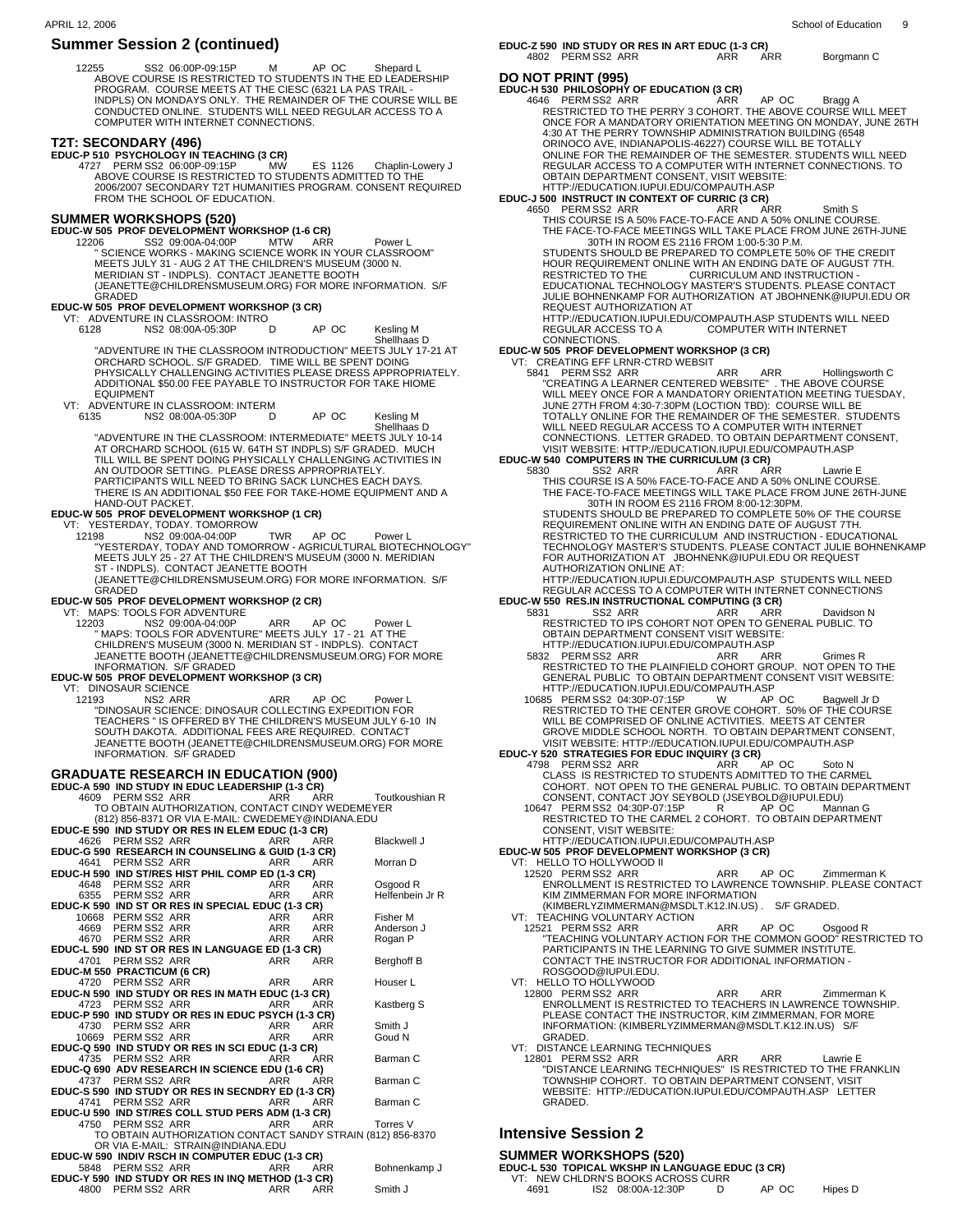**Intensive Session 2 (continued)** "NEW CHILDREN'S BOOKS ACROSS THE CURRICULUM" MEETS JULY 10-21 AT WOODBROOK ELEMENTARY (4311 E. 116TH ST - CARMEL). S/F GRADED. VT: WHAT'S NEW IN YOUNG ADULT LIT<br>4695 1S2 01:00P-05:30P 4695 IS2 01:00P-05:30P D AP OC Hipes D "WHAT'S NEW IN YOUNG ADULT LITERATURE 2006" MEETS JULY 10-21 AT WOODBROOK ELEMENTARY (4311 E 116TH ST. - CARMEL). S/F GRADED. **EDUC-W 505 PROF DEVELOPMENT WORKSHOP (3 CR)** VT: APPLE ILIFE APPLICATIONS 12205 IS2 01:00P-05:30P D ES 1122 Hood A York III W " APPLE ILIFE APPLICATIONS IN THE CLASSROOM" MEETS JULY 10-21 . S/F GRADED. VT: SPANISH FOR EDUCATORS I 12201 IS2 08:00A-12:30P D ES 1116 "SPANISH FOR EDUCATORS I" MEETS JULY 10 - 21. S/F GRADED VT: INTERNET SAFE&RESPON EDUCTORS 4763 IS2 ARR ARR ARR Bragg A "INTERNET SAFETY AND RESPONSIBILTY FOR EDUCATORS" THERE WILL<br>BE A MANDATORY FACE-TO-FACE MEETINGS ON JULY 10TH<br>(5:00-7:30PM) IN ES 2124, AND THURSDAY, JULY 20 (5:00-7:30PM) IN ROOM ES2124. THE REMAINDER OF THE COURSE WILL MEET IN AN<br>ONLINE LEARNING ENVIRONMENT VIA THE WORLD WIDE WEB. STUDENTS<br>NEED REGULAR ACCESS TO A COMPUTER WITH INTERNET CONNECTIONS. ALL WORK MUST BE SUBMITTED NO LATER THAN THURSDAY, JULY 20TH. S/F GRADED. VT: INTERNET FOR EDUCATORS<br>4777 IS2 ARR 4777 IS2 ARR ARR ARR Icenogle A "INTERNET FOR EDUCATORS". THERE WILL BE A MANDATORY ORGANIZATIONAL MEETING ON SATURDAY, JULY 8TH (9:00 -4:30 P). IN ROOM ES2121. THE REST OF THE COURSE WILL MEET IN AN ONLINE LEARNING ENVIRONMENT VIA THE WORLD WIDE WEB. STUDENTS MUST HAVE REGULAR ACCESS TO A COMPUTER WITH INTERNET CONNECTIONS. ALL WORK MUST BE SUBMITTED NO LATER THAN FRIDAY, JULY 21ST S/F GRADED. \* PLEASE CONTACT THE INSTRUCTOR WITH YOUR E-MAIL ADDRESS AS<br>SOON AS YOU REGISTER FOR THIS COURSE. SHE HAS IMPORTANT<br>INFORMATION TO RELAY TO YOU BEFORE THE FIRST DAY OF CLASS. ANDREA CAN BE REACHED VIA E-MAIL: ICENOGLES@SBCGLOBAL.NET VT: VIDEO EDITING AND PRODUCTION<br>6125 SIGN 052 01:00P-05:30P<br>"VIDEO EDITING AND PRODUCTION" MEETS JULY 10-21 AT LAWRENCE<br>NORTH HIGH SCHOOL (7802 N HAGUE RD- INDPLS). S/F GRADED<br>17: ASSESSMENT:BOLD NEW DIRECTIONS BEST 1117 GRADED VT: TEACHING WITH HISTORIC PLACES<br>4772 IS2 08:00A-12:30P 4772 IS2 08:00A-12:30P D AP OC Stanis S<br>"TEACHING WITH HISTORIC PLACES" MEETS JULY 10-21 AT THE<br>HISTORIC LANDMARKS FOUNDATION OFFICE (340 W. MICHIGAN ST.) STUDENTS ARE EXPECTED TO BE ABLE TO PARTICIPATE IN SEVERAL EXTENSIVE WALKING TOURS. ALL TOURS ARE HANDICAPPED ACCESSIBLE. S/F GRADED. VT: USING TECH W/PROB BASED LRNG 4778 IS2 08:00A-12:30P D ES 1117 Diamond L "USING TECHNOLOGY WITH PROBLEM BASED LEARNING IN TH MIDDLE SCHOOL CLASSROOM. MEETS JULY 10 -21. **Intensive Session 3 SUMMER WORKSHOPS (520) EDUC-L 530 TOPICAL WKSHP IN LANGUAGE EDUC (3 CR)** VT: BEST YOUNG ADULT NOVELS / THMS<br>5821 1S3 08:00A-12:30P

- 5821 IS3 08:00A-12:30P D AP OC Hipes D<br>"THE BEST YOUNG ADULT NOVELS FOR TEACHING THEMES" MEETS JULY 24-AUG 4 AT WOODBROOK ELEM (4311 E 116TH ST-CARMEL) S/F GRADED.
- VT: THEMATIC UNITS WITH CHILD LIT
- 11344 IS3 01:00P-05:30P D ES 1126 Leeth J "TEACHING THEMATIC UNITS WITH CHILDREN'S LITERATURE". MEETS JULY 24 AUG 4TH. S/F GRADED

#### **EDUC-W 505 PROF DEVELOPMENT WORKSHOP (3 CR)**

- VT: SPANISH FOR EDUCATORS II 12202 IS3 08:00A-12:30P D ES 1116
	- "SPANISH FOR EDUCATORS II" MEETS JULY 24 AUGUST 4. S/F GRADED.
- VT: TEACHING MATH CREATIVELY
- 6126 IS3 08:00A-12:30P D ES 1117 Knuths J " TEACHING MATH CREATIVELY" MEETS JULY 24 AUG 4. S/F GRADED
- VT: ART WITH BROCHURES<br>-5823 IS3 08:00A
- 5823 IS3 08:00A-12:30P D ES 1126 Craig C "ART WITH BROCHURES AND ROAD MAP" MEETS JULY 24-AUG 4. S/F GRADED
- 
- VT: READ&DISCUSS IN EDUC TECHN 4762 IS3 ARR ARR ARR Bragg A "READINGS AND DISCUSSIONS IN EDUCATIONAL TECHNOLOGY", THERE<br>WILL BE A MANDATORY ORGANIZATIONAL MEETING ON MONDAY , JULY<br>24 (5:00-7:30PM) IN ROOM ES2124. THE REMAINDER OF THE COURSE WILL MEET IN AN ONLINE LEARNING ENVIRONMENT VIA THE WORLD WIDE WEB. STUDENTS NEED REGULAR ACCESS TO A COMPUTER WITH<br>INTERNET CONNECTIONS. ALL WORK MUST BE SUBMITTED NO LATER<br>THAN FRIDAY, AUGUST 4TH. S/F GRADED<br>VT: INTERNET SAFE&RESPON EDUCTORS<br>6134 IS3 ARR ARR ARR Bragg A
- 

"SAFETY AND RESPONSIBILITY FOR EDUCATORS". THERE WILL BE MANDATORY FACE-TO-FACE MEETINGS ON TUESDAY, JULY 25TH<br>(5:00-7:30PM) IN ROOM ES2124 AND THURSDAY, AUG 3RD<br>(5:00-7:30PM) IN ROOM ES2124. THE REST OF THE COURSE WILL<br>MEET IN AN ONLINE LEARNING ENVIRONMENT VIA THE WORLD WIDE<br>W GRADED

VT: CREATING SCIENCE ACTIVITIES 6242 IS3 01:00P-05:30P D ES 1117 Vessell D "CREATING SCIENCE ACTIVITIES THAT MAXIMIZE LEARNING AND MINIMIZE PREPARATION TIME" MEETS JULY 24-AUG 4. S/F GRADED \_\_\_\_\_\_\_\_\_\_\_\_\_\_\_\_\_\_\_\_\_\_\_\_\_\_\_\_

# **Purdue School of Engineering**

### **Electrical & Computer Engr (ECE)**

#### **Summer Session 2**

 $\overline{a}$ 

| ECE 301 SIGNALS & SYSTEMS (3 CR)                                     |            |        |                     |
|----------------------------------------------------------------------|------------|--------|---------------------|
| SS2 04:00P-06:15P<br>11030                                           | MWR        | SL 109 | Koskie S            |
| ECE 382 FEEDBACK SYS ANALYSIS & DESIGN (3 CR)<br>SS2 01:00P-03:15P   | <b>MWR</b> | SL 108 | Orono P             |
| ECE 491 ENGINEERING DESIGN PROJECT (1 CR)                            |            |        |                     |
| SS2 ARR<br>4553                                                      | ARR        | AP OC  | Rizkalla M          |
| PREREQUISITE: SENIOR STANDING AND PERMISSION OR INSTRUCTOR.          |            |        |                     |
| ECE 491 ENGINEERING DESIGN PROJECT (2 CR)                            |            |        |                     |
| SS2 ARR<br>4555                                                      | ARR        | AP OC  | Rizkalla M          |
| PREREQUISITE: SENIOR STANDING AND PERMISSION OF INSTRUCTOR.          |            |        |                     |
| ECE 496 ELECTRICAL ENGR PROJECTS (1 CR)                              |            |        |                     |
| SS2 ARR<br>4557                                                      | ARR        | AP OC  | Chen Y              |
| CONSENT OF INSTRUCTOR.                                               |            |        |                     |
| ECE 496 ELECTRICAL ENGR PROJECTS (2 CR)                              |            |        |                     |
| SS2 ARR<br>4559                                                      | <b>ARR</b> | AP OC  | Chen Y              |
| ECE 696 ADV ELECT ENGR PROJECTS (1-3 CR)<br>PERMISSION OF INSTRUCTOR |            |        |                     |
| 4561 PERMSS2 ARR                                                     | ARR        | AP OC  | Eberhart R          |
| ECE 696 ADV ELECT ENGR PROJECTS (1-4 CR)                             |            |        |                     |
| 6333 PERM SS2 ARR                                                    | <b>ARR</b> | AP OC  | Chen Y              |
| 6409 PERM SS2 ARR                                                    | ARR        | AP OC  | Rizkalla M          |
| 6467 PERM SS2 ARR                                                    | ARR        | AP OC  | Kim D               |
| ECE 698 RESEARCH M. S. THESIS (1-6 CR)                               |            |        |                     |
| 4564 PERM SS2 ARR                                                    | ARR        | AP OC  | El-Sharkawy M       |
| 4565 PERM SS2 ARR                                                    | ARR        | AP OC  | Salama <sub>P</sub> |
| 4566 PERM SS2 ARR                                                    | ARR        | AP OC  | Ben-Miled Z         |
| 4567 PERM SS2 ARR                                                    | ARR        | AP OC  | Du Y                |
| 11248 PERMSS2 ARR                                                    | ARR        | AP OC  | Koskie S            |
| 11249 PERM SS2 ARR                                                   | ARR        | AP OC  | Rovnyak S           |
| 11250 PERM SS2 ARR                                                   | ARR        | AP OC  | Kim D               |
| 11251 PERM SS2 ARR                                                   | ARR        | AP OC  | Wang W              |
| 11252 PERM SS2 ARR                                                   | ARR        | AP OC  | Lee J               |
| 11253 PERM SS2 ARR                                                   | ARR        | AP OC  | Ramos J             |
|                                                                      |            |        |                     |
|                                                                      |            |        |                     |

# **School of Medicine**

### **Emergency Medical Services (EMER)**

#### **Summer Session 2**

 $\overline{a}$ 

 $\overline{a}$ 

| <b>COHORT (005)</b><br>4804 | EMER-E 299 IND STUDY OF PARAMEDIC SCIENCE (1-4 CR)<br>SS <sub>2</sub> ARR | ARR | AP OC | Bell III L |
|-----------------------------|---------------------------------------------------------------------------|-----|-------|------------|
| <b>COHORT (010)</b><br>6316 | EMER-E 243 PARAMEDIC PROFESSIONL PROGRESS (4 CR)<br>SS <sub>2</sub> ARR   | ARR | ARR   | Bell III L |
| <b>COHORT (020)</b><br>6312 | EMER-E 220 PARAMEDIC & MEDICAL MATTERS (5 CR)<br>SS2 ARR                  | ARR | ARR   | Wiener D   |

# **School of Liberal Arts**

## **English (ENG)**

### **Summer Session 2**

#### **INTERNSHIP CLASSES (001) ENG-E 398 INTERNSHIP IN ENGLISH (3-6 CR)**

4806 PERM SS2 ARR ARR AP OC Davis K<br>SEE PROFESSOR DAVIS IN CA 501N FOR PERMISSION TO TAKE COURSE.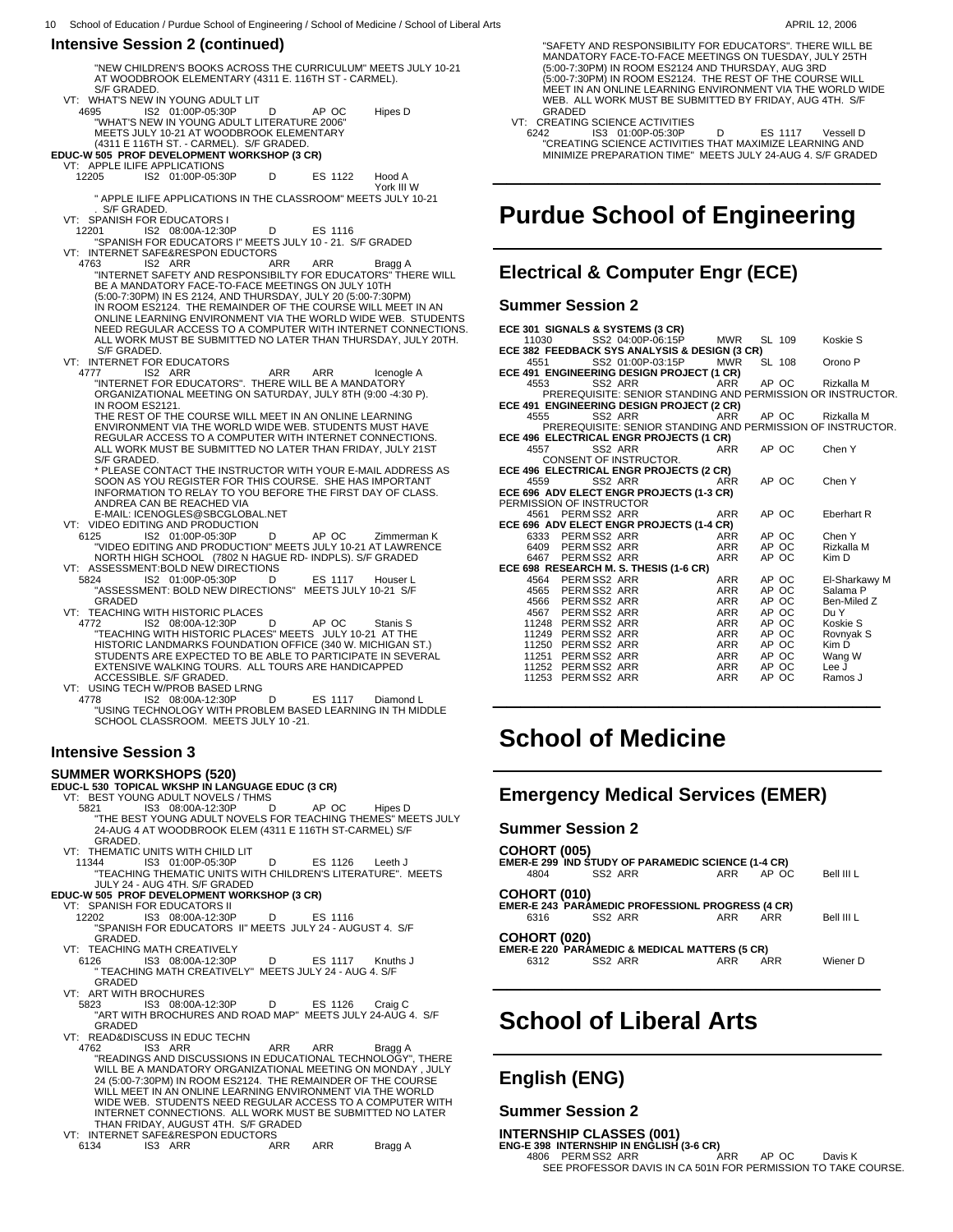#### **LINGUISTICS (002)**

|       |  |                   | ENG-G 441 MTLS PREP FOR ESL INSTRUCTION (3 CR)      |  |        |           |  |
|-------|--|-------------------|-----------------------------------------------------|--|--------|-----------|--|
| 6384  |  | NS2 01:30P-06:00P | . D                                                 |  | CA 218 | Rozycki W |  |
|       |  |                   | ABOVE CLASS MEETS JULY 31 - AUG 11, 2006            |  |        |           |  |
| 12259 |  |                   | NS2 01:00P-05:30P D CA 233 Upton T                  |  |        |           |  |
|       |  |                   | ABOVE CLASS MEETS JULY 24 - AUGUST 4. THIS CLASS IS |  |        |           |  |
|       |  |                   | RESTRICTED TO STUDENTS IN THE SCHOOL OF EDUCATION.  |  |        |           |  |
|       |  |                   |                                                     |  |        |           |  |
|       |  |                   |                                                     |  |        |           |  |

## **LITERATURE (003) ENG-L 115 LITERATURE FOR TODAY (3 CR)**

|       | <b>ENG-L 115 LITERATURE FOR TODAY (3 CR)</b>   |           |                |            |
|-------|------------------------------------------------|-----------|----------------|------------|
| 4814  | SS2 06:00P-09:15P                              | <b>MW</b> | SL 150         |            |
| 4815  | SS2 09:00A-12:15P                              | <b>MW</b> | CA 211         | Beck D     |
| 5984  | SS2 01:00P-04:15P                              | TR.       | CA 237         | Duffy K    |
| 11167 | SS2 06:00P-09:15P                              | <b>TR</b> | CA 237         | Duffy K    |
|       | ENG-L 204 INTRODUCTION TO FICTION (3 CR)       |           |                |            |
| 4818  | SS2 09:00A-12:15P                              | <b>TR</b> | CA 235         | McDonald B |
| 5985  | SS2 01:00P-04:15P                              | <b>MW</b> | <b>BS 3014</b> |            |
|       | <b>ENG-L 205 INTRODUCTION TO POETRY (3 CR)</b> |           |                |            |
| 4819  | SS2 06:00P-09:15P                              | TR        | CA 235         |            |
|       |                                                |           |                |            |

#### **ENG-L 214 LITERARY MASTERPIECES (3 CR)** 4820 SS2 06:00P-09:15P MW CA 237 McDonald B

**ENG-L 390 CHILDREN'S LITERATURE (3 CR)**<br>4823 SS2 ARR 4823 SS2 ARR ARR AP TV Touponce W<br>ONLINE TV/VIDEO CLASS THIS COURSE WILL BE BROADCAST IN<br>MARION COUNTY ONLY OVER BRIGHT HOUSE CHANNEL 98 OR COMCAST CABLEVISION

CHANNEL 13 ON MON, TUES, WED, THURS, AND FRI FROM 7:00-8:00PM<br>BEGINNING MON, JUNE 26. YOU CAN MAKE YOUR OWN TAPES ON A VCR<br>FROM THE BROADCASTS. YOU CAN VIEW THE VIDEOS AT THE<br>UNIVERSITY LIBRARY . YOU CAN VIEW THE TAPES AT THE CARMEL LEARNING CENTER, GLENDALE CENTER OR ANY

COMPUTER ON CAMPUS.<br>YOU CAN BUY AN ENTIRE SET OF DVD'S AT<br>THE CAVANAUGH HALL BOOKSTORE. THE SYLLABUS AND BROADCAST<br>SCHEDULE ARE AVILABLE ONLINE (HTTP://ONCOURSE.IU.EDU).<br>STUDENTS WILL HAVE 2 ON CAMPUS MEETINGS FOR EXAMS ON

**ENG-L 495 INDIVIDUAL READING IN ENGLISH (1-3 CR)**<br>4824 PERM SS2 ARR<br>ABOVE SECTION OPEN ONLY TO ADVANCED ENGLISH MAJORS WHO HAVE A PRIOR ARRANGEMENT WITH AN ENGLISH FACULTY MEMBER.

#### **ENGLISH COMPOSITION (010)**

**ENG-W 131 ELEMENTARY COMPOSITION 1 (3 CR)** ALL STUDENTS NOT ENROLLED PREVIOUSLY IN COMPOSITION (W131) MUST COMPLETE THE GUIDED SELF-PLACEMENT PROCESS BEFORE<br>REGISTERING FOR W131. IF POSSIBLE, THIS SHOULD BE<br>DONE BEFORE NEW STUDENT ORIENTATION. SEE HTTP://ENGLISH.US.IUPUI.EDU FOR FULL INFORMATION AND THE PROCESS. CALL 274-3824 FOR ANY QUESTIONS OR PROBLEMS WITH THE WEB SITE. 4837 SS2 09:00A-12:15P MW CA 237 Moline J

| TWW<br>4838 | <b>UUL UU.UUL 14.1JI</b><br>SS2 06:00P-09:15P | <br><b>MW</b> | $\sum$<br>SL 054 |              |
|-------------|-----------------------------------------------|---------------|------------------|--------------|
|             |                                               |               |                  | McCullough M |
| 4839        | SS2 09:00A-12:15P                             | TR.           | SL 054           | Wieland J    |
| 11129       | SS2 06:00P-09:15P                             | TR.           | SL 056           | Vecera G     |
|             |                                               |               |                  |              |

#### **ADVANCED WRITING (020)**

|      | ENG-W 132 ELEMENTARY COMPOSITION 2 (3 CR)           |           |        |                  |
|------|-----------------------------------------------------|-----------|--------|------------------|
| 4846 | SS2 09:00A-12:15P                                   | <b>MW</b> | CA 349 | Hauth C          |
| 4847 | SS2 01:00P-04:15P                                   | TR.       | CA 347 | Beck D           |
| 4848 | SS2 06:00P-09:15P                                   | TR        | CA 349 | Hauth C          |
|      | <b>ENG-W 231 PROFESSIONAL WRITING SKILLS (3 CR)</b> |           |        |                  |
| 4855 | SS2 09:00A-12:15P                                   | <b>MW</b> | CA 347 | Freeman J        |
| 4856 | SS2 01:00P-04:15P                                   | TR.       | CA 349 | <b>Bennett G</b> |
| 4857 | SS2 09:00A-12:15P                                   | TR.       | CA 349 | <b>Bennett G</b> |
|      | <b>ENG-W 411 DIRECTED WRITING (1-3 CR)</b>          |           |        |                  |

**4862 PERM SS2 ARR** 4862 PERM SS2 ARR ARR AP OC Fox S<br>ABOVE SECTION OPEN ONLY TO ADVANCED ENGLISH MAJORS WHO HAVE A PRIOR ARRANGEMENT WITH AN ENGLISH FACULTY MEMBER.

|       | <b>CREATIVE WRITING (025)</b>                  |           |        |           |
|-------|------------------------------------------------|-----------|--------|-----------|
|       | ENG-W 408 CREATIVE WRITING FOR TEACHERS (3 CR) |           |        |           |
| 6139  | SS2 01:00P-04:15P MW                           |           | CA 237 | Shoup B   |
|       | PREREQUISITE: W206, W207, W208                 |           |        |           |
|       | ENG-W 206 INTRO TO CREATIVE WRITING (3 CR)     |           |        |           |
| 4850  | SS2 06:00P-09:15P                              | TR.       | SL 054 | Locklin A |
|       | ENG-W 301 WRITING FICTION (3 CR)               |           |        |           |
| 11166 | SS2 01:00P-04:15P                              | <b>TR</b> | SL 056 | Kirts T   |
|       | PREREQUISITE: W206 OR W207                     |           |        |           |

## **ENGLISH AS A SECOND LANGUAGE-E (030) ENG-W 131 ELEMENTARY COMPOSITION 1 (3 CR)**

4840 PERM SS2 09:00A-12:15P TR SL 056 Henggeler M<br>THE ABOVE CLASS IS FOR NON-NATIVE ENGLISH SPEAKERS ONLY<br>THIS IS AN ESL CLASS

**GRADUATE ENGLISH (040) ENG-G 541 MATERIALS PREPARATION FOR ESL (4 CR)**

| 11317                         | NS2 01:00P-05:30P D CA 233                             |        | Upton T     |
|-------------------------------|--------------------------------------------------------|--------|-------------|
|                               | THIS CLASS IS RESTRICTED TO STUDENTS IN THE SCHOOL OF  |        |             |
|                               | EDUCATION. THE ABOVE CLASS MEETS JULY 24 - AUGUST 4.   |        |             |
|                               | NS2 01:30P-06:00P D IT 163                             |        | Rozycki W   |
|                               | ABOVE CLASS MEETS JULY 31 - AUGUST 11, 2006            |        |             |
|                               | <b>ENG-L 590 INTERNSHIP IN ENGLISH (4 CR)</b>          |        |             |
|                               | 4827 PERMSS2 ARR ARR ARR ARR                           |        | Dicamilla F |
|                               | <b>ENG-L 695 INDIVIDUAL READINGS IN ENGLISH (4 CR)</b> |        |             |
|                               | 4828 PERMSS2 ARR ARR                                   | ARR    | Dicamilla F |
| ENG-L 699 A M THESIS (1-4 CR) |                                                        |        |             |
|                               | 4831 PERM SS2 ARR ARR                                  | ARR    | Dicamilla F |
|                               | <b>ENG-W 508 GRAD CREATIVE WRITING-TEACHERS (4 CR)</b> |        |             |
|                               | 6159 SS2 01:00P-04:15P MW                              | CA 237 | Shoup B     |
|                               | <b>ENG-W 609 DIRECTED WRITING PROJECTS (1-4 CR)</b>    |        |             |
|                               | 4866 PERMSS2 ARR ARR APOC                              |        | Dicamilla F |

#### APRIL 12, 2006 2009 2009 2012 2006 2012 2013 2014 2012 2013 2014 2014 2015 2016 2017 2018 2017 2018 2017 2018 2017 2018 2017 2018 2017 2018 2017 2018 2017 2018 2017 2018 2017 2018 2017 2018 2017 2018 2017 2018 2017 2018 20

## **Film Studies (FILM)**

#### **Summer Session 2**

 $\overline{a}$ 

 $\overline{a}$ 

 $\overline{a}$ 

 $\overline{a}$ 

 $\overline{a}$ 

| 4870  | FILM-C 292 INTRODUCTION TO FILM (3 CR)<br>SS2 01:00P-05:00P<br>FILM-C 390 THE FILM AND SOCIETY: TOPICS (3 CR) | TR        | NU 103        | Bingham D |
|-------|---------------------------------------------------------------------------------------------------------------|-----------|---------------|-----------|
| 11165 | VT: HOLLYWOOD IN THE 1970'S<br>SS2 05:45P-09:45P                                                              | <b>MW</b> | <b>NU 103</b> | Bingham D |

## **Folklore (FOLK)**

#### **Summer Session 2**

|      | FOLK-F 101 INTRODUCTION TO FOLKLORE (3 CR)      |           |        |             |
|------|-------------------------------------------------|-----------|--------|-------------|
| 4872 | SS2 09:00A-12:15P                               | TR.       | CA 411 | Aldred B    |
|      | FOLK-F 360 INDIANA FOLKLORE/FOLKLIFE/MUS (3 CR) |           |        |             |
| 4874 | SS2 01:00P-04:15P                               | <b>MW</b> | CA 411 | Lavengood K |
|      |                                                 |           |        |             |
|      |                                                 |           |        |             |

# **School of Phy Ed & Tour Mgt**

## **Foods & Nutrition (F N)**

#### **Summer Session 2**

#### **F N 303 ESSENTIALS OF NUTRITION (3 CR)**

- 4869 SS2 ARR ARR AP WEB Strain C TAUGHT VIA THE WEB. STUDENTS MUST USE THEIR UNVERSITY EMAIL ACCOUNTS. STUDENTS ARE RESPONSIBLE FOR RESPONDING TO
- ONCOURSE ANNOUNCEMENTS PRIOR TO FIRST DAY OF CLASS. 6133 SS2 ARR ARR AP WEB Strain C TAUGHT VIA THE WEB. STUDENTS MUST USE THEIR UNVERSITY EMAIL
- ACCOUNTS. STUDENTS ARE RESPONSIBLE FOR RESPONDING TO<br>ONCOURSE ANNOUNCEMENTS PRIOR TO FIRST DAY OF CLASS.<br>12539 SS2 ARR<br>TAUGHT VIA THE WEB. STUDENTS MUST USE THEIR UNIVERSITY EMAIL<br>ACCOUNTS. STUDENTS ARE RESPONSIBLE ANNOUNCEMENTS PRIOR TO FIRST DAY OF CLASS. \_\_\_\_\_\_\_\_\_\_\_\_\_\_\_\_\_\_\_\_\_\_\_\_\_\_\_\_

# **School of Liberal Arts**

## **French (FREN)**

#### **Summer Session 2**

**FREN-F 118 BEGINNING FRENCH II (3 CR)**

 4876 SS2 09:00A-11:15A MTR CA 226 PREREQUISITE: F117 3 CREDITS OR PLACEMENT (FOR ALL F118) **FREN-F 296 FOREIGN STUDY IN FRANCE (1-6 CR)**

6011 NS2 ARR ARR AP OC Oukada L 3 WEEKS STUDY ABROAD IN FRANCE PREREQUISITE: ACCEPTANCE IN

AN OVERSEAS STUDY PROGRAM IN STRASBOURG, FRANCE DATES: 7/4/06-7/23/06.

## **FREN-F 396 FOREIGN STUDY IN FRENCH (1-6 CR)**<br>10904 NS2 ARR ARR

10904 NS2 ARR ARR ARR Oukada L 3 WEEKS STUDY ABROAD IN FRANCE PREREQUISITE: ACCEPTANCE IN AN OVERSEAS STUDY PROGRAM IN STRASBOURG, FRANCE DATES: 7/4/06-7/23/06.

## **Geography (GEOG)**

|  |                                     | GEOG-G 107 PHYSICAL SYS OF ENVIRONMENT (3 CR)           |        |           |
|--|-------------------------------------|---------------------------------------------------------|--------|-----------|
|  |                                     | 4880 SS2 ARR ARR AP WEB                                 |        | Beck R    |
|  |                                     | GEOG-G 108 PHYS SYS OF ENVIRONMENT-LAB (2 CR)           |        |           |
|  |                                     | 5991 SS2 03:30P-05:45P MW CA 203                        |        | Deboard W |
|  |                                     | GEOG-G 110 INTRO TO HUMAN GEOGRAPHY (3 CR)              |        |           |
|  | 4883 SS2 01:00P-03:15P MTW          |                                                         | CA 221 | Fedor T   |
|  |                                     | <b>GEOG-G 338 GEOGRAPHIC INFORMATION SCIENCE (3 CR)</b> |        |           |
|  |                                     | 4884 SS2 06:00P-08:15P MTW CA 436                       |        | Hayes J   |
|  | GEOG-G 360 GEOGRAPHY OF WINE (3 CR) |                                                         |        |           |
|  |                                     | 10910 SS2 06:00P-08:15P MTW CA 211                      |        | Fedor T   |
|  |                                     | GEOG-G 450 UNDERGRAD RDGS & RES IN GEOG (1-3 CR)        |        |           |
|  | 4887 PERM SS2 ARR ARR               |                                                         | ARR    | Wilson J  |
|  |                                     | GEOG-G 460 INTRNSHP GEOGRAPHICAL ANALYSIS (3-6 CR)      |        |           |
|  |                                     | 4888 PERM SS2 ARR ARR ARR ARR                           |        | Wilson J  |
|  | PERMISSION OF INSTRUCTOR REQUIRED.  |                                                         |        |           |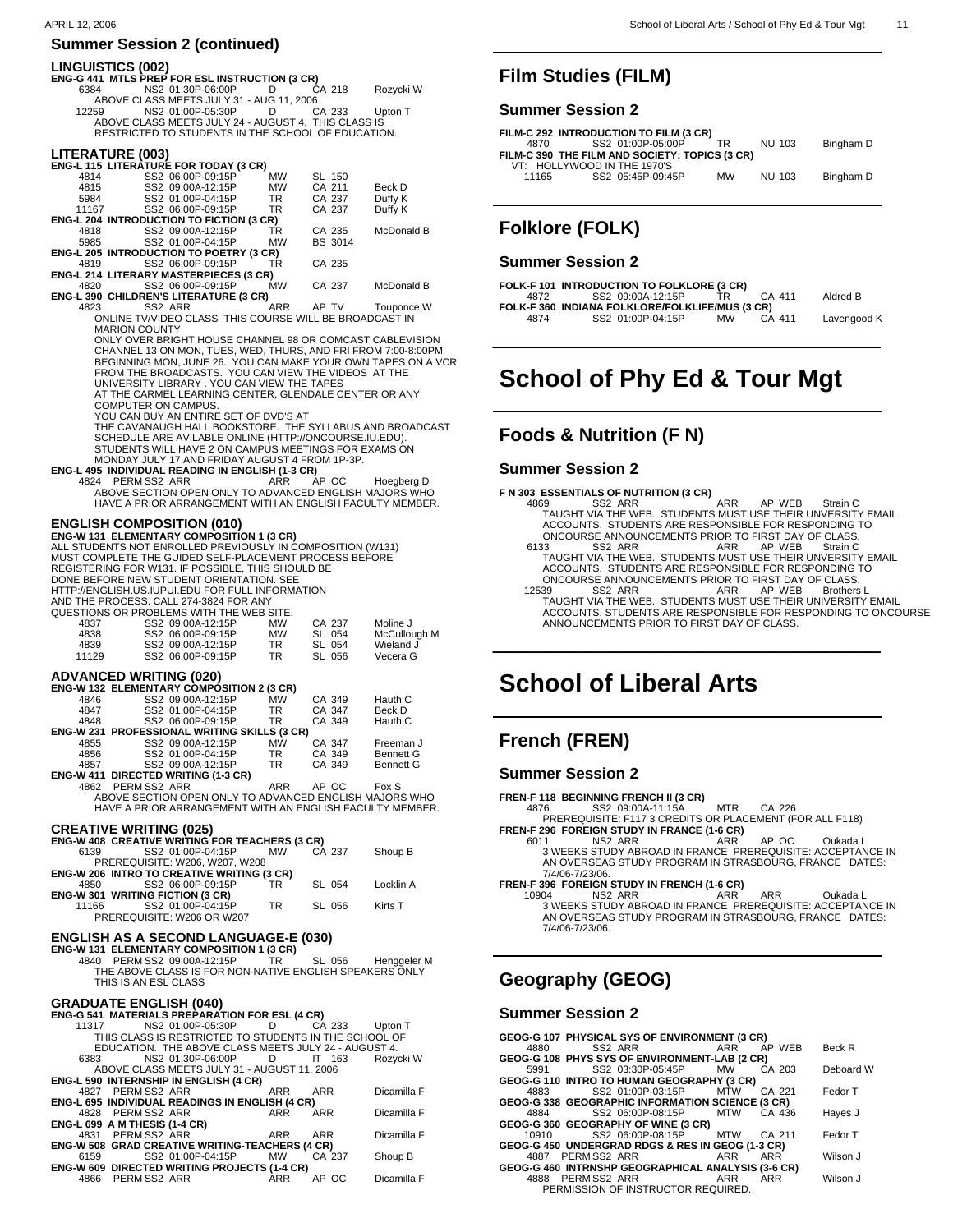| GEOG-G 491 CAPSTONE EXPRNCE IN GEOGRAPHY (1 CR)<br>4891 PERMSS2 ARR | ARR ARR |        | Wilson J |
|---------------------------------------------------------------------|---------|--------|----------|
| <b>GEOG-G 538 GEOGRAPHIC INFORMATION SYSTEMS (3 CR)</b>             |         |        |          |
| SS2 06:00P-08:15P MTW<br>4892                                       |         | CA 436 | Hayes J  |
| GEOG-G 602 TOPICAL SEM IN ATMOSPHERIC SCI (3 CR)                    |         |        |          |
| VT: TPC:GEOGRAPHIC EDUCATION<br>4895 PERMSS2 ARR                    | ARR     | AP OC  | Wilson J |
| GEOG-G 830 READINGS IN GEOGRAPHY (1-3 CR)                           |         |        |          |
| 6385 PERMSS2 ARR                                                    | ARR     | ARR    | Wilson J |
|                                                                     |         |        |          |
|                                                                     |         |        |          |

# **Purdue School of Science**

### **Geology (GEOL)**

 $\overline{a}$ 

#### **Summer Session 2**

#### **GEOLOGY COURSES FOR NON-MAJORS (010)**

**GEOL-G 107 ENVIRONMENTAL GEOLOGY (3 CR)**<br>5916 SS2 ARR ARR

5916 SS2 ARR ARR AP WEB Hughes K<br>THE ABOVE CLASS IS TAUGHT THROUGH THE INTERNET VIA ONCOURSE. NO VISITS TO CAMPUS; OPTIONAL FIELD TRIPS. THE SYLLABUS IS AVAILABLE ONLINE ON THE FIRST DAY OF CLASSES: (HTTP://ONCOURSE.IU.EDU). SEE

(HTTP://WWW.IUPUI.EDU/~G107CWT) FOR MORE INFORMATION AND COURSE TECHNOLOGY REQUIREMENTS.

## **GEOLOGY COURSES FOR MAJORS (020) GEOL-G 410 UNDERGRADUATE RESEARCH IN GEOL (1-3 CR)**

CONSENT OF A GEOLOGY INSTRUCTOR IS REQUIRED TO

| <b>REGISTER FOR G410.</b>                  |            |       |              |
|--------------------------------------------|------------|-------|--------------|
| 4898 PERM SS2 ARR                          | <b>ARR</b> | AP OC | Filippelli G |
| GEOL-G 460 INTERNSHIP IN GEOLOGY (3 CR)    |            |       |              |
| PERM SS2 ARR<br>4901                       | <b>ARR</b> | AP OC | Filippelli G |
| GEOL-G 495 SENIOR THESIS IN GEOLOGY (1 CR) |            |       |              |
| PERM SS2 ARR<br>4903                       | <b>ARR</b> | AP OC | Filippelli G |
|                                            |            |       |              |
| <b>GRADUATE GEOLOGY COURSES (030)</b>      |            |       |              |
| GEOL-G 700 GEOLOGIC PROBLEMS (1-5 CR)      |            |       |              |
| 4905 PERM SS2 ARR                          | <b>ARR</b> | AP OC | Filippelli G |
| GEOL-G 810 RESEARCH (1-6 CR)               |            |       |              |
| 4907 PERM SS2 ARR                          | <b>ARR</b> | AP OC | Filippelli G |
|                                            |            |       |              |
|                                            |            |       |              |

# **School of Liberal Arts**

#### **Germanic Languages (GER)**

#### **Summer Session 2**

 $\overline{a}$ 

 $\overline{a}$ 

- 
- **GER-G 119 BEGINNING GERMAN III (4 CR)** 4908 SS2 09:00A-12:00P MTR CA 218 Gregory R CONCURRENT WITH G132 PREREQUISITE: G118 OR 6 CR. HR. OR PLACEMENT
- **GER-G 132 INTENSIVE BEGINNING GERMAN II (5 CR)** 4909 SS2 09:00A-12:00P MTR ET 312 Gregory R CONCURRENT WITH G119 PREREQUISITE: G131 OR 5CR HR OR
	- PLACEMENT

\_\_\_\_\_\_\_\_\_\_\_\_\_\_\_\_\_\_\_\_\_\_\_\_\_\_\_\_

**GER-G 493 INTERNSHIP IN GERMAN (1-3 CR)**<br>4910 PERM SS2 ARR ARR ARR Grossmann C<br>REQUIRES PRIOR AUTHORIZATION.

# **Graduate School**

## **Graduate (GRAD)**

#### **Summer Session 2**

| 4914 | SS2 ARR             | ARR                                                                                    |                                      | Agbor-Baiyee W                                                                                                                                                                                        |
|------|---------------------|----------------------------------------------------------------------------------------|--------------------------------------|-------------------------------------------------------------------------------------------------------------------------------------------------------------------------------------------------------|
|      |                     |                                                                                        |                                      |                                                                                                                                                                                                       |
|      |                     |                                                                                        |                                      |                                                                                                                                                                                                       |
|      |                     | ARR                                                                                    | AP OC                                | Queener S                                                                                                                                                                                             |
|      |                     |                                                                                        |                                      |                                                                                                                                                                                                       |
| 4918 | SS2 ARR             | ARR                                                                                    | ARR                                  | Kroenke K                                                                                                                                                                                             |
|      |                     |                                                                                        |                                      |                                                                                                                                                                                                       |
|      |                     |                                                                                        |                                      |                                                                                                                                                                                                       |
|      |                     |                                                                                        |                                      |                                                                                                                                                                                                       |
| 4920 | SS <sub>2</sub> ARR | ARR                                                                                    | <b>ARR</b>                           | Harrington M                                                                                                                                                                                          |
|      |                     | GRAD-G 599 THESIS RESEARCH (0 CR)<br>4916 PERM SS2 ARR<br>GRAD-G 803 RESEARCH (1-4 CR) | FOR M.D./PH.D. STUDENT RESEARCH ONLY | GRAD-G 594 GUIDED RESEARCH IN MEDICAL SCI (3 CR)<br>ARR<br>RESTRICTED TO M.S. IN MEDICAL SCIENCE STUDENTS<br>GRAD-G 664 MENTORED CLINICAL RESEARCH (3-9 CR)<br>PERMISSION OF COURSE DIRECTOR REQUIRED |

# **School of Informatics**

## **Health Information Admin (HIA)**

#### **Summer Session 2**

 $\overline{a}$ 

 $\overline{a}$ 

**HIA-M 330 MEDICAL TERMINOLOGY (2 CR)** 4949 PERM SS2 ARR ARR ARR Tennant F \_\_\_\_\_\_\_\_\_\_\_\_\_\_\_\_\_\_\_\_\_\_\_\_\_\_\_\_

# **School of Liberal Arts**

## **History (HIST)**

| <b>HIST-B 354 THE REFORMATION (3 CR)</b>                                                                                                       |                          |                     |            |
|------------------------------------------------------------------------------------------------------------------------------------------------|--------------------------|---------------------|------------|
| 11154<br>SS2 01:00P-03:15P<br>GRADUATE STUDENTS MUST ENROLL IN H509                                                                            | MTR                      | CA 219              | Saak E     |
| HIST-H 575 GRADUATE READINGS IN HISTORY (1-3 CR)<br>6427 PERM SS2 ARR                                                                          | ARR                      | AP OC               |            |
| <b>HISTORY INTRODUCTORY COURSES (010)</b>                                                                                                      |                          |                     |            |
| HIST-H 114 HISTORY OF WESTERN CIVILIZ 2 (3 CR)<br>SS2 10:30A-12:45P<br>4958                                                                    | MTR                      | CA 217              | Kelly J    |
| HISTORY INTRODUCTORY COURSES (010)                                                                                                             |                          |                     |            |
| HIST-H 105 AMERICAN HISTORY I (3 CR)<br>SS2 01:00P-03:15P<br>4952<br>HIST-H 106 AMERICAN HISTORY II (3 CR)                                     | <b>MTW</b>               | CA 215              | Ashendel A |
| SS2 10:30A-12:45P<br>4954                                                                                                                      | <b>MTW</b>               | CA 215              | Ashendel A |
| HIST-H 113 HISTORY OF WESTERN CIVILIZ 1 (3 CR)<br>SS2 03:30P-05:45P<br>4957                                                                    | MTR.                     | CA 217              | Saak E     |
| <b>UPPER LEVEL HISTORY COURSES (020)</b>                                                                                                       |                          |                     |            |
| HIST-B 421 TOPICS IN EUROPEAN HISTORY (3 CR)<br>VT: A CULTURAL HIST OF FREN IMPRES                                                             |                          |                     |            |
| 11157<br>SS2 06:00P-08:45P                                                                                                                     | R                        | AP OC               | Robbins K  |
| 10:00A-01:00P<br>GRADUATE STUDENTS MUST ENROLL IN H509. THIS CLASS WILL                                                                        | S                        | AP OC               | Robbins K  |
| EXAMINE THE MATERIAL, SOCIAL, POLITICAL, AND CULTURAL                                                                                          |                          |                     |            |
| CONDITIONS IN FRANCE ENABLING THE RISE OF ONE OF THE MOST<br>INFLUENTIAL ARTISTIC MOVEMENTS IN MODERN TIMES. COURSE WORK                       |                          |                     |            |
| WILL INVESTIGATE FRENCH URBANISM, THE LIVES AND PAPERS OF                                                                                      |                          |                     |            |
| GREAT ARTISTS, AND COMPREHENSIVE HISTORIES OF THE ERA AND THE<br>SOCIAL MOVEMENTS INSPIRING IMPRESSIONISM AND DOCUMENTED IN<br><b>ITS ART.</b> |                          |                     |            |
| HIST-K 495 READINGS IN HISTORY (1-3 CR)                                                                                                        |                          |                     |            |
| 4967<br>PERM SS2 ARR<br>ARRANGEMENT WITH INSTRUCTOR AND SECTION AUTHORIZATION                                                                  | <b>ARR</b>               | AP OC               |            |
| REQUIRED.                                                                                                                                      |                          |                     |            |
| PERM SS2 ARR<br>6452<br>SS2 ARR<br>6479                                                                                                        | <b>ARR</b><br><b>ARR</b> | <b>ARR</b><br>AP OC | Saak E     |
| <b>GRADUATE HISTORY COURSES (030)</b>                                                                                                          |                          |                     |            |
| HIST-H 509 SPEC TOPICS IN EUROPEAN HIST (3 CR)<br>VT: TPC: REFORMATION                                                                         |                          |                     |            |
| SS2 01:00P-03:15P<br>11155                                                                                                                     | MTR                      | CA 219              | Saak E     |
| VT: CULTRL HIST OF FRENCH IMPRESS<br>11156<br>SS2 06:00P-08:45P                                                                                | R                        | AP OC               | Robbins K  |
| 10:00A-01:00P                                                                                                                                  | S                        | AP OC               | Robbins K  |
| THIS CLASS WILL EXAMINE THE MATERIAL, SOCIAL, POLITICAL, AND<br>CULTURAL CONDITIONS IN FRANCE ENABLING THE RISE OF ONE OF THE                  |                          |                     |            |
| MOST INFLUENTIAL ARTISTIC MOVEMENTS IN MODERN TIMES. COURSE                                                                                    |                          |                     |            |
| WORK WILL INVESTIGATE FRENCH URBANISM, THE LIVES AND PAPERS<br>OF GREAT ARTISTS, AND COMPREHENSIVE HISTORIES OF THE ERA AND                    |                          |                     |            |
| THE SOCIAL MOVEMENTS INSPIRING IMPRESSIONISM AND DOCUMENTED<br>IN ITS ART.                                                                     |                          |                     |            |
| HIST-H 543 PRACTICUM IN PUBLIC HISTORY (1-4 CR)                                                                                                |                          |                     |            |
| PERM SS2 ARR<br>4961<br>BY ARRANGMENT WITH INSTRUCTOR AND PERMISSION OF DIRECTOR                                                               | ARR                      | AP OC               | Bingmann M |
| OF PUBLIC HISTORY.                                                                                                                             |                          |                     |            |
| HIST-H 575 GRADUATE READINGS IN HISTORY (1-3 CR)<br>PERM SS2 ARR<br>4963                                                                       | ARR                      | AP OC               |            |
| ARRANGEMENT WITH THE INSTRUCTOR AND DIRECTOR OF GRADUATE                                                                                       |                          |                     |            |
| STUDIES AND SECTION AUTHORIZATION REQUIRED.<br>HIST-H 898 M.A. THESIS (1-6 CR)                                                                 |                          |                     |            |
| PERM SS2 ARR<br>4965                                                                                                                           | ARR                      | AP OC               |            |
| PERMISSION OF GRADUATE DIRECTOR AND SECTION AUTHORIZATION<br>REQUIRED.                                                                         |                          |                     |            |
|                                                                                                                                                |                          |                     |            |
|                                                                                                                                                |                          |                     |            |
|                                                                                                                                                |                          |                     |            |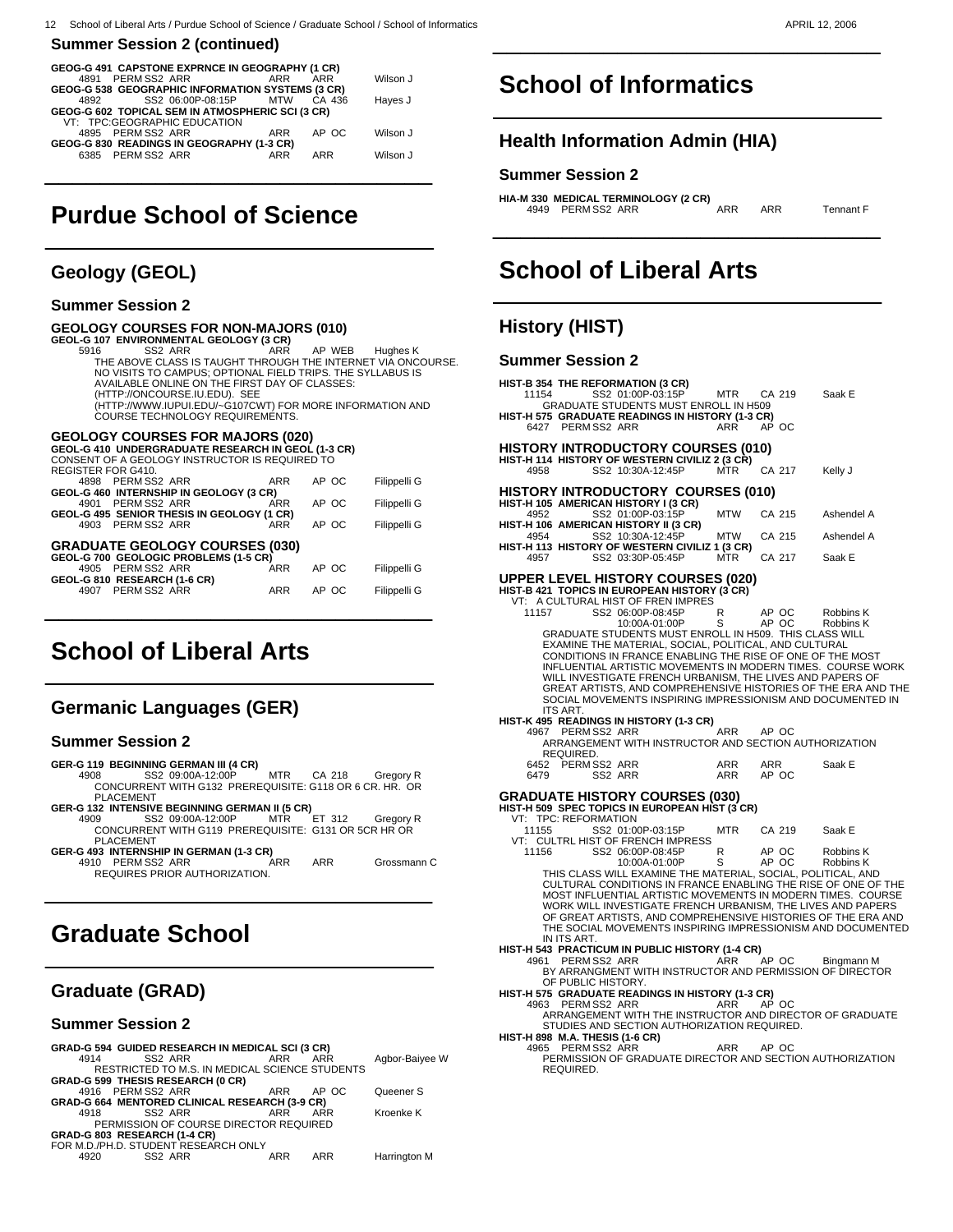$\overline{a}$ 

# **University College**

### **Honors (HON)**

#### **Summer Session 2**

**HON-H 399 HONORS COLLOQUIUM (1-3 CR)** VT: HONORS: INDEPENDENT STUDY AUTHORIZATION NEEDED FROM HONORS DIRECTOR FOR ENROLLMENT<br>ARR PERM SS2 ARR ARR ARR ARR Mullen E<br>SEE HONORS OFFICE FOR AUTHORIZATION. **HON-H 499 HONORS SENIOR THESIS (1-6 CR)** 4971 PERM SS2 ARR ARR ARR Mullen E SEE HONORS OFFICE FOR AUTHORIZATION \_\_\_\_\_\_\_\_\_\_\_\_\_\_\_\_\_\_\_\_\_\_\_\_\_\_\_\_

# **School of Informatics**

### **Informatics (INFO)**

#### **Summer Session 2**

| SS2 ARR<br><b>ARR</b><br>AP WEB<br>Shuck L<br>10860<br>INFO-I 420 INTERN INFORMATICS PROF PRACT (3-6 CR)<br>5024 PERMSS2 ARR<br><b>ARR</b><br>AP OC<br>Haggenjos B<br>INFO-1460 SENIOR THESIS (3 CR)<br>SS2 ARR<br>ARR<br><b>ARR</b><br>6309 |  |
|----------------------------------------------------------------------------------------------------------------------------------------------------------------------------------------------------------------------------------------------|--|
|                                                                                                                                                                                                                                              |  |
|                                                                                                                                                                                                                                              |  |
|                                                                                                                                                                                                                                              |  |
|                                                                                                                                                                                                                                              |  |
|                                                                                                                                                                                                                                              |  |
| INFO-1461 SENIOR THESIS (3 CR)                                                                                                                                                                                                               |  |
| SS2 ARR<br><b>ARR</b><br>AP OC<br>6310                                                                                                                                                                                                       |  |
| INFO-1 551 IND STUDY IN HLTH INFORMATICS (1-3 CR)                                                                                                                                                                                            |  |
| 5027 PERMSS2 ARR<br><b>ARR</b><br>AP OC<br>McDaniel A                                                                                                                                                                                        |  |
| 6364 PERM SS2 ARR<br><b>ARR</b><br>AP OC<br>Jones J                                                                                                                                                                                          |  |
| 10863 PERM SS2 ARR<br><b>ARR</b><br>AP OC<br>Schadow G                                                                                                                                                                                       |  |
| INFO-1552 IND STUDY IN BIOINFORMATICS (1-3 CR)                                                                                                                                                                                               |  |
| 5029 PERM SS2 ARR<br>ARR<br>AP OC<br>Mukhopadhyay S                                                                                                                                                                                          |  |
| ARR<br>6256 PERMSS2 ARR<br>AP OC<br>Mahoui M                                                                                                                                                                                                 |  |
| AP OC<br>6468 PERM SS2 ARR<br>ARR<br>Chen Y                                                                                                                                                                                                  |  |
| 6481 PERMSS2 ARR<br>ARR<br>AP OC<br>Dunker A                                                                                                                                                                                                 |  |
| ARR<br>10864 PERMSS2 ARR<br>AP OC<br>Perumal N                                                                                                                                                                                               |  |
| AP OC<br>10865 PERM SS2 ARR<br><b>ARR</b><br>Romero P                                                                                                                                                                                        |  |
| INFO-I 553 IND STUDY IN CHEM INFORMATICS (1-3 CR)                                                                                                                                                                                            |  |
| 5031 PERM SS2 ARR<br>ARR<br>AP OC<br>Perry D                                                                                                                                                                                                 |  |
| 10871 PERMSS2 ARR<br>ARR<br>ARR<br>AP OC<br>Merchant M                                                                                                                                                                                       |  |
| 10872 PERM SS2 ARR<br>AP OC<br>Forsythe K                                                                                                                                                                                                    |  |
| 11245 PERM SS2 ARR<br><b>ARR</b><br>AP OC<br>Wild D                                                                                                                                                                                          |  |
| INFO-I 554 IND ST HUM COMPUTER INTERACTN (1-3 CR)                                                                                                                                                                                            |  |
| 5033 PERM SS2 ARR<br>AP OC<br><b>ARR</b><br>Faiola A                                                                                                                                                                                         |  |
| INFO-1 691 THESIS/PROJ HEALTH INFORMATICS (1-6 CR)                                                                                                                                                                                           |  |
| 5949 PERMSS2 ARR<br><b>ARR</b><br>AP OC<br>McDaniel A                                                                                                                                                                                        |  |
| 6366 PERMSS2 ARR<br><b>ARR</b><br>AP OC<br>Jones J                                                                                                                                                                                           |  |
| ARR<br>AP OC<br>10878 PERM SS2 ARR<br>Schadow G                                                                                                                                                                                              |  |
| INFO-I 692 THESIS/PROJECT BIOINFORMATICS (1-6 CR)                                                                                                                                                                                            |  |
| PERM SS2 ARR<br>ARR<br>AP OC<br>5035<br>Mukhopadhyay S                                                                                                                                                                                       |  |
| Perumal N<br>6421 PERM SS2 ARR<br>ARR<br>AP OC                                                                                                                                                                                               |  |
| ARR<br>6422 PERM SS2 ARR<br>AP OC<br>Romero P                                                                                                                                                                                                |  |
| 10883 PERM SS2 ARR<br>AP OC<br>ARR<br>ARR<br>Chen Y                                                                                                                                                                                          |  |
| 10884 PERM SS2 ARR<br>AP OC<br>Dunker A                                                                                                                                                                                                      |  |
| 10885 PERM SS2 ARR<br>ARR<br>AP OC<br>Mahoui M                                                                                                                                                                                               |  |
| 12931 PERM SS2 ARR<br><b>ARR</b><br>AP OC<br>Huang R                                                                                                                                                                                         |  |
| INFO-I 693 THESIS/PROJ IN CHEM INFRMATICS (1-6 CR)                                                                                                                                                                                           |  |
| PERM SS2 ARR<br>ARR<br>5037<br>AP OC<br>Perry D                                                                                                                                                                                              |  |
| PERM SS2 ARR<br>ARR<br>Merchant M<br>6425<br>AP OC                                                                                                                                                                                           |  |
| 10888 PERM SS2 ARR<br><b>ARR</b><br>Forsythe K<br>AP OC                                                                                                                                                                                      |  |
| 10889 PERM SS2 ARR<br><b>ARR</b><br>AP OC<br>Wild D                                                                                                                                                                                          |  |
| INFO-I 694 THESIS/PROJ HUM COMP INTERACTN (1-6 CR)                                                                                                                                                                                           |  |
| PERM SS2 ARR<br><b>ARR</b><br>AP OC<br>Faiola A<br>5950                                                                                                                                                                                      |  |
|                                                                                                                                                                                                                                              |  |

#### **CROSSLISTED COURSES (999)**

**COMPUTER SCIENCE (CSCI) CSCI-N 201 PROGRAMMING CONCEPTS (3 CR) CSCI-N 345 ADVANCED PROGRAMMING, JAVA (3 CR)** \_\_\_\_\_\_\_\_\_\_\_\_\_\_\_\_\_\_\_\_\_\_\_\_\_\_\_\_

# **School of Journalism**

## **Journalism (JOUR)**

#### **Summer Session 2**

 $\overline{a}$ 

| 5043                                            | PREREQUISITE: W131 OR EQUIVALENT. PREREQUISITE OR<br>COREQUISITE: J110. KEYBOARD SKILLS 35 CPM. | SS2 06:00P-09:15P MW IT 273 |            |     |        | Haab M  |
|-------------------------------------------------|-------------------------------------------------------------------------------------------------|-----------------------------|------------|-----|--------|---------|
| JOUR-J 300 COMMUNICATIONS LAW (3 CR)            |                                                                                                 |                             |            |     |        |         |
|                                                 | 5045 SS2 06:00P-09:15P                                                                          |                             | МW         |     | IT 157 |         |
| JOUR-J 414 INTL NEWSGATHERING SYST (3 CR)       |                                                                                                 |                             |            |     |        |         |
|                                                 | 10993 SS2 06:00P-09:15P TR                                                                      |                             |            | ш   | 157    | Bjork U |
| JOUR-J 492 MEDIA INTERNSHIP (1-3 CR)            |                                                                                                 |                             |            |     |        |         |
|                                                 | 5047 SS2 ARR                                                                                    |                             | ARR        |     | AP OC  | Brown J |
| JOUR-J 499 HONORS RESEARCH IN JOURNALISM (3 CR) |                                                                                                 |                             |            |     |        |         |
|                                                 | 5048 PERMSS2 ARR                                                                                |                             | ARR        | ARR |        | Brown J |
|                                                 |                                                                                                 |                             |            |     |        |         |
| <b>GRADUATE JOURNALISM (010)</b>                |                                                                                                 |                             |            |     |        |         |
| JOUR-J 804 READ & RESEARCH IN JOURNALISM (3 CR) |                                                                                                 |                             |            |     |        |         |
| 5049                                            | SS2 ARR                                                                                         |                             | <b>ARR</b> |     | AP OC  | Bjork U |

\_\_\_\_\_\_\_\_\_\_\_\_\_\_\_\_\_\_\_\_\_\_\_\_\_\_\_\_

# **Division of Labor Studies**

## **Labor Studies (LSTU)**

#### **Summer Session 2**

 $\overline{a}$ 

 $\overline{a}$ 

| LSTU-L 100 SURV OF UNIONS & COLLECTIVE BG (3 CR)<br>SS2 ARR<br>5070<br>THE ABOVE SECTION IS A MULTI-CAMPUS WEB-BASED COURSE OFFERED<br>THROUGH THE ONCOURSE SYSTEM. THERE ARE NO REQUIRED CLASSROOM<br>MEETINGS-ALL INTERACTION BETWEEN INSTRUCTOR AND STUDENTS<br>WILL TAKE PLACE THROUGH THE ONCOURSE SYSTEM. PLEASE CONTACT |            | ARR APWEB  | Davis C     |
|--------------------------------------------------------------------------------------------------------------------------------------------------------------------------------------------------------------------------------------------------------------------------------------------------------------------------------|------------|------------|-------------|
| IU LABOR STUDIES FOR MORE INFORMATION (HTTP://LABOR.IU.EDU).                                                                                                                                                                                                                                                                   |            |            |             |
| 800-822-4743. IULABOR@IUPUI.EDU                                                                                                                                                                                                                                                                                                |            |            |             |
| LSTU-L 110 INTRO TO LSTU: LABOR & SOCIETY (3 CR)                                                                                                                                                                                                                                                                               |            |            |             |
| SS2 ARR<br>12156                                                                                                                                                                                                                                                                                                               |            | ARR AP WEB | Hawking C   |
| LSTU-L 201 LABOR LAW (3 CR)                                                                                                                                                                                                                                                                                                    |            |            |             |
| SS2 ARR<br>12157                                                                                                                                                                                                                                                                                                               | ARR        | AP WEB     | Nicholson M |
| LSTU-L 385 CLASS, RACE, GENDER & WORK (3 CR)                                                                                                                                                                                                                                                                                   |            |            |             |
| SS2 ARR NORTH THE SAME IN THE STATE OF THE STATE OF THE STATE OF THE STATE OF THE STATE OF THE STATE OF THE ST<br>12571                                                                                                                                                                                                        | ARR        | AP WEB     | Duggan L    |
| LSTU-L 495 DIRECTED LABOR STUDY (1-6 CR)                                                                                                                                                                                                                                                                                       |            |            |             |
| SS <sub>2</sub> ARR<br>5073                                                                                                                                                                                                                                                                                                    | <b>ARR</b> | <b>ARR</b> |             |
|                                                                                                                                                                                                                                                                                                                                |            |            |             |

# **Library & Information Science**

### **Library & Information Science (SLIS)**

| SLIS-L 401 COMPUTER-BASED INFORMATN TOOLS (3 CR)      |         |                                             |                |                 |                                                           |                                                             |
|-------------------------------------------------------|---------|---------------------------------------------|----------------|-----------------|-----------------------------------------------------------|-------------------------------------------------------------|
| L401 LECTURE PORTION IS WEB BASED. S/F GRADED<br>5934 | SS2 ARR |                                             |                | <b>ARR</b>      | AP WFR                                                    | <b>Hollcraft M</b><br>Knapp W                               |
| Laboratory (LAB)                                      |         |                                             |                |                 | STUDENT MUST REGISTER FOR BOTH LECTURE AND LAB.           |                                                             |
| 5935                                                  |         | SS2 05:30P-07:30P                           |                | TR <sub>1</sub> | ES 2116                                                   | <b>Hollcraft M</b><br>Knapp W                               |
| SLIS-L 509 INTRO TO RESEARCH & STATISTICS (3 CR)      |         |                                             |                |                 |                                                           |                                                             |
| 5583                                                  |         | SS2 05:30P-08:15P                           |                | <b>TR</b>       | <b>UL 1126</b>                                            | Applegate R                                                 |
| INSTRUCTOR.                                           |         |                                             |                |                 | IN SLIS (L524 AND L528 RECOMMENDED) OR CONSENT OF         | PREREQUISITE: L401 AND COMPLETION OF 6 UNITS (CREDIT HOURS) |
| SLIS-L 520 BIBLIOGRAPHIC ACCESS & CONTROL (3 CR)      |         |                                             |                |                 |                                                           |                                                             |
| 5584                                                  |         | SS2 09:00A-04:00P                           |                | F.              | ES 2119                                                   | Albee B                                                     |
|                                                       |         | 09:00A-12:00P                               |                | S               | ES 2119 Albee B                                           |                                                             |
|                                                       |         |                                             |                |                 | PREREQUISITE: L401 OR CONSENT OF INSTRUCTOR, TAUGHT VIA   |                                                             |
|                                                       |         |                                             |                |                 | VIRTUAL INDIANA CLASSROOM. THIS SECTION IS ON THE IUPUI   |                                                             |
|                                                       |         | CAMPUS AND MEETS FRIDAY AND SATURDAY.       |                |                 |                                                           |                                                             |
| 5585                                                  |         | SS2 09:00A-04:00P                           | $\overline{F}$ |                 | ARR                                                       | Albee B                                                     |
|                                                       |         | 09:00A-12:00P                               |                | S               | ARR                                                       | Albee B                                                     |
|                                                       |         | PREREQUISITE: L401 OR CONSENT OF INSTRUCTOR |                |                 |                                                           |                                                             |
|                                                       |         | TAUGHT VIA VIRTUAL INDIANA CLASSROOM        |                |                 |                                                           |                                                             |
| SATURDAY.                                             |         |                                             |                |                 | THIS SECTION ON THE IUSB CAMPUS AND MEETS FRIDAY AND      |                                                             |
| 5586                                                  |         | SS2 09:00A-04:00P                           |                | F               | ARR                                                       | Albee B                                                     |
|                                                       |         | 09:00A-12:00P                               |                | S               | ARR                                                       | Albee B                                                     |
|                                                       |         | PREREQUISITE: L401 OR CONSENT OF INSTRUCTOR |                |                 |                                                           |                                                             |
|                                                       |         | TAUGHT VIA VIRTUAL INDIANA CLASSROOM        |                |                 |                                                           |                                                             |
| SATURDAY.                                             |         |                                             |                |                 | THIS SECTION ON THE IPFW CAMPUS AND MEETS FRIDAY AND      |                                                             |
| 5587                                                  |         | SS2 09:00A-04:00P                           |                | F               | <b>ARR</b>                                                | Albee B                                                     |
|                                                       |         | 09:00A-12:00P                               |                | S               | <b>ARR</b>                                                | Albee B                                                     |
|                                                       |         | PREREQUISITE: L401 OR CONSENT OF INSTRUCTOR |                |                 |                                                           |                                                             |
|                                                       |         | TAUGHT VIA VIRTUAL INDIANA CLASSROOM        |                |                 |                                                           |                                                             |
| SATURDAY.                                             |         |                                             |                |                 | THIS SECTION ON THE IUNW CAMPUS AND MEETS FRIDAY AND      |                                                             |
| 12207                                                 |         | NS2 09:00A-04:00P<br>09:00A-12:00P          |                | F<br>S          | AP OC<br>AP OC                                            | Albee B                                                     |
|                                                       |         |                                             |                |                 | PREREQUISITE: L401 OR CONSENT OF INSTRUCTOR, TAUGHT VIA   |                                                             |
|                                                       |         |                                             |                |                 | VIRTUAL INDIANA CLASSROOM (VIC) THIS CLASS IS ON THE IUSE |                                                             |
|                                                       |         | CAMPUS AND MEETS FRIDAY AND SATURDAY        |                |                 |                                                           |                                                             |
| SLIS-L 524 INFORMATION SOURCES & SERVICES (3 CR)      |         |                                             |                |                 |                                                           |                                                             |
| 12209                                                 |         | NS2 09:00A-04:00P                           |                |                 | <b>MTWR UL 1126</b>                                       |                                                             |
|                                                       |         |                                             |                |                 |                                                           |                                                             |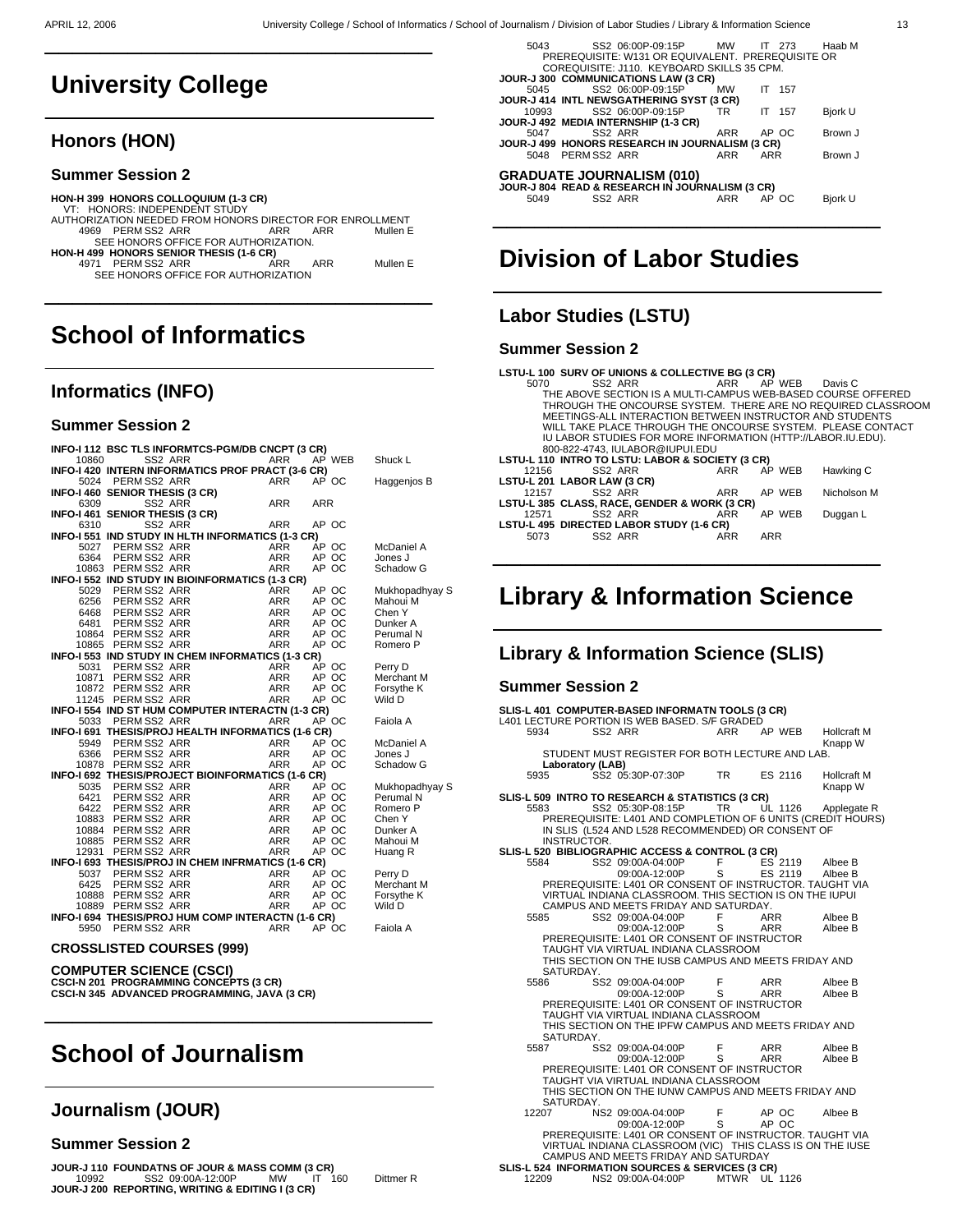PREREQUISITE OR CONCURRENT: L401 THIS CLASS WILL MEET FOR TWO WEEK INTENSIVE CLASS DATES: 7/10, 7/11, 7/12, 7/13, 7/17, 7/18, 7/19, AND 7/20. **SLIS-L 535 LIB SERV CHILDREN & YNG ADULTS (3 CR)**

 5942 SS2 09:00A-04:00P S CS 100 Holman S PREREQUISITE OR CONCURRENTL SLIS-L 533 OR CONSENT OF INSTRUCTOR. ABOVE CLASS NUMBER MEETS AT THE COMM. LIFE & LEARN. CENTER-CARMEL

**SLIS-L 551 INFO INQUIRY FOR SCH TEACHERS (3 CR)**

12213 SS2 ARR ARR AP WEB **SLIS-L 552 AUDIO/VIDEO INFO SOURCES/DELVR (3 CR)** 12214 SS2 ARR ARR AP WEB PREREQUISITE OR CONCURRENT: L401 OR CONSENT OF INSTRUCTOR **SLIS-L 553 SCHL LIBRARY MEDIA SPECIALIST (3 CR)** 12215 SS2 09:00A-04:00P M UL 0110 McGriff N

PREREQUISITE OR CONCURRENT : L524, L533, L551 OR CONSENT OF INSTRUCTOR

**SLIS-L 554 EDUCATION OF INFORMATION USERS (3 CR)**<br>5596 SS2 09:00A-04:00P F UL 5596 SS2 09:00A-04:00P F UL 0110 Macklin A PREREQUISITE OR CONCURRENT: SLIS L401, L524 OR L542 OR CONSENT OF INSTRUCTOR

**SLIS-L 563 INFO POLICY, ECONOMICS, & LAW (3 CR)** 5938 SS2 09:00A-04:00P F UL 1126 Ball M

**SLIS-L 594 RESEARCH IN LIB & INFO SCI (1-3 CR)**

 5599 SS2 ARR ARR ARR Callison D PREREQUISITE: PROPOSAL FORM AND CONSENT OF INSTRUCTOR AND 15 SLIS GRAD CREDITS COMPLETED INCLUDING SLIS-L509 OR 651 PROPOSAL FORM DUE BY MARCH 15TH. **SLIS-L 600 READINGS IN LIBRARY & INFO SCI (1-4 CR)** 5604 SS2 ARR ARR ARR Callison D

PREREQUISITE: PROPOSAL FORM AND CONSENT OF FULL-TIME SLIS FACULTY. NORMALLY, 15 SLIS GRAD CREDITS COMPLETED PRIOR TO L600. APPLICATIONS DUE BY MARCH 15.

**SLIS-L 608 SEM IN INTELLECTUAL FREEDOM (3 CR)** 5605 SS2 09:00A-04:00P S UL 1126 Ball M PREREQUISITE OR CONCURRENT: L528 AND 9 CR. IN SLIS COMPLETED OR CONSENT OF INSTRUCTOR.<br>**SLIS-L 622 LIBRARY MATERIALS FOR ADULTS (3 CR)**<br>12219 SS2 09:00A-04:00P S GN 100 Taylor J

PREREQUISITE: SLIS-L524 AND 528 THIS CLASS WILL MEET AT GLENDALE MALL

**SLIS-L 651 EVALUATION OF RESOURCES & SVCS (3 CR)**<br>5610 **SS2 09:00A-04:00P** F ES 3

 5610 SS2 09:00A-04:00P F ES 2100 Applegate R PREREQUISITE OR CONCURRENT: SLIS L528 OR CONSENT OF INSTRUCTOR.

#### **Intensive Session 2**

**SLIS-L 595 WRKSHP LIBRARIANS/INFO PROFS (3 CR)** VT: COLLABORTN IN TECH RICH LEARNG

 6218 IS2 09:00A-03:00P D GN 100 Hall J Rennels D TOPIC:COLLABORATION IN TECHNOLOGY RICH LEARNING THIS CLASS MEETS ON JULY 10-14 AND JULY 17-21 AT THE GLENDALE MALL

\_\_\_\_\_\_\_\_\_\_\_\_\_\_\_\_\_\_\_\_\_\_\_\_\_\_\_\_

# **School of Liberal Arts**

## **Linguistics (LING)**

#### **Summer Session 2**

 $\overline{a}$ 

 $\overline{a}$ 

**LING-T 600 TOPICS IN TESOL & APPLIED LING (3 CR)** VT: ISS ENG FOR SPECFIC PURPOSE

 5068 NS2 09:00A-12:30P D ET 302 Connor U ABOVE CLASS MEETS JULY 31 - AUGUST 11, 2006 \_\_\_\_\_\_\_\_\_\_\_\_\_\_\_\_\_\_\_\_\_\_\_\_\_\_\_\_

# **Purdue School of Science**

## **Mathematics (MATH)**

#### **Summer Session 2**

#### **DEVELOPMENTAL MATH (002) MATH 001 INTRO TO ALGEBRA (4 CR)**

|      | ENROLLMENT BY PLACEMENT SCORE. |                    |  |              |
|------|--------------------------------|--------------------|--|--------------|
| 5075 | SS2 01:00P-03:05P              | <b>MTWR IT 162</b> |  | Delacluyse K |
|      | ENROLLMENT BY PLACEMENT SCORE. |                    |  |              |
| 5076 | SS2 06:00P-08:05P              | MTWR IT 162        |  |              |

**UNDERGRADUATE MATH COURSES (003) MATH 110 FUNDAMENTALS OF ALGEBRA (4 CR)** PREREQUISITE FOR MATH 110: MATH 001 OR M001 OR EQUIVLENT, WITH GRADE OF C- OR BETTER. THIS COURSE CAN BE USED AS A PREREQUISITE FOR MATH M118, M119, 130,132,136, AND STAT 301. THIS COURSE CAN NOT BE USED AS A PREREQUISITE FOR MATH 153 OR 159.

| 5079 | SS2 10:30A-12:35P |  | MTWR LD 136 | Hardin J |
|------|-------------------|--|-------------|----------|
|------|-------------------|--|-------------|----------|

11015 SS2 06:00P-08:05P MTWR IT 069 Harting L **MATH 111 ALGEBRA (4 CR)** PREREQUISITE FOR 111 : MATH 001 OR M001 OR EQUIVALENT WITH GRADE OF C

OR BETTER.

5082 SS2 01:00P-03:05P MTWR IT 069 Ramsey Jr B PREREQUISITE FOR 111 : MATH 001 OR M001 OR EQUIVALENT WITH GRADE OF C

OR BETTER.<br>5083 5083 SS2 06:00P-08:05P MTWR IT 274 Pierce T

#### **UNDERGRADUATE MATH (004)**

**MATH-M 118 FINITE MATHEMATICS (3 CR)** PREREQUISITE FOR M118: MATH 110 OR 111 OR EQUIVALENT WITH GRADE OF C-OR BETTER.

5116 SS2 01:00P-02:35P MTWR LE 105 Rainey J PREREQUISITE FOR M118: MATH 110 OR 111 OR EQUIVALENT WITH GRADE OF C-

OR BETTER.<br>5117 5117 SS2 06:00P-07:35P MTWR LE 105 Hernandez H

#### **UNDERGRADUATE MATH COURSES (005)**

**MATH-M 119 BRIEF SURVEY OF CALCULUS 1 (3 CR)** PREREQUISITE FOR M119: MATH 110 OR 111 OR EQUIVALENT WITH GRADE OF C-OR BETTER.

 5120 SS2 06:00P-08:15P MWR LE 103 Soendlin R **MATH 153 ALGEBRA & TRIGONOMETRY I (3 CR)** PREREQUISITE FOR 153: MATH 111 (NOT MATH 110) OR EQUIVALENT WITH GRADE

OF C OR BETTER.<br>5090 5090 SS2 01:00P-03:15P MWR SL 137 Melsheimer B

PREREQUISITE FOR 153: MATH 111 (NOT MATH 110) OR EQUIVALENT WITH GRADE OF C OR BETTER.

SS2 06:00P-08:15P MWR SL 137 Melsheimer B **MATH 154 ALGEBRA & TRIGONOMETRY II (3 CR)** PREREQUISITE FOR 154: MATH 153 OR EQUIVALENT WITH GRADE OF C OR

BETTER. 5094 SS2 08:00A-10:15A MWR SL 137 Rangazas S PREREQUISITE FOR 154: MATH 153 OR EQUIVALENT WITH GRADE OF C OR

BETTER.<br>5095

5095 SS2 01:00P-03:15P MWR LD 229 Rangazas S

#### **UNDERGRADUATE MATH COURSES (010)**

**MATH 222 CALCULUS FOR TECH 2 (3 CR)** PREREQUISITE FOR 222: MATH 221 OR EQUIVALENT WITH GRADE OF C-OR BETTER.

5099 SS2 06:00P-08:15P MWR LD 136 Podgorski K **MATH 398 INTERNSHP IN PROFESSIONL PRACT (1-3 CR)** BEFORE REGISTERING STUDENT MUST CONTACT MATH DEPARTMENT FOR

AUTHORIZATION. 11017 PERM SS2 ARR ARR ARR Rigdon R **MATH 490 TOPICS IN MATH FOR UND (1-5 CR)**

BEFORE REGISTERING STUDENT MUST CONTACT INDIVIDUAL MATH PROFESSOR FOR COURSE REQUIREMENTS AND SECTION AUTHORIZATION. FOR MORE INFORMATION CALL THE MATH DEPT AT (317) 274-6918.

| 5103 PERM SS2 ARR                      | ARR |  |
|----------------------------------------|-----|--|
| MATH 400 TODICS IN MATH EOD HND (4 CD) |     |  |

## **MATH 490 TOPICS IN MATH FOR UND (1 CR)** VT: SUMMER RESEARCH SEMINAR

| 6423 PERMSS2 ARR                             | ARR | ARR | Morton R |
|----------------------------------------------|-----|-----|----------|
| <b>MATH 492 CAPSTONE EXPERIENCE (1-3 CR)</b> |     |     |          |
| 5105 PERMSS2 ARR                             | ARR | ARR | Riadon R |

#### **GRADUATE MATH COURSES (020)**

|             | MATH 505 INTERMEDIATE ABSTRACT ALGEBRA (3 CR) |             |                |          |
|-------------|-----------------------------------------------|-------------|----------------|----------|
| 11025       | SS2 03:30P-05:45P                             | MWR         | $1D$ 229       | Watt J   |
|             | <b>MATH 510 VECTOR CALCULUS (3 CR)</b>        |             |                |          |
| <b>E106</b> | CCO AG-AAD AG-15D                             | <b>MAID</b> | $1 \nabla 220$ | Diadon D |

5106 SS2 06:00P-08:15P MWR LD 229 Rigdon R **MATH 561 PROJECTIVE GEOMETRY (3 CR)**

11028 SS2 06:00P-08:15P MWR LD 002 Morton R **MATH 598 TOPICS IN MATH (1-5 CR)** BEFORE REGISTERING STUDENTS MUST CONTACT INDIVIDUAL MATH

PROFESSOR FOR COURSE REQUIREMENTS AND SECTION AUTHORIZATION.<br>FOR MORE INFORMATION CALL THE MATH DEPT AT (317) 274-6918.<br>5111 PERM SS2 ARR ARR ARR ARR 1980.

**MATH 699 RESEARCH (0-18 CR)**<br>BEFORE REGISTERING STUDENT MUST CONTACT INDIVIDUAL MATH<br>PROFESSOR FOR SECTION AUTHORIZATION.

FOR MORE INFORMATION CALL THE MATH DEPT AT (317) 274-6918. 5113 PERM SS2 ARR

**Purdue School of Engineering**

\_\_\_\_\_\_\_\_\_\_\_\_\_\_\_\_\_\_\_\_\_\_\_\_\_\_\_\_

## **Mechanical Engineering (ME)**

#### **Summer Session 2**

 $\overline{a}$ 

**ME 482 CONTROL SYS ANALYSIS & DESIGN (3 CR)**<br>5121 552 01:00P-03:15P MWR

- 5121 SS2 01:00P-03:15P MWR SL 108 Orono P **ME 491 ENGINEERING PROJECTS (1 CR)**
	- 5123 SS2 ARR ARR ARR Chen J PREREQUISITE: SENIOR STANDING AND PERMISSION OF FACULTY SPONSOR REQUIRED.
- **ME 491 ENGINEERING PROJECTS (2 CR)**
- 5125 SS2 ARR ARR ARR Chen J<br>PREREQUISITE: SENIOR STANDING AND PERMISSION OF<br>FACULTY SPONSOR REQUIRED.<br>**ME 597 SEL TOPICS IN MECHANICAL ENGR (3 CR)**<br>VT: ADVANCED MECH ENGR PROJ I
- 
- 5127 SS2 ARR ARR ARR Akay H PERMISSION OF INSTRUCTOR REQUIRED
- **ME 698 RESEARCH MS THESIS (1-6 CR)** 5129 PERM SS2 ARR ARR AP OC Akay H PERMISSION OF INSTRUCTOR REQUIRED.
-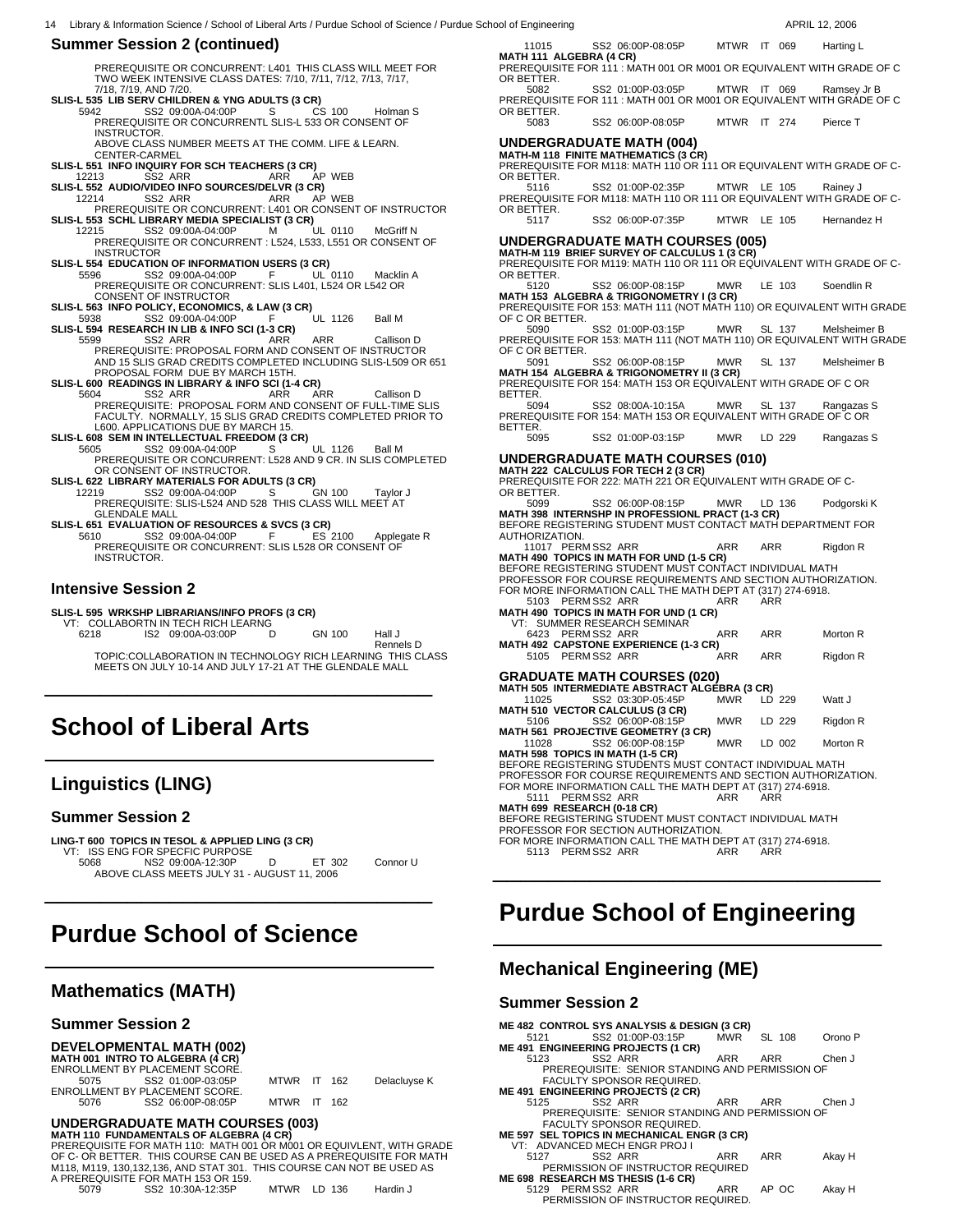## **Purdue School of Technology**  $\overline{a}$

## **Mechanical Engr Tech (MET)**

#### **Summer Session 2**

|      | MET 499 MECH ENGR TECH (3 CR) |     |     |             |
|------|-------------------------------|-----|-----|-------------|
| 5136 | SS <sub>2</sub> ARR           | ARR | ARR | Bannatyne M |
|      |                               |     |     |             |
|      |                               |     |     |             |

# **School of Medicine**

## **Medical Genetics (MGEN)**

### **Summer Session 2**

 $\overline{a}$ 

 $\overline{a}$ 

 $\overline{a}$ 

|      | MGEN-Q 621 HUMAN CYTOGENETICS LABORATORY (3 CR) |     |     |         |
|------|-------------------------------------------------|-----|-----|---------|
| 5146 | SS2 ARR                                         | ARR | ARR | Vance G |
|      | MGEN-Q 800 MEDICAL GENETICS RESEARCH (1-15 CR)  |     |     |         |
| 5147 | SS <sub>2</sub> ARR                             | ARR | ARR | Reed T  |
|      |                                                 |     |     |         |
|      |                                                 |     |     |         |

## **Medical Neurobiology (MNEU)**

#### **Summer Session 2**

|      | MNEU-N 800 RESEARCH IN MED NEUROBIOLOGY (1-15 CR) |     |     |         |
|------|---------------------------------------------------|-----|-----|---------|
| 5155 | SS2 ARR                                           | ARR | ARR | Simon J |

## **Microbiology (MICR)**

#### **Summer Session 2**

|      | MICR-J 800 ADVANCED MICROBIOLOGY (1-15 CR)    |            |     |                |
|------|-----------------------------------------------|------------|-----|----------------|
| 5148 | SS <sub>2</sub> ARR                           | <b>ARR</b> | ARR | Roman-Weiner A |
|      | MICR-J 802 INTRODUCTION TO RESEARCH (2 CR)    |            |     |                |
| 5151 | SS <sub>2</sub> ARR                           | ARR        | ARR | Roman-Weiner A |
|      | MICR-J 810 RESEARCH IN MICROBIOLOGY (1-12 CR) |            |     |                |
| 5153 | SS <sub>2</sub> ARR                           | ARR        | ARR | Roman-Weiner A |
|      |                                               |            |     |                |
|      |                                               |            |     |                |

# **School of Liberal Arts**

## **Museum Studies (MSTD)**

#### **Summer Session 2**

| MSTD-A 408 MUSEUM INTERNSHIP (1-4 CR)                   |            |     |               |
|---------------------------------------------------------|------------|-----|---------------|
| 5161 PERMSS2 ARR                                        | <b>ARR</b> | ARR | Kryder-Reid E |
| MSTD-A 494 INDEPENDENT LRNG-MUSEUM STDIES (1-3 CR)      |            |     |               |
| 12846 PERMSS2 ARR                                       | ARR        | ARR |               |
| MSTD-A 508 MUSEUM INTERNSHIP (1-4 CR)                   |            |     |               |
| 5163 PERMSS2 ARR                                        | ARR        | ARR | Kryder-Reid E |
| <b>MSTD-A 595 INDP LEARNING-MUSEUM STUDIES (1-3 CR)</b> |            |     |               |
| 12848 PERMSS2 ARR                                       | ARR        | ARR |               |
|                                                         |            |     |               |
|                                                         |            |     |               |

## **Jacobs School of Music**  $\overline{a}$

### **Music (MUS)**

- **MUS-E 241 INTRO TO MUSIC FUNDAMENTALS (2 CR)**<br>5167 SS2 10:00A-12:15P MW IT 057 Mannell D<br>6047 SS2 ARR ARR AP WEB Brooks B ABOVE CLASS IS TAUGHT OVER THE WEB USING ONCOURSE (HTTP://ONCOURSE.IU.EDU). **MUS-E 536 SPECIAL WORKSHOP IN MUSIC EDUC (3 CR)**
- VT: TI:ME WORKSHOP LEVEL 2

|              | 12339 PERM NS2 08:00A-12:30P                                                                                  | 03:00P-05:00P                         | D<br>D     | ARR<br>ARR |        | Pickard B<br>Pickard B                                                                                                       |
|--------------|---------------------------------------------------------------------------------------------------------------|---------------------------------------|------------|------------|--------|------------------------------------------------------------------------------------------------------------------------------|
| 5171         | MUS-L 100 GUITAR ELECT/SECONDARY (2 CR)<br>PERM SS2 ARR                                                       |                                       | ARR        |            |        |                                                                                                                              |
|              |                                                                                                               |                                       |            | ARR        |        | Baranyk D<br>INDIVIDUAL LESSONS FOR BANJO, MANDOLIN, OR DOBRO. CALL (317)                                                    |
| 5173         | 278-3264 FOR AUTHORIZATION INFORMATION<br>PERM SS2 ARR                                                        |                                       | ARR        | ARR        |        | Baranyk D                                                                                                                    |
|              | CALL (317) 278-3264 FOR AUTHORIZATION INFORMATION                                                             |                                       |            |            |        |                                                                                                                              |
| 5175         | <b>MUS-L 101 BEGINNING GUITAR CLASS (2 CR)</b>                                                                | SS2 10:00A-12:15P                     | TR         |            | IT 057 | Baranyk D                                                                                                                    |
|              | MUST HAVE ACOUSTIC GUITAR FOR CLASS AND PRACTICE.<br>MUS-L 340 MUSIC THERAPY IN HEALTHCARE (3 CR)             |                                       |            |            |        |                                                                                                                              |
| 12230        |                                                                                                               | SS2 01:00P-04:15P                     | TR.        | ΙT         | 057    | Burns D                                                                                                                      |
|              | PREREQUISITE: L153 OR CONSENT OF INSTRUCTOR. CALL (317)<br>278-3264 FOR MORE INFORMATION.                     |                                       |            |            |        |                                                                                                                              |
|              | MUS-M 110 SPECIAL TOPICS IN MUSIC (3 CR)<br>VT: MUSIC AND COMPUTERS                                           |                                       |            |            |        |                                                                                                                              |
| 5176         |                                                                                                               | SS2 05:15P-08:30P                     | TR         | IT.        | 059    | Babb D                                                                                                                       |
| VT:<br>10923 | MUSIC AND COMPUTER                                                                                            | SS2 09:15A-12:30P                     | МW         | ΙT         | 059    | Koenig M                                                                                                                     |
| 5181         | <b>MUS-M 174 MUSIC FOR THE LISTENER (3 CR)</b>                                                                | SS2 09:15A-12:30P                     | МW         | IT.        | 077    | Sowers J                                                                                                                     |
| 6046         |                                                                                                               | SS2 ARR                               | ARR        |            | AP WEB | Lindsey R                                                                                                                    |
|              | ABOVE CLASS IS TAUGHT OVER THE WEB USING ONCOURSE<br><b>MUS-P 100 PIANO ELECT/SECONDARY (2 CR)</b>            |                                       |            |            |        |                                                                                                                              |
| 5192         | PERM SS2 ARR<br>CALL (317) 278-3264 FOR AUTHORIZATION INFORMATION.                                            |                                       | ARR        | ARR        |        | Gerzon J                                                                                                                     |
| 6435         | PERM SS2 ARR                                                                                                  |                                       | ARR        | ARR        |        | Witte D                                                                                                                      |
| 5194         | MUS-P 110 BEGIN PIANO CLASS 1 NONMUS MAJ (2 CR)                                                               | SS2 03:45P-06:00P                     | МW         | IT         | 365    | Mullins D                                                                                                                    |
| 5196         | MUS-S 110 VIOLIN ELECT/SECONDARY (2 CR)<br>PERM SS2 ARR                                                       |                                       | ARR        | ARR        |        | Plexico B                                                                                                                    |
|              | CALL (317) 278-3264 FOR AUTHORIZATION INFORMATION<br>MUS-V 100 VOICE ELECT/SECONDARY (2 CR)                   |                                       |            |            |        |                                                                                                                              |
|              | CALL (317) 278-3264 FOR AUTHORIZATION INFORMATION.                                                            |                                       |            |            |        |                                                                                                                              |
| 5199<br>5200 | PERM SS2 ARR<br>PERM SS2 ARR                                                                                  |                                       | ARR<br>ARR | ARR<br>ARR |        | Mannell D<br>Anderson R                                                                                                      |
| 10938        | MUS-V 101 VOICE CLASS (2 CR)                                                                                  | SS2 01:00P-03:15P                     | MW         | IT 057     |        | Mannell D                                                                                                                    |
|              | MUS-W 110 FLUTE/PICCOLO ELECT/SECONDARY (2 CR)                                                                |                                       |            |            |        |                                                                                                                              |
| 5202         | PERM SS2 ARR<br>CALL (317) 278-3264 FOR AUTHORIZATION INFORMATION.                                            |                                       | ARR        | ARR        |        | Sowers J                                                                                                                     |
| 6049         | MUS-Z 100 THE LIVE MUSICAL PERFORMANCE (2 CR)                                                                 | SS2 06:00P-07:30P                     | R          | IT 057     |        | Lindsey R                                                                                                                    |
|              | CALL 278-3264 FOR MORE INFORMATION.<br>MUS-Z 201 HISTORY OF ROCK AND ROLL MUSIC (3 CR)                        |                                       |            |            |        |                                                                                                                              |
| 5203         |                                                                                                               | SS2 ARR                               | ARR        | AP TV      |        | Bowman S                                                                                                                     |
|              | COMPUTER AND THE INTERNET. BROADCASTS AIR NOON-1:00PM,                                                        |                                       |            |            |        | ONLINE/VIDEO CLASS. STUDENTS WILL NEED REGULAR ACCESS TO A                                                                   |
|              |                                                                                                               |                                       |            |            |        | MONDAY THROUGH FRIDAY BEGINNING 6/26 IN MARION COUNTY ONLY ON<br>BRIGHT HOUSE CHANNEL 98 OR COMCAST CHANNEL 13. YOU CAN MAKE |
|              |                                                                                                               |                                       |            |            |        | YOUR OWN TAPES FROM THE BROADCASTS. YOU CAN VIEW THE VIDEO<br>ON IMDS AT THE IUPUI UNIVERSITY LIBRARY SEVEN DAYS A WEEK AT   |
|              |                                                                                                               |                                       |            |            |        | THE CARMEL LEARNING CENTER, GLENDALE CENTER OR ANY COMPUITER                                                                 |
|              | ON CAMPUS, YOU CAN BUY AN ENTIRE SET OF DVDS FROM THE<br>CAVANAUGH HALL BOOKSTORE. THE SYLLABUS AND BROADCAST |                                       |            |            |        |                                                                                                                              |
|              | SCHEDULE ARE AVAILABLE ONLINE (HTTPS://ONCOURSE.IU.EDU)<br>MUS-Z 301 ROCK MUSIC IN THE 70'S & 80'S (3 CR)     |                                       |            |            |        |                                                                                                                              |
| 6050         | MUS-Z 320 SPECIAL TPCS IN POPULAR MUSIC (3 CR)                                                                | SS2 09:00A-12:15P                     | МW         | IT.        | 152    | Fields B                                                                                                                     |
| VI:          | RECORD TCHNIQUES-MUS ENSEMBLES                                                                                |                                       |            |            |        |                                                                                                                              |
|              | 10932 PERM NS2 09:00A-05:00P<br>VT: AMERICAN POPULAR MUSIC                                                    |                                       | D          | IT.        | 382    |                                                                                                                              |
| 6051         | ABOVE CLASS IS TAUGHT OVER THE WEB USING ONCOURSE                                                             | SS2 ARR                               | ARR        |            | AP WEB | Lindsey R                                                                                                                    |
| 6048         | MUS-Z 393 HISTORY OF JAZZ (3 CR)                                                                              | SS2 01:00P-03:15P MW IT 077 Walters G |            |            |        |                                                                                                                              |
|              |                                                                                                               |                                       |            |            |        |                                                                                                                              |
|              | <b>GRADUATE MUSIC (015)</b><br>MUS-E 536 SPECIAL WORKSHOP IN MUSIC EDUC (3 CR)                                |                                       |            |            |        |                                                                                                                              |
|              |                                                                                                               |                                       |            |            |        |                                                                                                                              |
|              | VT: RECORD TCHNIQUES-MUS ENSEMBLES                                                                            |                                       | D          | IT 382     |        |                                                                                                                              |
|              | 10930 PERM NS2 09:00A-05:00P<br>VT: MUS & MVEMNT-EARLY CHILDHD TCH                                            |                                       |            |            |        |                                                                                                                              |
|              | 10944 PERM NS2 09:00A-05:00P<br>MUS-E 536 SPECIAL WORKSHOP IN MUSIC EDUC (1-3 CR)                             |                                       | D          |            | IT 071 | Nardo R                                                                                                                      |
| 5169         | VT: SPEC WKSP IN MUS EDUC<br>PERM SS2 ARR                                                                     |                                       | ARR        | ARR        |        |                                                                                                                              |
|              | MUS-E 536 SPECIAL WORKSHOP IN MUSIC EDUC (2-3 CR)<br>VT: MUSIC IN EDUCATION SEMINAR                           |                                       |            |            |        |                                                                                                                              |
|              | 6142 PERMSS2 ARR                                                                                              |                                       | ARR        | ARR        |        |                                                                                                                              |
|              | MUS-N 512 FOUNDATIONS OF MUS PRODUCTION (3 CR)<br>10935 PERM SS2 01:00P-04:15P                                |                                       | MW         |            | IT 059 | Peters G                                                                                                                     |
|              | 10936 PERM SS2 01:00P-04:15P<br>ABOVE CLASS IS TAUGHT OVER THE WEB USING ONCOURSE                             |                                       | MW         |            | AP WEB | Peters G                                                                                                                     |
|              | MUS-N 515 MULTIMED DES APP-ARTS: APP DES (3 CR)<br>10933 PERM SS2 01:00P-04:15P                               |                                       | TR         |            | IT 059 | Rees F                                                                                                                       |
|              | 10934 PERM SS2 01:00P-04:15P                                                                                  |                                       | TR.        |            | AP WEB | Rees F                                                                                                                       |
|              | ABOVE CLASS IS TAUGHT OVER THE WEB USING ONCOURSE<br>MUS-N 517 INTERNSHIP IN ARTS TECHNOLOGY (3 CR)           |                                       |            |            |        |                                                                                                                              |
| 5185<br>5186 | PERM SS2 ARR<br>PERM SS2 ARR                                                                                  |                                       | ARR<br>ARR | ARR        | AP WEB | Peters G<br>Peters G                                                                                                         |
|              | THE ABOVE CLASS IS TAUGHT OVER THE WEB USING ONCOURSE<br>MUS-N 518 ARTS TECHNOLOGY MAJOR PROJECTS (3 CR)      |                                       |            |            |        |                                                                                                                              |
|              | 5189 PERMSS2 ARR                                                                                              |                                       | ARR        |            | AP WEB | Rees F                                                                                                                       |
|              | ABOVE CLASS IS TAUGHT OVER THE WEB USING ONCOURSE<br>5190 PERMSS2 ARR                                         |                                       | ARR        | ARR        |        | Rees F                                                                                                                       |
|              | MUS-N 531 QUAN/QUAL RES IN MUS THERAPY (3 CR)<br>10939 PERM SS2 05:15P-08:30P                                 |                                       | MW         |            | IT 059 | Burns D                                                                                                                      |
|              | 10941 PERM SS2 05:15P-08:30P<br>ABOVE CLASS IS TAUGHT OVER THE WEB USING ONCOURSE                             |                                       | MW         |            | AP WEB | Burns D                                                                                                                      |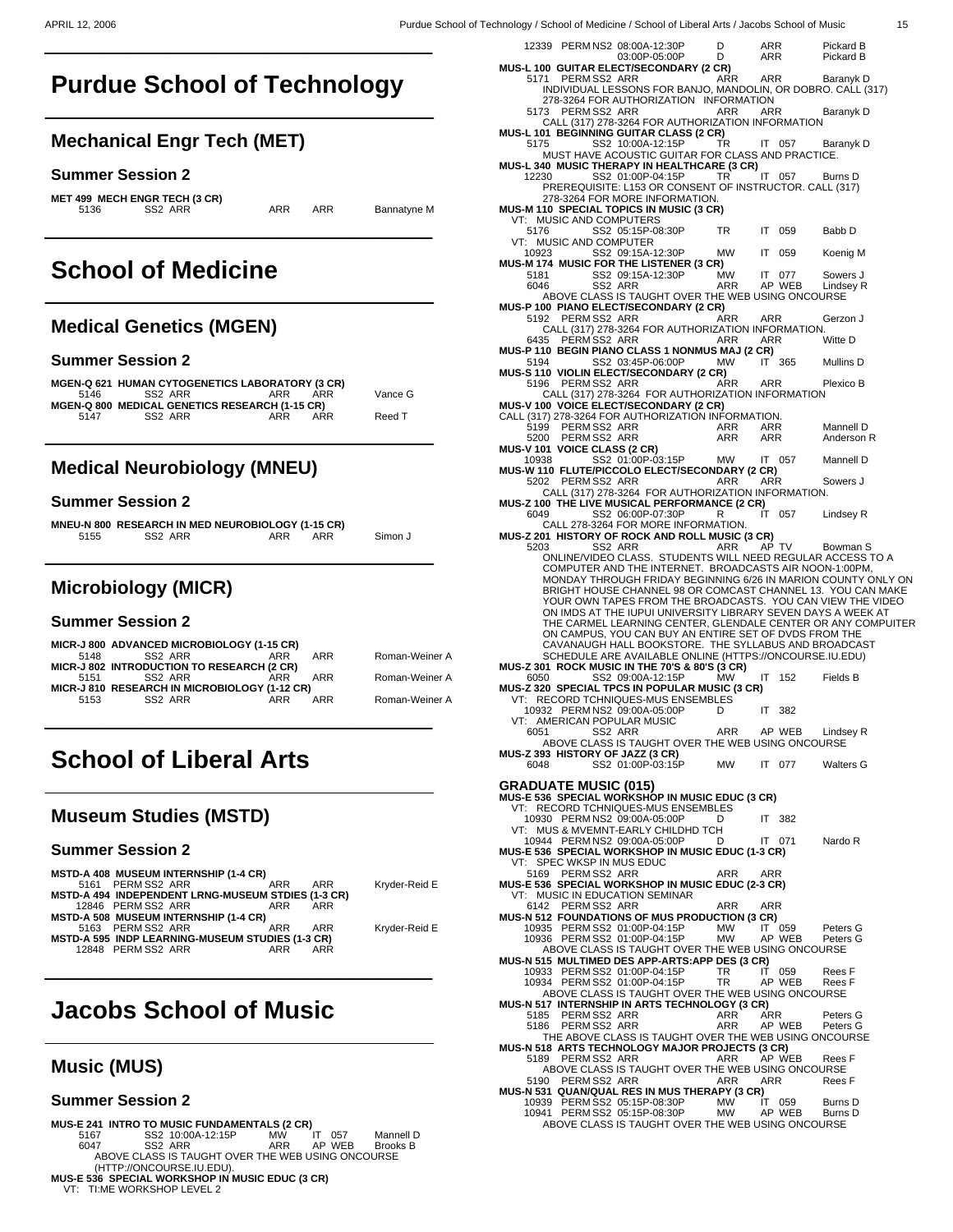## **School of Informatics**  $\overline{a}$

## **New Media (NEWM)**

### **Summer Session 2**

| <b>NEWM-N 295 CAREER ENRICHMENT COOPERATIVE (3 CR)</b><br>5208 PERMSS2 ARR<br>NEWM-N 485 SEMINARS IN NEW MEDIA (3 CR)<br>VT: INFORMATICS IN SPORTS                                                    | ARR                                    | ARR                                    | Haggenjos B                                      |
|-------------------------------------------------------------------------------------------------------------------------------------------------------------------------------------------------------|----------------------------------------|----------------------------------------|--------------------------------------------------|
| SS2 06:00P-09:15P<br>5211<br>VT: WEB GAME DEVELOPMENT                                                                                                                                                 | TR.                                    | $IT$ 252                               | Koch C                                           |
| 10845 PERM SS2 01:00P-04:15P<br>VT: INTERMEDIATE FLASH ANIMATION                                                                                                                                      | <b>MW</b>                              | SL 206                                 | Harris A                                         |
| 10846 PERM SS2 06:00P-09:15P                                                                                                                                                                          | <b>MW</b>                              | $IT$ 255                               | Defazio J                                        |
| <b>NEWM-N 490 INDEPENDENT STUDY (1-6 CR)</b><br>5213 PERMSS2 ARR<br>6245 PERMSS2 ARR<br>6253 PERM SS2 ARR<br>6449 PERM SS2 ARR<br>6457 PERM SS2 ARR<br><b>NEWM-N 495 ENRICHMENT INTERNSHIP (3 CR)</b> | ARR<br>ARR<br>ARR<br>ARR<br><b>ARR</b> | ARR<br>ARR<br>ARR<br>ARR<br><b>ARR</b> | Koch C<br>Defazio J<br>Huckleberry D<br>Lykins E |
| PERM SS2 ARR<br>5215                                                                                                                                                                                  | <b>ARR</b>                             | <b>ARR</b>                             | Haggenjos B                                      |
| <b>GRADUATE NEW MEDIA (010)</b><br>NEWM-N 505 INTERNSHIP IN MEDIA ARTS (3 CR)<br>PERM SS2 ARR<br>5217                                                                                                 | <b>ARR</b>                             | ARR                                    | Haggenjos B                                      |

## **School of Nursing**  $\overline{a}$

## **Nursing (NURS)**

### **Summer Session 2**

| <b>ACCELERATED BSN OPTION COURSES (019)</b>                          |              |               |                    |
|----------------------------------------------------------------------|--------------|---------------|--------------------|
| NURS-B 232 INTRO TO DISCIPLINE (3 CR)                                |              |               |                    |
| THE FOLLOWING COURSES B232, B248, AND B249                           |              |               |                    |
| RESTRICTED TO THOSE STUDENTS ADMITTED TO THE BSN ACCELERATED         |              |               |                    |
| MOBILITY OPTION MAY 2006 AND THOSE STUDENTS AUTHORIZED.              |              |               |                    |
| RSTR SS2 08:00A-11:30A<br>5218                                       | м            | <b>NU 240</b> | Linde B            |
| 12:15P-03:30P                                                        | м            | <b>NU 240</b> |                    |
| NURS-B 248 SCI & TECHNOLOGY OF NURSING (2 CR)                        |              |               |                    |
| 5226 RSTR SS2 07:30A-10:00A                                          | T.           | <b>NU 240</b> | Kost G             |
| 10:30A-01:00P                                                        | T            | <b>NU 240</b> |                    |
| NURS-B 249 SCI & TECHNOLOGY NURS: PRACT (2 CR)                       |              |               |                    |
| RESTRICTED TO STUDENTS IN THE BSN ACCELERATED TRACK. THIS COURSE HAS |              |               |                    |
| BOTH LABORATORY AND CLINICAL EXPERENCES.                             |              |               |                    |
| 5227 RSTR SS2 07:00A-04:00P                                          | WR .         | MH 100        | Hernandez C        |
| 5228<br>RSTR SS2 07:00A-04:00P                                       | WR           | UH 100        | Kurt M             |
| ARR                                                                  | ARR          | <b>WD100</b>  |                    |
| RESTRICTED TO STUDENTS IN THE BSN ACCLERATED TRACK. THIS             |              |               |                    |
| CIURSE HAS BOTH LABORATORY AND CLINICAL EXPERIENCES                  |              |               |                    |
| RSTR SS2 07:00A-04:00P<br>5229                                       | <b>WR</b>    | <b>ARR</b>    |                    |
| <b>ARR</b>                                                           | ARR          | <b>ARR</b>    |                    |
| RESTRICTED TO STUDENTS IN THE BSN ACCLERATED TRACK THIS              |              |               |                    |
| COURSE HAS BOTH LABORATORY AND CLINICAL EXPERIENCES                  |              |               |                    |
| <b>NURS-S 470 RESTORATIVE HLTH FOR SYSTEMS (3 CR)</b>                |              |               |                    |
| 5305 RSTR SS2 08:00A-11:50A                                          | T.           | <b>NU 233</b> | Woolf S            |
|                                                                      | $\mathsf{T}$ |               |                    |
| 01:00P-03:50P<br>RESTRICTED TO STUDENTS IN THE BSN ACCELERATED TRACK |              | NU 233        | Woolf S            |
|                                                                      |              |               |                    |
| <b>NURS-S 471 RESTORATIVE HLTH: PRACTICUM (2 CR)</b>                 |              |               |                    |
| RESTRICTED TO STUDENTS IN THE BSN ACCELERATED TRACK                  |              |               |                    |
| IN ADDITION TO COMPREHENSIVE CARE UNITS, THERE WILL BE SOME          |              |               |                    |
| EXPERIENCES SCHEDULED IN REHABILITATION FACILITIES AND               |              |               |                    |
| EMERGENCY DEPARTMENTS. SOME ED EXPERIENCES MAY BE SCHEDULED          |              |               |                    |
| UNTIL 6:00PM.                                                        |              |               |                    |
| 5306 RSTR SS2 07:00A-03:00P                                          | WR.          | MH 100        | Woolf S            |
| 5307 RSTR SS2 06:30A-02:30P                                          | WR<br>WR     | WD 100        |                    |
| 5308 RSTR SS2 07:00A-03:00P                                          |              | VA 100        | Erler <sub>C</sub> |
|                                                                      |              |               |                    |
| <b>BS NURSING ELECTIVES (025)</b>                                    |              |               |                    |
| NURS-Z 480 BSN PORT REV CRSÈ SUBSTITUTION (1-6 CR)                   |              |               |                    |
| PERMISSION OF THE FACULTY REQUIRED PRIOR TO ENROLLMENT FOR           |              |               |                    |
| ALL SECTIONS OF Z480, Z492, Z490.                                    |              |               |                    |
| 5325 PERMSS2 ARR                                                     | <b>ARR</b>   | <b>ARR</b>    | Jeffries P         |
| NURS-Z 490 CLINICAL EXPERIENCE IN NURSING (1-6 CR)                   |              |               |                    |
| 5329 PERMSS2 ARR                                                     | ARR          | <b>ARR</b>    |                    |
| ADULT HEALTH                                                         |              |               |                    |
| 5330 PERM SS2 ARR                                                    | ARR          | ARR           | Roberts C          |
| <b>FAMILY HEALTH</b>                                                 |              |               |                    |
| PERMSS2 ARR<br>5331                                                  | ARR          | ARR           |                    |
| <b>ENVIRONMENT FOR HEALTH</b>                                        |              |               |                    |
| NURS-Z 492 INDIVIDUAL STUDY IN NURSING (1-6 CR)                      |              |               |                    |
| 5335 PERM SS2 ARR                                                    | ARR          | ARR           |                    |
| <b>ENVIRONMENTS FOR HEALTH</b>                                       |              |               |                    |
| PERM SS2 ARR<br>5336                                                 | ARR          | ARR           | Roberts C          |
| <b>FAMILY HEALTH</b>                                                 |              |               |                    |
| 5337 PERM SS2 ARR                                                    | ARR          | <b>ARR</b>    |                    |
| ADULT HEALTH                                                         |              |               |                    |

# **Purdue School of Technology**

## **Org Leadership & Supervision (OLS)**

### **Summer Session 2**

 $\overline{a}$ 

 $\overline{a}$ 

 $\overline{a}$ 

 $\overline{a}$ 

| OLS 252 HUMAN BEHAVR IN ORGANIZATIONS (3 CR) |                                                             |  |            |            |                                                              |
|----------------------------------------------|-------------------------------------------------------------|--|------------|------------|--------------------------------------------------------------|
| 5338                                         | SS2 09:00A-12:15P                                           |  | <b>MW</b>  | ET 324     | Diemer T                                                     |
|                                              | <b>OLS 383 HUMAN RESOURCE MANAGEMENT (3 CR)</b>             |  |            |            |                                                              |
| 5913                                         | SS2 06:00P-09:15P                                           |  | <b>MW</b>  | ET 324     | York J                                                       |
|                                              | OLS 399 SPECIAL TOPICS (1-6 CR)                             |  |            |            |                                                              |
|                                              | VT: TPC:GO GREEN                                            |  |            |            |                                                              |
|                                              | 5342 PERM NS2 ARR                                           |  | <b>ARR</b> | <b>ARR</b> | Hundley S                                                    |
|                                              |                                                             |  |            |            | Fox P                                                        |
|                                              | THIS IS AN INTERNATIONAL, EXPERIENTIAL FIELD-BASED TEACHING |  |            |            |                                                              |
|                                              |                                                             |  |            |            | AND RESEARCH EXPERIENCE IN AND AROUND MANNHEIM, GERMANY. FOR |
|                                              | MORE INFORMATION, PLEASE CONTACT PAT FOX AT 274-0807."      |  |            |            |                                                              |
|                                              | <b>OLS 477 CONFLICT MANAGEMENT (3 CR)</b>                   |  |            |            |                                                              |
| 11947                                        | SS2 06:00P-09:15P                                           |  | <b>TR</b>  | ET 324     | Griffith D                                                   |
|                                              |                                                             |  |            |            |                                                              |
|                                              |                                                             |  |            |            |                                                              |

# **School of Medicine**

## **Pathology (PATH)**

### **Summer Session 2**

|                                                                            |                   | PATH-C 692 AUTOPSY & FORENSIC PATH TECH (3 CR)<br>12924 SS2 ARR<br>PATH-G 901 ADVANCED RESEARCH (6 CR) | ARR ARR    |     |          |
|----------------------------------------------------------------------------|-------------------|--------------------------------------------------------------------------------------------------------|------------|-----|----------|
|                                                                            | 6413 SS2 ARR      |                                                                                                        | ARR        | ARR | Leland D |
| PATH-C 450 SEROLOGY 1 (2 CR)<br>OF THE INSTRUCTOR ONLY.                    |                   | <b>CLINICAL LABORATORY SCIENCE (001)</b><br>THE FOLLOWING COURSE IS OPEN BY PERMISSION                 |            |     |          |
|                                                                            | 5357 PERM SS2 ARR |                                                                                                        | <b>ARR</b> | ARR | Leland D |
|                                                                            |                   | GRADUATE PATHOLOGY (050)<br>PATH-C 800 ADVANCED PATHOLOGY (1-12 CR)                                    |            |     |          |
| 5358 — 100                                                                 |                   | SS2 ARR FOR THE SS2 ARR                                                                                | ARR        | ARR | Leland D |
|                                                                            | 5361 SS2 ARR      | PATH-C 859 RESEARCH IN PATHOLOGY (1-12 CR)                                                             | ARR        | ARR | Leland D |
|                                                                            |                   | <b>CROSSLISTED COURSES (999)</b>                                                                       |            |     |          |
| <b>GRADUATE (GRAD)</b><br>GRAD-G 890 MTHDS IN MOLEC BIOLOGY/PATHLGY (3 CR) |                   |                                                                                                        |            |     |          |

## **Pharmacology (PHAR)**

#### **Summer Session 2**

|       | PHAR-F 801 INTRO TO RSRCH IN PHARM & TOX (1-3 CR) |            |     |           |
|-------|---------------------------------------------------|------------|-----|-----------|
| 5382  | SS2 ARR                                           | <b>ARR</b> | ARR | Safa A    |
|       | PHAR-F 811 CONCEPTS IN PHARMACOLOGY (2 CR)        |            |     |           |
| 5384  | SS2 ARR                                           | ARR        | ARR | Safa A    |
|       | PHAR-F 812 RESEARCH IN TOXICOLOGY (1-12 CR)       |            |     |           |
| 5386  | SS2 ARR FOR THE SS2 ARR                           | ARR        | ARR | Klaunig J |
|       | PHAR-F 825 RESEARCH IN PHARMACOLOGY (1-15 CR)     |            |     |           |
| 5387  | SS2 ARR                                           | ARR ARR    |     | Safa A    |
|       | PHAR-F 841 ADVANCED TOPICS IN TOXICOLOGY (1-3 CR) |            |     |           |
| 5390  | SS2 ARR                                           | ARR        | ARR | Klaunig J |
|       | PHAR-G 901 ADVANCED RESEARCH (6 CR)               |            |     |           |
| 10905 | SS <sub>2</sub> ARR                               | <b>ARR</b> | ARR | Safa A    |
|       |                                                   |            |     |           |
|       |                                                   |            |     |           |

# **School of Liberal Arts**

## **Philanthropic Studies (PHST)**

|  |                  | PHST-P 555 READINGS IN PHILANTHROPIC STDS (1-3 CR) |     |     |                                                                            |
|--|------------------|----------------------------------------------------|-----|-----|----------------------------------------------------------------------------|
|  | 5418 PERMSS2 ARR |                                                    | ARR | ARR | Lenkowsky L                                                                |
|  |                  |                                                    |     |     | Burlingame D<br>CONTACT CENTER ON PHILANTHROPY STUDENT SERVICES (278-8911) |
|  |                  | FOR AUTHORIZATION TO REGISTER.                     |     |     |                                                                            |
|  |                  | PHST-P 555 READINGS IN PHILANTHROPIC STDS (1-4 CR) |     |     |                                                                            |
|  | 5419 PERMSS2 ARR |                                                    | ARR | ARR | Seiler T                                                                   |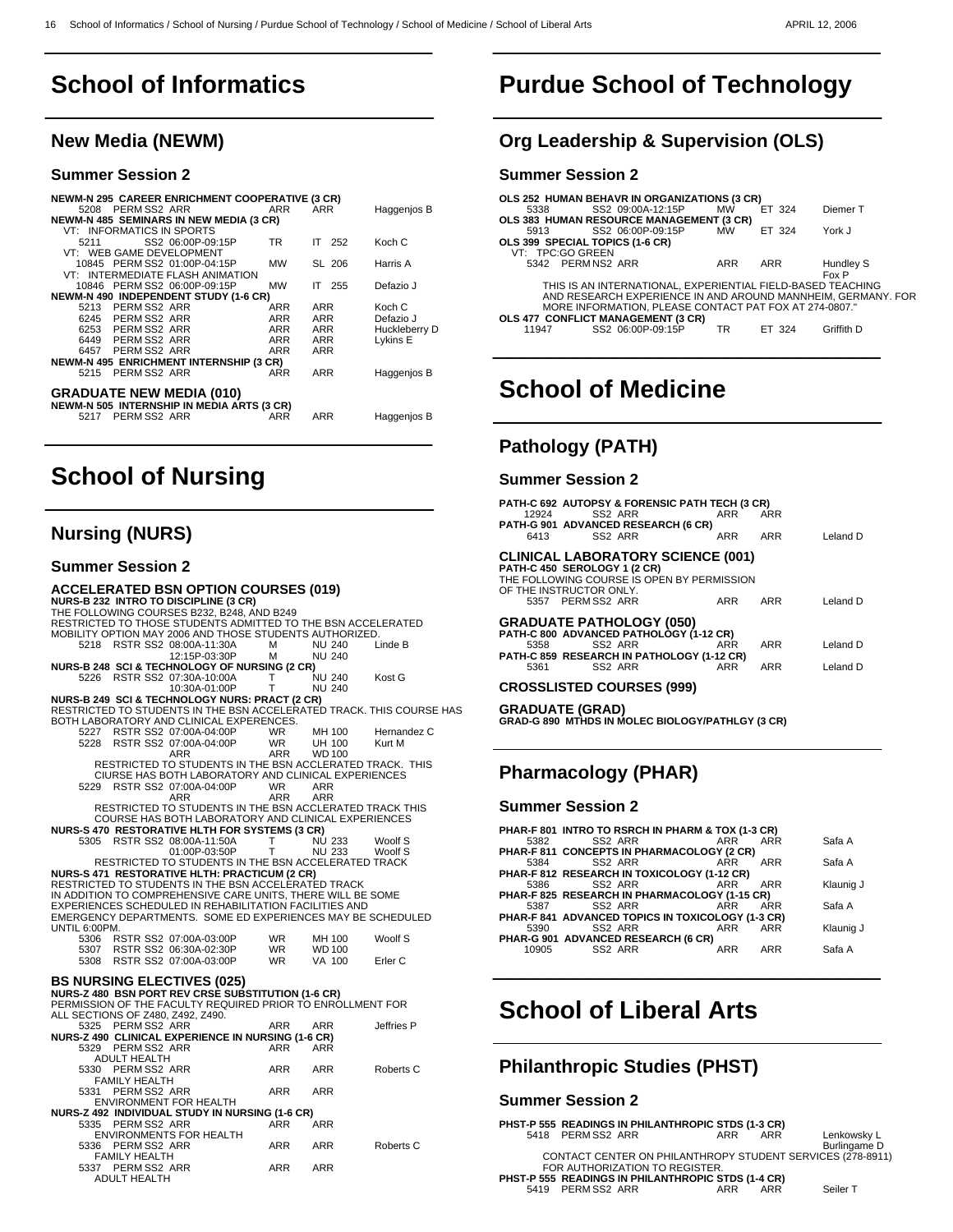|                                               | ABOVE CLASS IS RESTRICTED TO EX MA STUDENTS ENROLLED IN THE                                                                                                                                                                                                                                                                                                                                 |
|-----------------------------------------------|---------------------------------------------------------------------------------------------------------------------------------------------------------------------------------------------------------------------------------------------------------------------------------------------------------------------------------------------------------------------------------------------|
|                                               |                                                                                                                                                                                                                                                                                                                                                                                             |
|                                               |                                                                                                                                                                                                                                                                                                                                                                                             |
|                                               | Lenkowsky L                                                                                                                                                                                                                                                                                                                                                                                 |
|                                               |                                                                                                                                                                                                                                                                                                                                                                                             |
|                                               |                                                                                                                                                                                                                                                                                                                                                                                             |
|                                               |                                                                                                                                                                                                                                                                                                                                                                                             |
|                                               | Lenkowsky L                                                                                                                                                                                                                                                                                                                                                                                 |
|                                               | Burlingame D                                                                                                                                                                                                                                                                                                                                                                                |
|                                               | CONTACT CENTER ON PHILANTHROPY STUDENT SERVICES (278-8911)                                                                                                                                                                                                                                                                                                                                  |
|                                               |                                                                                                                                                                                                                                                                                                                                                                                             |
|                                               |                                                                                                                                                                                                                                                                                                                                                                                             |
|                                               | Burlingame D                                                                                                                                                                                                                                                                                                                                                                                |
|                                               |                                                                                                                                                                                                                                                                                                                                                                                             |
|                                               | CONTACT THE CENTER ON PHILANTHROPY STUDENT SERVICES                                                                                                                                                                                                                                                                                                                                         |
| (317-278-8911) FOR AUTHORIZATION TO REGISTER. |                                                                                                                                                                                                                                                                                                                                                                                             |
|                                               |                                                                                                                                                                                                                                                                                                                                                                                             |
| ARR ARR                                       | Burlingame D                                                                                                                                                                                                                                                                                                                                                                                |
|                                               |                                                                                                                                                                                                                                                                                                                                                                                             |
| FOR AUTHORIZATION TO REGISTER.                | FUND RAISING SCHOOL 101 COURSE FOR CREDIT.<br>PHST-P 590 INTRNSHP IN PHILANTHROPIC STDS (3 CR)<br>5420 PERM SS2 ARR ARR ARR ARR<br>CONTACT THE CENTER ON PHILANTHROPY STUDENT SERVICES<br>(317-278-8911) FOR AUTHORIZATION TO REGISTER.<br>PHST-P 600 MA THESIS PHILANTHROPIC STDS (3-6 CR)<br>ARR ARR<br>PHST-P 690 RSRCH - PHILANTHROPIC STUDIES (1-3 CR)<br>5425 PERMSS2 ARR ARR ARR ARR |

## **Philosophy (PHIL)**

#### **Summer Session 2**

|                          | PHIL-P 110 INTRODUCTION TO PHILOSOPHY (3 CR)                  |           |                |            |
|--------------------------|---------------------------------------------------------------|-----------|----------------|------------|
| 5395                     | SS2 06:00P-09:15P                                             | <b>MW</b> | CA 223         | Robinson W |
|                          | THIS CLASS DEVOTES EQUAL TIME TO *EASTERN* PHILOSOPHY         |           |                |            |
| 5396                     | SS2 01:00P-04:15P TR                                          |           | <b>BS 2006</b> | Lyons T    |
| PHIL-P 120 ETHICS (3 CR) |                                                               |           |                |            |
| 5997                     | SS2 10:30A-12:45P                                             | MTR L     | CA 219         | Money R    |
| 5399                     | SS2 06:00P-09:15P                                             | <b>MW</b> | CA 219         | Eberl J    |
| PHIL-P 162 LOGIC (3 CR)  |                                                               |           |                |            |
|                          | 5404 SS2 10:30A-12:45P MWR                                    |           | CA 223         | Pfeifer D  |
|                          | 5405 SS2 06:00P-08:15P MWR                                    |           | IT 163         | Pfeifer D  |
|                          | 5406 SS2 01:00P-04:15P TR                                     |           | CA 223         | Morton L   |
|                          | PHIL-P 265 INTRO TO SYMBOLIC LOGIC (3 CR)                     |           |                |            |
| 5408                     | SS2 ARR ARR ARR                                               |           | AP WEB         | Burke M    |
|                          | THIS COURSE IS SELF-PACED AND COMPUTER TAUGHT COURSE          |           |                |            |
|                          | MATERIALS ARE TO BE PICKED UP IN CA 331 OR CA 344 ON OR AFTER |           |                |            |
|                          | THE FIRST DAY OF CLASSES.                                     |           |                |            |
|                          | PHIL-P 418 SEM IN HIST OF PHILOSOPHY (3 CR)                   |           |                |            |
| VT: ZEN PHILOSOPHY       |                                                               |           |                |            |
| 11006                    | SS2 01:00P-04:15P TR                                          |           | CA 211         | Robinson W |
|                          | PHIL-P 548 CLINICAL ETHICS PRACTICUM (3 CR)                   |           |                |            |
|                          | 6208 PERM SS2 ARR                                             | ARR       | ARR            | Eberl J    |
|                          | INSTRUCTOR'S AUTHORIOZATION REQUIRED                          |           |                |            |
|                          |                                                               |           |                |            |

# **School of Phy Ed & Tour Mgt**

## **Health, Phys Ed, & Recreation (HPER)**

#### **Summer Session 2**

| 12517                     | <b>HPER-P 245 PERF &amp; TCHG RESISTANCE TRNG (2 CR)</b><br>SS2 08:30A-11:45A TR                                                                                                 |        | PE 015 Fallowfield S                                                                                                 |
|---------------------------|----------------------------------------------------------------------------------------------------------------------------------------------------------------------------------|--------|----------------------------------------------------------------------------------------------------------------------|
| COURSE (SEE FEE SCHEDULE) | <b>PROFESSIONAL PREPARATION PROGR (010)</b><br>HPER-H 160 FIRST AID AND EMERGENCY CARE (3 CR)<br>AN ADDITIONAL SPECIAL FEE IS REQUIRED FOR THE FOLLOWING                         |        |                                                                                                                      |
|                           | 4987   SS2   06:00P-09:15P   TR   ES   2107<br>4988   SS2   06:00P-09:15P   MW   ES   2107<br>12601   SS2   08:00A-11:15A   MW   ES   2107                                       |        | Parr L<br>McGinnis M<br>Richardson R                                                                                 |
| 10973                     | <b>HPER-H 180 STRESS PREVENTION &amp; MANAGEMENT (3 CR)</b><br>SS2 09:00A-12:15P TR<br>HPER-H 317 TOPICAL SEMINAR IN HEALTH EDUC (3 CR)                                          |        | ÉS 1119 Barton N                                                                                                     |
|                           | 4989 PERM NS2 08:30A-05:00P D<br>(M-F) JUNE 26 - JUNE 30.<br>WORKSHOP FOCUSING ON                                                                                                | GN 100 | Barton N<br>ABOVE CLASS NUMBER MEETS AT GLENDALE MALL. CLASS MEETS DAILY                                             |
|                           | HEALTH AND WELNESS TOPICS FOR MIDDLE<br>CREDIT (HPER H517). WILL COUNT TOWARD HEALTH TEACHING<br>CERTIFICATION AND LICENSE RENEWAL. DETAILS AT<br>HTTP://WWW.IUPUI.EDU/ INDYHPER |        | SCHOOL AND SECONDARY TEACHERS. ALSO OFFERED FOR GRADUATE                                                             |
|                           | LATE REGISTRATION FEE (UP TO \$100)<br>HUTCHENS, CLN, 274-5047, SCARTER@IUPUI.EDU.                                                                                               |        | ASSESSED STARTING JUNE 26TH. FOR AUTHORIZATION CONTACT:<br>DR. LISA ANGERMEIER 278-4585. TO REGISTER CONTACT: SHERRY |
|                           | <b>HPER-H 363 PERSONAL HEALTH (3 CR)</b><br>4990 SS2 09:00A-12:15P MW ES 2100 Doecke J<br>4993 SS2 ARR ARR AP WEB Doecke J                                                       |        | DELIVERED TOTALLY ON ONCOURSE (HTTP://ONCOURSE.IUPUI.EDU).                                                           |

| APRIL 12, 2006                                                                                                                                        | 17<br>School of Liberal Arts / School of Phy Ed & Tour Mgt                                                                                                                         |
|-------------------------------------------------------------------------------------------------------------------------------------------------------|------------------------------------------------------------------------------------------------------------------------------------------------------------------------------------|
| <b>Summer Session 2 (continued)</b>                                                                                                                   | <b>HPER-P 205 STRUCTURAL KINESIOLOGY (3 CR)</b>                                                                                                                                    |
| ABOVE CLASS IS RESTRICTED TO EX MA STUDENTS ENROLLED IN THE<br>FUND RAISING SCHOOL 101 COURSE FOR CREDIT.                                             | 6084<br>SS2 01:00P-03:15P<br><b>MWR</b><br>ES 1119<br>Bahamonde R<br>HPER-P 244 PERF/TCHG OF CARDIOVAS FITNESS (2 CR)                                                              |
| PHST-P 590 INTRNSHP IN PHILANTHROPIC STDS (3 CR)<br>5420 PERM SS2 ARR<br>ARR<br>Lenkowsky L                                                           | SS2 12:00P-03:15P<br>PE 150<br>10972<br>TR<br><b>Barnett S</b><br>HPER-P 290 MOVMT EXP PRESCH & ELEM CHLD (2 CR)<br>5001<br>TR<br>PE 156                                           |
| ARR<br>CONTACT THE CENTER ON PHILANTHROPY STUDENT SERVICES<br>(317-278-8911) FOR AUTHORIZATION TO REGISTER.                                           | SS2 09:30A-11:45A<br>Kriech D<br>SS2 01:00P-03:15P<br>5002<br>TR<br>PE 156<br>Kriech D<br>HPER-P 499 RSRCH IN PHYS EDUC & ATHLETIC (1-3 CR)                                        |
| PHST-P 600 MA THESIS PHILANTHROPIC STDS (3-6 CR)<br>5423 PERMSS2 ARR<br>ARR<br><b>ARR</b><br>Lenkowsky L                                              | 5008 PERM SS2 ARR<br>ARR<br>ARR<br>Kellum P<br>HPER-R 470 PROFESSIONAL FIELD EXP IN RECR (1-3 CR)                                                                                  |
| Burlingame D<br>CONTACT CENTER ON PHILANTHROPY STUDENT SERVICES (278-8911)                                                                            | 5012 PERM SS2 ARR<br>ARR<br>ARR<br>Kellum P<br>HPER-S 155 DRIVER EDUCATION (2 CR)                                                                                                  |
| FOR AUTHORIZATION TO REGISTER.<br>PHST-P 690 RSRCH - PHILANTHROPIC STUDIES (1-3 CR)<br>5425 PERM SS2 ARR<br>ARR<br>ARR<br>Burlingame D                | NS1 03:30P-05:15P<br><b>MTWR ES 1119</b><br>Schilling E<br>5014<br>COVERS CLASSROOM COMPONENTS OF TEACHING DRIVER EDUCATION.<br>MEETS 11 DAYS: JULY 5,6,10,11,12,13,17,18,19,20,24 |
| CONTACT THE CENTER ON PHILANTHROPY STUDENT SERVICES<br>(317-278-8911) FOR AUTHORIZATION TO REGISTER.                                                  | $3:30P - 5:15$<br>FOR ACADEMIC ADVISING OR COURSE                                                                                                                                  |
| PHST-P 890 DISSERTATION (1-12 CR)<br><b>ARR</b><br><b>ARR</b><br>11102 PERMSS2 ARR<br>Burlingame D                                                    | CONTENT QUESTIONS CONTACT ED SCHILLING, IUPUI PHYSICAL<br>EDUCATION, (317)274-2248 OR ESCHILLI@IUPUI.EDU.                                                                          |
| <b>CROSSLISTED COURSES (999)</b>                                                                                                                      | <b>HPER-S 456 TRAFFIC SAFETY ED FOR TEACHERS (4 CR)</b><br>SS2 06:00P-08:15P<br>5016<br>ARR<br>ES 1119<br>Schilling E                                                              |
| <b>PUBLIC AND ENVIR AFFAIRS (SPEA)</b>                                                                                                                | THE CLASS WILL MEET ON CAMPUS IN ES 1119 ON JUNE 27 - 6:00PM<br>- 8:15PM. FOR INFORMATION, CALL OR EMAIL ED SCHILLING,                                                             |
| SPEA-V 525 MGMT IN THE NONPROFIT SECTOR (3 CR)<br>SPEA-V 526 FIN MGMT FOR NONPROFIT ORG (3 CR)                                                        | 274-0618, ESCHILLI@IUPUI.EDU, INCLUDES 30 HOURS OF<br>BEHIND-THE-WHEEL STUDENT TEACHING OUTSIDE CLASS TIME.                                                                        |
|                                                                                                                                                       | <b>PHYSICAL EDUCATION &amp; SOCIETY (015)</b>                                                                                                                                      |
|                                                                                                                                                       | HPER-F 255 HUMAN SEXUALITY (3 CR)<br>4984<br>SS2 06:00P-09:15P<br>MW<br>ES 2100<br>Parr L                                                                                          |
| <b>Philosophy (PHIL)</b>                                                                                                                              | <b>ELECTIVE PROGRAM (020)</b>                                                                                                                                                      |
| <b>Summer Session 2</b>                                                                                                                               | HPER-E 102 GROUP EXERCISE (1 CR)<br>4973<br>SS2 12:00P-12:50P<br>MTWR PE 156<br>Yamaguchi M                                                                                        |
| PHIL-P 110 INTRODUCTION TO PHILOSOPHY (3 CR)                                                                                                          | S/F GRADED. WILL INCLUDE AEROBICS, KICKBOXING,<br>PILATES AND RESISTANCE TRAINING.                                                                                                 |
| 5395<br>SS2 06:00P-09:15P<br>МW<br>CA 223<br>Robinson W<br>THIS CLASS DEVOTES EQUAL TIME TO *EASTERN* PHILOSOPHY                                      | HPER-E 109 BALLROOM AND SOCIAL DANCE (1 CR)<br>GN 100<br>SS2 06:00P-08:15P<br>4974<br>MW<br>Haggard L                                                                              |
| SS2 01:00P-04:15P<br>TR<br><b>BS 2006</b><br>Lyons T<br>5396<br>PHIL-P 120 ETHICS (3 CR)<br><b>MTR</b><br>CA 219                                      | May P<br>ABOVE CLASS NUMBER MEETS AT GLENDALE MALL-SERVICE CENTER<br>CLSRM#8                                                                                                       |
| SS2 10:30A-12:45P<br>5997<br>Money R<br>5399<br>SS2 06:00P-09:15P<br>CA 219<br>MW<br>Eberl J<br>PHIL-P 162 LOGIC (3 CR)                               | HPER-E 121 CONDITIONING & WEIGHT TRAINING (1 CR)<br>4976<br>SS2 09:00A-11:15A<br>TR<br>PE 015<br><b>Barnett S</b>                                                                  |
| CA 223<br>SS2 10:30A-12:45P<br><b>MWR</b><br>Pfeifer D<br>5404<br><b>MWR</b><br>IT 163<br>5405<br>SS2 06:00P-08:15P<br>Pfeifer D                      | HPER-E 135 GOLF (1 CR)<br>4978<br>SS2 09:30A-11:30A<br>МW<br>PE 156                                                                                                                |
| CA 223<br>5406<br>SS2 01:00P-04:15P<br>TR<br>Morton L<br>PHIL-P 265 INTRO TO SYMBOLIC LOGIC (3 CR)                                                    | STUDENTS PROVIDE OWN CLUBS, PAY GREEN AND DRIVING RANGE FEES.<br>MEETS IN PE 156 FIRST FEW DAYS THEN AT GOLF COURSE.                                                               |
| 5408<br>SS2 ARR<br>ARR<br>AP WEB<br>Burke M<br>THIS COURSE IS SELF-PACED AND COMPUTER TAUGHT COURSE                                                   | <b>HPER-E 270 INTRO TO SCIENTIFIC SCUBA (2 CR)</b><br>4982<br>SS2 06:00P-08:15P<br>TR<br>PE 050<br>Smith K                                                                         |
| MATERIALS ARE TO BE PICKED UP IN CA 331 OR CA 344 ON OR AFTER<br>THE FIRST DAY OF CLASSES.                                                            | MEET IN CLASSROOM 1ST DATE; RECEIVE MTG. LOCATION SCHEDULE<br>THEN (ALTERNATE CLASSROOM AND POOL)                                                                                  |
| PHIL-P 418 SEM IN HIST OF PHILOSOPHY (3 CR)<br>VT: ZEN PHILOSOPHY                                                                                     | <b>GRADUATE PHYSICAL EDUCATION (030)</b>                                                                                                                                           |
| 11006<br>SS2 01:00P-04:15P<br>CA 211<br>TR<br>Robinson W<br>PHIL-P 548 CLINICAL ETHICS PRACTICUM (3 CR)                                               | HPER-A 642 INTERNSHIPS IN ATHLETICS (1 CR)<br>5882<br>SS2 ARR<br>ARR<br>Kellum P<br>ARR                                                                                            |
| <b>ARR</b><br>6208 PERM SS2 ARR<br>Eberl J<br>ARR<br>INSTRUCTOR'S AUTHORIOZATION REQUIRED                                                             | <b>HPER-A 642 INTERNSHIPS IN ATHLETICS (2 CR)</b><br><b>ARR</b><br>5883<br>SS2 ARR<br>ARR<br>Kellum P                                                                              |
| <b>GRADUATE COURSES (030)</b>                                                                                                                         | HPER-A 642 INTERNSHIPS IN ATHLETICS (3 CR)<br>SS2 ARR<br><b>ARR</b><br>5884<br>ARR<br>Kellum P                                                                                     |
| PHIL-P 803 MASTERS THESIS IN PHILOSOPHY (1-6 CR)<br>11005 PERM SS2 ARR<br>ARR<br>ARR                                                                  | HPER-A 642 INTERNSHIPS IN ATHLETICS (4 CR)<br>SS2 ARR<br>ARR<br>Kellum P<br>5885<br>ARR                                                                                            |
| INSTRUCTOR'S AUTHORIZATION REQUIRED                                                                                                                   | HPER-H 517 WORKSHOP IN HEALTH EDUCATION (3 CR)<br>4994 PERM NS2 08:30A-05:00P D GN 100<br>Barton N                                                                                 |
|                                                                                                                                                       | H517 MEETS AT GLENDALE MALL MONDAY - THROUGH FRIDAY JUNE 26 -<br><b>JUNE 30.</b>                                                                                                   |
| <b>School of Phy Ed &amp; Tour Mgt</b>                                                                                                                | FOCUS ON HEALTH/WELLNESS TOPICS FOR MIDDLE<br>SCHOOL AND SECONDARY TEACHERS. WILL COUNT TOWARD HEALTH<br>TEACHING CERTIFICATION, AND FOR LICENSE RENEWAL IN GENERAL.               |
|                                                                                                                                                       | DETAILS AT WWW.IUPUI.EDU/ INDYHPER. LATE FEE<br>ASSESSED STARTING JUNE 27TH. FOR AUTHORIZATION,                                                                                    |
|                                                                                                                                                       | CONTACT DR. LISA ANGERMEIER, 274-2248, LANGERME@IUPUI.EDU.<br>TO REGISTER, CONTACT SHERRY HUTCHENS, CLN, SCARTER@IUPUI.EDU,                                                        |
| Health, Phys Ed, & Recreation (HPER)                                                                                                                  | 274-5047.<br>NS2 08:00A-05:00P<br>D<br>6165<br>GN 100<br>Arvin J                                                                                                                   |
| <b>Summer Session 2</b>                                                                                                                               | ABOVE CLASS NUMBER WILL MEET MONMDAY THROUGH FRIDAY JULY 24 -<br>JULY 28 AT GLENDALE MALL                                                                                          |
| HPER-P 245 PERF & TCHG RESISTANCE TRNG (2 CR)                                                                                                         | <b>HPER-K 601 READINGS IN PHYSICAL EDUCATION (1-5 CR)</b><br>4996 PERMSS2 ARR<br>Kellum P<br>ARR<br>ARR                                                                            |
| SS2 08:30A-11:45A<br>12517<br>TR<br>PE 015<br><b>Fallowfield S</b>                                                                                    | HPER-K 602 INDEPENDENT STUDY & RESEARCH (1-5 CR)<br>4998 PERM SS2 ARR<br>ARR<br>ARR<br>Kellum P                                                                                    |
| <b>PROFESSIONAL PREPARATION PROGR (010)</b><br>HPER-H 160 FIRST AID AND EMERGENCY CARE (3 CR)                                                         | HPER-P 510 SPEC TPCS IN PHYS ED: (TITLE) (3 CR)<br>VT: WKSP:TEAM BUILDING EDUCATORS                                                                                                |
| AN ADDITIONAL SPECIAL FEE IS REQUIRED FOR THE FOLLOWING<br>COURSE (SEE FEE SCHEDULE)                                                                  | NS2 08:30A-04:00P<br>AP OC<br>5009<br>D<br>McCluney E<br>ABOVE SECTION MEETS 5 DAYS JUNE 26 - 30 - 8:30AM - 4PM.                                                                   |
| 4987<br>SS2 06:00P-09:15P<br>TR<br>ES 2107<br>Parr L<br>ES 2107<br>4988<br>SS2 06:00P-09:15P<br>MW<br>McGinnis M                                      | MEET AT HOLCOMB GARDENS SHELTER, BUTLER UNIVERSITY CAMPUS,<br>4600 SUNSET, INDIANAPOLIS. CHALLENGE, TEAM BUILDING,                                                                 |
| MW<br>ES 2107<br>Richardson R<br>12601<br>SS2 08:00A-11:15A<br><b>HPER-H 180 STRESS PREVENTION &amp; MANAGEMENT (3 CR)</b><br>ES 1119<br>10973<br>TR. | INITIATIVES AND ADVENTURE EDUCATION ACTIVITIES AND TRAININGS<br>FOR TEACHERS AND PROSPECTIVE TEACHERS. WILL BE TIED TO                                                             |
| SS2 09:00A-12:15P<br>Barton N<br><b>HPER-H 317 TOPICAL SEMINAR IN HEALTH EDUC (3 CR)</b><br>4989 PERM NS2 08:30A-05:00P<br>D<br>GN 100<br>Barton N    | INDIANA ACADEMIC STANDARDS. FOR REGISTRATION INFORMATION<br>CONTACT SHERRY HUTCHENS, IUPUI COMMUNITY LEARNING NETWORK,<br>274-5047 OR CHECK WWW.IUPUI.EDU/INDYHPER                 |
| ABOVE CLASS NUMBER MEETS AT GLENDALE MALL. CLASS MEETS DAILY<br>(M-F) JUNE 26 - JUNE 30.                                                              | LATE FEE ASSESSED STARTING JUNE 27.                                                                                                                                                |
| WORKSHOP FOCUSING ON<br>HEALTH AND WELNESS TOPICS FOR MIDDLE                                                                                          |                                                                                                                                                                                    |
| SCHOOL AND SECONDARY TEACHERS. ALSO OFFERED FOR GRADUATE                                                                                              |                                                                                                                                                                                    |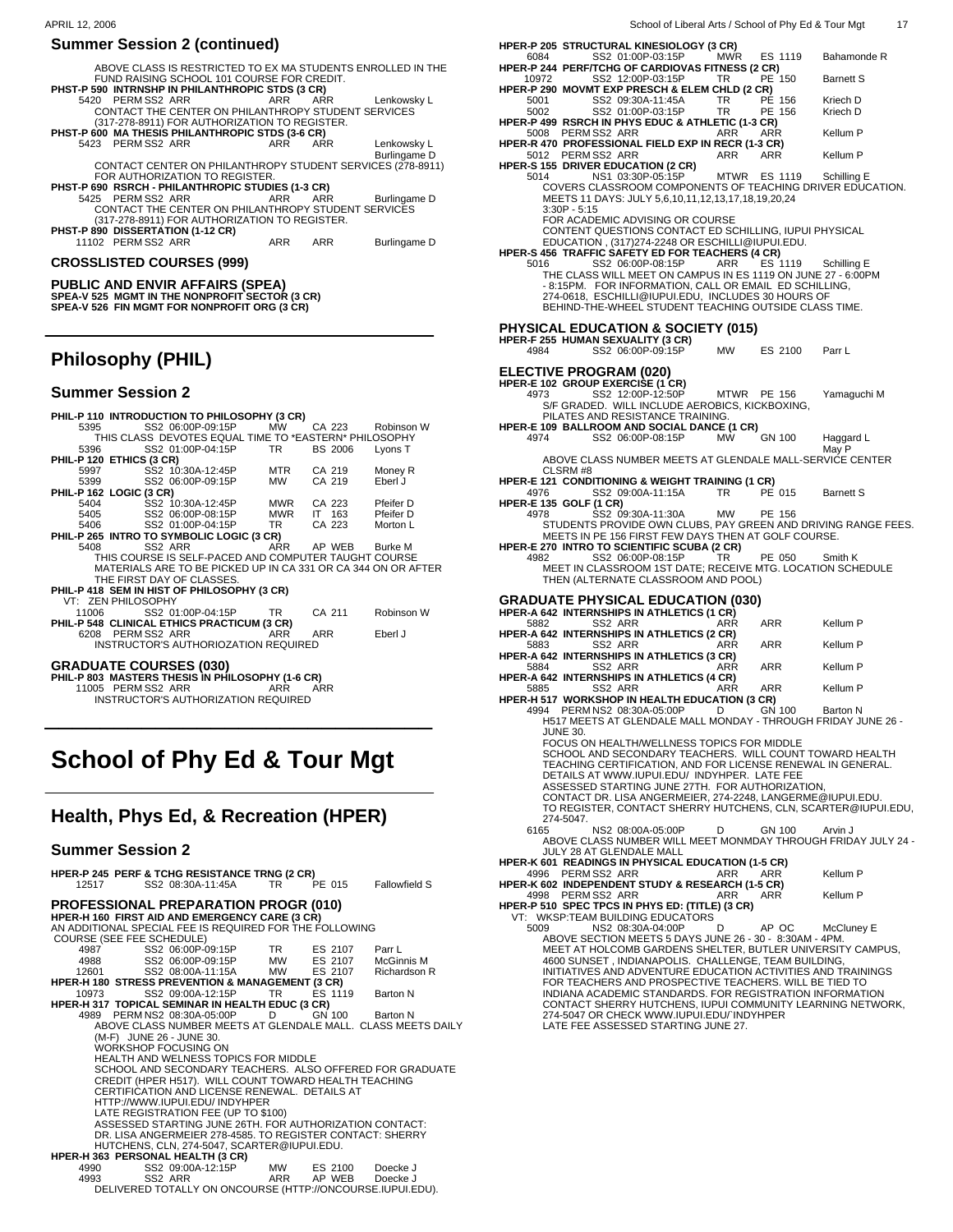# **Purdue School of Science**

## **Physics (PHYS)**

 $\overline{a}$ 

| Summer Session 2                                                                                                                                                                                                       |          |                      |          |
|------------------------------------------------------------------------------------------------------------------------------------------------------------------------------------------------------------------------|----------|----------------------|----------|
| <b>GENERAL PHYSICS (010)</b><br>PHYS-P 202 GENERAL PHYSICS 2 (5 CR)<br>AN ADDITIONAL SPECIAL FEE IS REQUIRED FOR THE FOLLOWING<br>COURSE (SEE FEE SCHEDULE)<br>COURSE IS DESIGNED FOR STUDENTS IN THE HEALTH SCIENCES. |          |                      |          |
| SS2 12:00P-12:50P<br>5466<br>Laboratory (LAB)<br>SS2 02:30P-04:20P<br>5467                                                                                                                                             | D<br>D   | LD 010<br>LD 021     | Ross H   |
| STUDENT MUST REGISTER FOR LECTURE, RECITATION AND LAB.<br>Lecture (LEC)                                                                                                                                                |          |                      |          |
| SS2 01:00P-02:15P<br>5468<br>PHYS-P 202 GENERAL PHYSICS 2 (5 CR)                                                                                                                                                       | D        | LD 010               | Ross H   |
| SS2 12:00P-12:50P<br>5469<br>Laboratory (LAB)                                                                                                                                                                          | D        | LD 010               | Ross H   |
| SS2 02:30P-04:20P<br>5470<br>STUDENT MUST REGISTER FOR LECTURE, RECITATION AND LAB.<br>Lecture (LEC)                                                                                                                   | D        | LD 021               |          |
| SS2 01:00P-02:15P<br>5471                                                                                                                                                                                              | D        | LD 010               | Ross H   |
| <b>GENERAL PHYSICS (020)</b><br>PHYS 219 GENERAL PHYSICS II (4 CR)<br>AN ADDITIONAL SPECIAL FEE IS REQUIRED FOR THE FOLLOWING<br>COURSE (SEE FEE SCHEDULE)                                                             |          |                      |          |
| 5438<br>SS2 10:00A-10:50A<br>Laboratory (LAB)                                                                                                                                                                          | D        | LD 010               |          |
| SS2 11:00A-12:50P<br>5439<br>STUDENT MUST REGISTER FOR LECTURE, RECITATION AND LAB.<br>Lecture (LEC)                                                                                                                   | D        | LD 021               |          |
| SS2 09:00A-09:50A<br>5440<br>PHYS 219 GENERAL PHYSICS II (4 CR)                                                                                                                                                        | D        | LD 010               |          |
| 5441<br>SS2 10:00A-10:50A<br>Laboratory (LAB)                                                                                                                                                                          | D        | LD 010               |          |
| SS2 11:00A-12:50P<br>5442<br>STUDENT MUST REGISTER FOR LECTURE, RECITATION AND LAB.<br>THIS RECITATION, LECTURE AND LAB ARE RESERVED.<br>Lecture (LEC)                                                                 | D        | LD 021               |          |
| SS2 09:00A-09:50A<br>5443<br>PHYS 251 HEAT ELECTRICITY & OPTICS (5 CR)                                                                                                                                                 | D        | LD 010               |          |
| AN ADDITIONAL SPECIAL FEE IS REQUIRED FOR THE FOLLOWING<br>COURSE (SEE FEE SCHEDULE)<br>5444<br>SS2 09:00A-09:50A                                                                                                      | D        | LD 014               |          |
| Laboratory (LAB)<br>SS2 11:30A-01:20P<br>5445                                                                                                                                                                          | D        | LD 011               |          |
| STUDENT MUST REGISTER FOR LECTURE, RECITATION AND LAB.<br>Lecture (LEC)                                                                                                                                                |          |                      |          |
| SS2 10:00A-11:15A<br>5446<br><b>PHYS 490 UNDERGRAD READING &amp; RES (1-3 CR)</b><br>5448 PERMSS2 ARR                                                                                                                  | D<br>ARR | LD 014<br><b>ARR</b> | Kemple M |
| <b>GRADUATE PHYSICS (030)</b><br>PHYS-G 901 ADVANCED RESEARCH (6 CR)                                                                                                                                                   |          |                      |          |
| SS2 ARR<br>5456<br>PHYS 570 SELECTED TOPICS (3 CR)<br>VT: TPC:PHYSICS MODELING WORKSHOP                                                                                                                                | ARR      | ARR                  | Kemple M |
| SS2 ARR<br>5450<br>PHYS 590 READING & RESEARCH (1-3 CR)                                                                                                                                                                | ARR      | ARR                  | Kemple M |
| SS2 ARR<br>5452<br>PHYS 699 RESEARCH (1-18 CR)                                                                                                                                                                         | ARR      | ARR                  | Kemple M |
| SS2 ARR<br>5453                                                                                                                                                                                                        | ARR      | ARR                  | Kemple M |

# **School of Medicine**

## **Physiology (PHSL)**

## **Summer Session 2**

 $\overline{a}$ 

|       | PHSL-F 595 ADVANCED PHYSIOLOGY (1-15 CR)         |            |            |             |
|-------|--------------------------------------------------|------------|------------|-------------|
| 5410  | SS <sub>2</sub> ARR                              | <b>ARR</b> | <b>ARR</b> | Gallagher P |
|       | PHSL-F 701 RESEARCH IN PHYSIOLOGY (1-15 CR)      |            |            |             |
| 5411  | SS <sub>2</sub> ARR                              | ARR        | ARR        | Gallagher P |
|       | PHSL-F 780 SPECIAL TOPICS IN PHYSIOLOGY (1-6 CR) |            |            |             |
| 5414  | SS <sub>2</sub> ARR                              | ARR        | ARR        | Gallagher P |
|       | PHSL-G 901 ADVANCED RESEARCH (6 CR)              |            |            |             |
| 10917 | SS <sub>2</sub> ARR                              | ARR        | ARR        | Gallagher P |

# **School of Liberal Arts**

## **Political Science (POLS)**

## **Summer Session 2**

 $\overline{a}$ 

|       | POLS-Y 103 INTRO TO AMERICAN POLITICS (3 CR)                                 |            |                |                     |
|-------|------------------------------------------------------------------------------|------------|----------------|---------------------|
| 5475  | SS2 09:00A-12:15P                                                            | MW         | CA 227         | Vargus B            |
| 5476  | SS2_09:00A-12:15P                                                            | TR .       | CA 227         | Ferguson M          |
| 5477  | SS2 06:00P-09:15P                                                            | <b>TR</b>  | CA 227         | Vestermark G        |
| 11079 | SS2 01:00P-04:15P                                                            | <b>TR</b>  | CA 435         | Sumner III J        |
|       | POLS-Y 211 INTRODUCTION TO LAW (3 CR)                                        |            |                |                     |
| 5981  | SS2 06:00P-09:15P                                                            | <b>MW</b>  |                | CA 435 Vestermark G |
|       | REQUIRED FOR LEGAL STUDIES MINOR AND FOR PARALEGAL STUDIES                   |            |                |                     |
|       | CERTIFICATE.                                                                 |            |                |                     |
|       | POLS-Y 215 INTRO TO POLITICAL THEORY (3 CR)                                  |            |                |                     |
| 11080 | SS2 06:00P-09:15P                                                            | TR         | CA 435         | Sumner III J        |
|       | POLS-Y 219 INTRO TO INTL RELATIONS (3 CR)                                    |            |                |                     |
| 5482  | SS2 01:00P-04:15P                                                            | <b>MW</b>  | CA 227         | Vurusic G           |
|       | POLS-Y 222 LITIGATION FOR PARALEG STDS I (3 CR)<br>5982 SS2 06:00P-09:15P MW |            |                |                     |
|       |                                                                              |            | CA 218         | Keefe M             |
|       | <b>REQUIRED FOR PARALEGAL CERTIFICATE</b>                                    |            |                |                     |
|       | POLS-Y 228 FAM LAW FOR PARALEGAL STUDIES (3 CR)                              |            |                |                     |
| 11327 | SS2 06:00P-09:15P                                                            | TR.        | CA 218         | Laviolette D        |
|       | POLS-Y 321 THE MEDIA AND POLITICS (3 CR)                                     |            |                |                     |
| 5486  | SS2 09:00A-12:15P                                                            | TR.        | <b>BS 2006</b> | Erickson S          |
|       | POLS-Y 373 AMER POLITICS-FILM & FICTION (3 CR)                               |            |                |                     |
|       | 5983 SS2 01:00P-04:15P TR                                                    |            | <b>BS 2002</b> | Ferguson M          |
|       | POLS-Y 380 SELECTED TOPICS DEMOCRATIC GOV (3 CR)                             |            |                |                     |
|       | VT: TPC: TERRORISM                                                           |            |                |                     |
| 11082 | SS2 06:00P-09:15P                                                            | <b>MW</b>  | CA 227         | Vurusic G           |
|       | VT: CONSPIRACY AND POLITICS                                                  |            |                |                     |
| 11083 | SS2 01:00P-04:15P                                                            | <b>MW</b>  | CA 211         | Erickson S          |
|       | POLS-Y 480 UNDERGRAD READINGS IN POL SCI (1-6 CR)                            |            |                |                     |
|       | 5488 PERMSS2 ARR                                                             | <b>ARR</b> | ARR            | McCormick J         |
|       | POLS-Y 481 FIELD EXPERIENCE IN POL SCI (3-6 CR)                              |            |                |                     |
|       | 5490 PERM SS2 ARR                                                            | <b>ARR</b> | ARR            | Ferguson M          |
|       | POLS-Y 498 READINGS FOR HONORS (1-6 CR)                                      |            |                |                     |
| 5491  | PERM SS2 ARR                                                                 | ARR        | <b>ARR</b>     | McCormick J         |
|       |                                                                              |            |                |                     |
|       |                                                                              |            |                |                     |

# **Purdue School of Science**

## **Psychology (PSY)**

#### **Summer Session 2**

 $\overline{a}$ 

| PSY-B 104 PSYCHOLOGY AS A SOCIAL SCIENCE (3 CR)             |                 |                |                  |
|-------------------------------------------------------------|-----------------|----------------|------------------|
| SS2 10:30A-12:00P<br>5506                                   | MW              | SL 061         | Bigatti S        |
| SS2 10:30A-12:00P<br>5507                                   | TR <sub>1</sub> | SL 061         | Appleby D        |
| SS2 08:00A-09:30A<br>5508                                   | MW              | SL 061         | <b>Bigatti S</b> |
| SS2 01:00P-02:30P<br>5509                                   | TR .            | SL 061         | Appleby D        |
| PSY-B 105 PSYCHOLOGY AS A BIOLOGICAL SCI (3 CR)             |                 |                |                  |
| SS2 01:00P-03:15P<br>5511                                   | <b>TWR</b>      | IT 252         | Neal-Beliveau B  |
| <b>PSY-B 292 READ &amp; RESEARCH IN PSY (1-3 CR)</b>        |                 |                |                  |
| 5513 PERMSS2 ARR                                            | <b>ARR</b>      | ARR            | Fetterman J      |
| PREREQUISITE: CONSENT OF INSTRUCTOR.                        |                 |                |                  |
| RESTRICTED TO STUDENTS WITH FRESHMAN OR SOPHOMORE STANDING. |                 |                |                  |
| PSY-B 305 STATISTICS (3 CR)                                 |                 |                |                  |
| SS2 10:30A-12:45P<br>5515                                   | TWR             | BS 3009        | Devine Jr D      |
| PREREQUISITE: PSY B104 OR B105 AND 3 CREDITS OF MATH THAT   |                 |                |                  |
| CARRY SCHOOL OF SCIENCE CREDIT.                             |                 |                |                  |
| PSY-B 310 LIFE SPAN DEVELOPMENT (3 CR)                      |                 |                |                  |
| SS2 01:00P-03:15P<br>5516                                   | TWR             | IT .<br>073    | Fairbanks J      |
| PREREQUISITE: 3 CREDITS OF PSY.                             |                 |                |                  |
| PSY-B 365 STRESS AND HEALTH (3 CR)                          |                 |                |                  |
| 10830<br>SS2 01:00P-03:15P                                  | <b>TWR</b>      | <b>BS 3015</b> | <b>Bigatti S</b> |
| PSY-B 370 SOCIAL PSYCHOLOGY (3 CR)                          |                 |                |                  |
| SS2 01:00P-03:15P<br>5518                                   | TWR             | LD 030         | Muething M       |
| PREREQUISITE: 3 CREDITS OF PSYCHOLOGY.                      |                 |                |                  |
| PSY-B 380 ABNORMAL PSYCHOLOGY (3 CR)                        |                 |                |                  |
| SS2 10:30A-12:45P<br>5521                                   | TWR             | <b>BS 3015</b> | Guare J          |
| PREREQUISITE: 3 CREDIT HOURS OF PSYCHOLOGY.                 |                 |                |                  |
| PSY-B 422 PROFESSIONAL PRACTICE (1-3 CR)                    |                 |                |                  |
| 5522 PERM SS2 ARR                                           | <b>ARR</b>      | ARR            | Fetterman J      |
| PSY-B 492 READINGS & RES IN PSYCHOLOGY (1-3 CR)             |                 |                |                  |
| 5524 PERM SS2 ARR                                           | <b>ARR</b>      | <b>ARR</b>     | Fetterman J      |
| PREREQUISITE: CONSENT OF INSTRUCTOR.                        |                 |                |                  |
| EQUIVALENT TO IU P495 AND PU 498.                           |                 |                |                  |
| PERM SS2 ARR<br>6299                                        | ARR             | ARR            | Neal-Beliveau B  |
| PSY-B 499 CAPSTONE HONORS RESEARCH (3 CR)                   |                 |                |                  |
| 5527 PERM SS2 ARR                                           | ARR             | ARR            | Fetterman J      |
| EQUIVALENT. TO IU P499 AND PU 499.                          |                 |                |                  |
| PSY-1 697 INTERNSHIP IN CLINICAL PSY (0-9 CR)               |                 |                |                  |
| 6377 PERM SS2 ARR                                           | ARR             | <b>ARR</b>     | Svanum S         |
| PSY 590 INDIVIDUAL RES PROB (1-6 CR)                        |                 |                |                  |
| 6368 PERMSS2 ARR                                            | <b>ARR</b>      | ARR            | Grahame N        |
|                                                             |                 |                |                  |
| <b>GRADUATE PSYCHOLOGY COURSES (010)</b>                    |                 |                |                  |
| PSY-G 901 ADVANCED RESEARCH (6 CR)                          |                 |                |                  |
| 5528 PERM SS2 ARR                                           | <b>ARR</b>      | ARR            | <b>Bond G</b>    |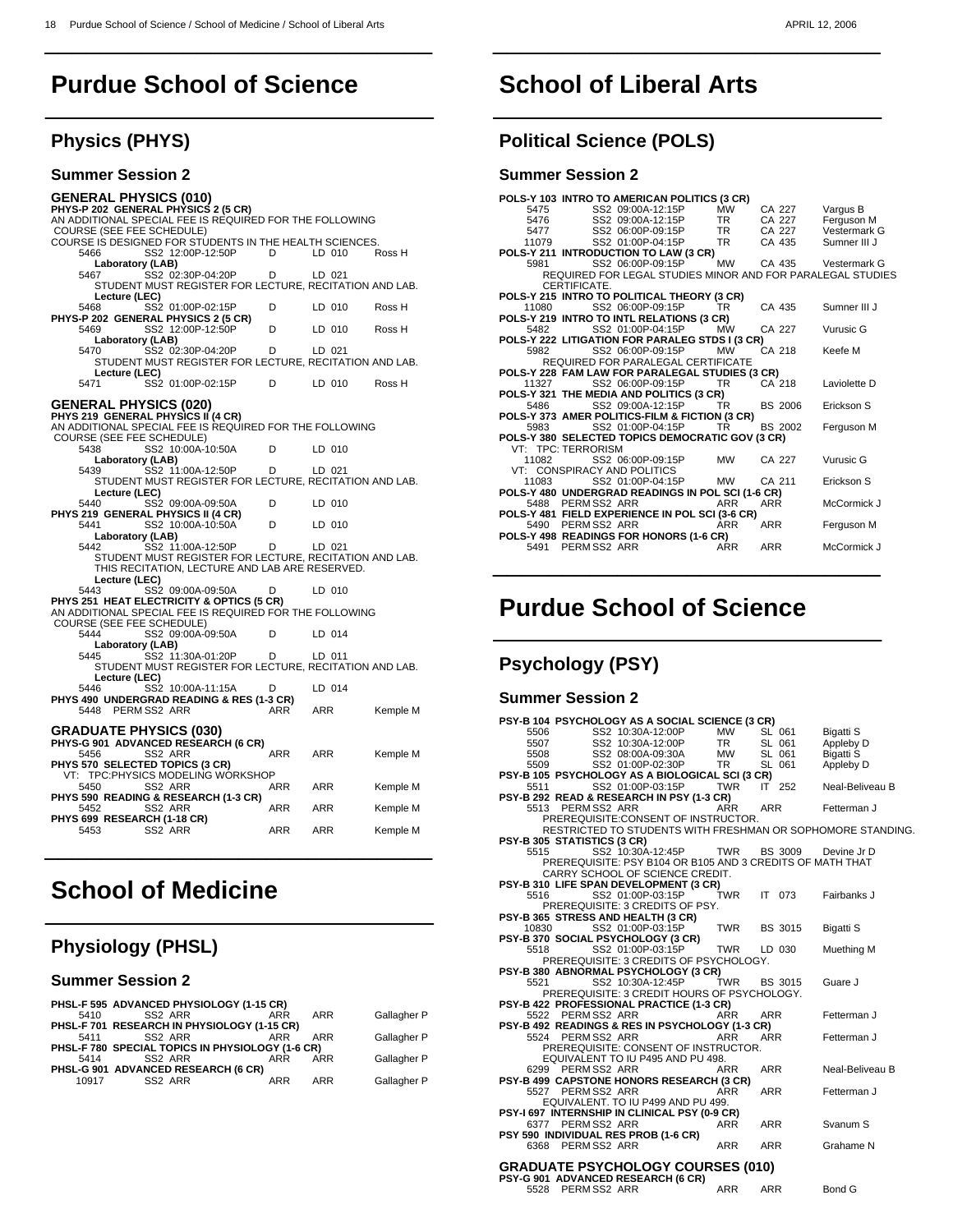| <b>PSY-1 689 PRAC IN CLINICAL REHAB PSY (3 CR)</b> |                                                     |            |            |             |
|----------------------------------------------------|-----------------------------------------------------|------------|------------|-------------|
| 5529 PERMSS2 ARR                                   |                                                     | <b>ARR</b> | ARR        | Svanum S    |
| PSY 590 INDIVIDUAL RES PROB (1-6 CR)               |                                                     |            |            |             |
| 5494 PERM SS2 ARR                                  |                                                     | <b>ARR</b> | ARR        | Murphy J    |
| PSY 590 INDIVIDUAL RES PROB (1-3 CR)               |                                                     |            |            |             |
| 5495 PERM SS2 ARR                                  |                                                     | ARR        | ARR        | Fetterman J |
|                                                    | PREREQUISITE: 12 HOURS OF PSYCHOLOGY AND CONSENT OF |            |            |             |
| INSTRUCTOR.                                        |                                                     |            |            |             |
| PSY 698 RESEARCH M S THESIS (1-12 CR)              |                                                     |            |            |             |
| PERM SS2 ARR<br>5496                               |                                                     | ARR        | ARR        | Hazer J     |
| 5497 PERM SS2 ARR                                  |                                                     | <b>ARR</b> | <b>ARR</b> |             |
| 5498 PERMSS2 ARR                                   |                                                     | <b>ARR</b> | <b>ARR</b> | Fetterman J |
|                                                    | PREREQUISITE: CONSENT OF INSTRUCTOR.                |            |            |             |
| PERM SS2 ARR<br>6458                               |                                                     | <b>ARR</b> | <b>ARR</b> | Zhang J     |
| PERM SS2 ARR<br>6459                               |                                                     | <b>ARR</b> | <b>ARR</b> | Hazer J     |
| PSY 699 RESEARCH PH D DISSERTATION (0-12 CR)       |                                                     |            |            |             |
| PERM SS2 ARR<br>5500                               |                                                     | <b>ARR</b> | <b>ARR</b> | Murphy J    |
| 5501 PERM SS2 ARR                                  |                                                     | <b>ARR</b> | ARR        | Fetterman J |
|                                                    |                                                     |            |            |             |
|                                                    |                                                     |            |            |             |

# **Public & Environmental Affairs**

## **Public And Envir Affairs (SPEA)**

#### **Summer Session 2**

 $\overline{a}$ 

| SPEA-P 600 PORTFOLIO ASSESSMENT (1 CR)                                                                                         |                          |                |                    |
|--------------------------------------------------------------------------------------------------------------------------------|--------------------------|----------------|--------------------|
| 12004 PERM SS2 ARR                                                                                                             | ARR                      | ARR            | Nunn S             |
|                                                                                                                                |                          |                |                    |
| <b>CRIMINAL JUSTICE (010)</b><br>SPEA-J 101  AMERICAN CRIMINAL JUSTICE SYS (3 CR)                                              |                          |                |                    |
| SS2 06:00P-09:15P<br>5657                                                                                                      | TR.                      | BS 2004        | Sweeney D          |
| SPEA-J 260 TOPICS IN CRIMINAL JUSTICE (3 CR)                                                                                   |                          |                |                    |
| VT: REEL CRIME                                                                                                                 |                          |                |                    |
| 10747<br>SS2 01:00P-04:15P                                                                                                     | TR.                      | LE 104         | Nunn S             |
| THIS COURSE WILL COVER HOW MOVIES DEPICT ASPECTS OF THE                                                                        |                          |                |                    |
| CRIMINAL JUSTICE SYSTEM. OPEN TO ALL STUDENTS. NO                                                                              |                          |                |                    |
| PREREQUISITES.                                                                                                                 |                          |                |                    |
| SPEA-J 303 EVIDENCE (3 CR)                                                                                                     |                          |                |                    |
| 11332<br>SS2 06:00P-09:15P                                                                                                     | MW                       | BS 2006        | Jones W            |
| SPEA-J 380 INTERNSHIP IN CRIMINAL JUSTICE (1-6 CR)                                                                             |                          |                |                    |
| OBTAIN INFORMATION IN BS 2010, CAREER OFFICE OR SPEA STUDENT SERVICES,<br>BS 3027. REGISTER FOR INDIVIDUAL INSTRUCTOR'S CLASS. |                          |                |                    |
| PERM SS2 ARR<br>5659                                                                                                           | ARR                      | <b>ARR</b>     | Baumer T           |
| CAN RECEIVE MORE INFORMATION FROM CRYSTAL GARCIA AT CRGARCIA@                                                                  |                          |                |                    |
| IUPUI.EDU.                                                                                                                     |                          |                |                    |
| 10713 PERM SS2 ARR                                                                                                             | ARR                      | ARR            | Brown R            |
| 10714 PERMSS2 ARR                                                                                                              | ARR                      | ARR            | Garcia Herring C   |
| 10715 PERM SS2 ARR                                                                                                             | ARR                      | ARR            | Jarjoura G         |
| 10716 PERMSS2 ARR                                                                                                              | ARR                      | ARR            | Nunn <sub>S</sub>  |
| 10717 PERMSS2 ARR                                                                                                              | ARR                      | ARR            | Ottensmann J       |
| 10718 PERMSS2 ARR                                                                                                              | ARR                      | ARR            | Quinet K           |
| 10719 PERM SS2 ARR                                                                                                             | ARR                      | ARR            | Stucky T           |
| SPEA-J 480 RESEARCH IN CRIMINAL JUSTICE (1-3 CR)                                                                               |                          |                |                    |
| PREREQUISITE: JUNIOR STANDING. OBTAIN CONTRACT IN BS 3027. PLEASE                                                              |                          |                |                    |
| REGISTER FOR PARTICULAR FACULTY'S CLASS<br>PERMSS2 ARR<br>5662                                                                 | ARR                      | ARR            | Baumer T           |
| SPEA-J 480 RESEARCH IN CRIMINAL JUSTICE (1-6 CR)                                                                               |                          |                |                    |
| 10739 PERMSS2 ARR                                                                                                              | ARR                      | ARR            | Brown R            |
| 10741 PERMSS2 ARR                                                                                                              | ARR                      | ARR            | Garcia Herring C   |
| 10742 PERMSS2 ARR                                                                                                              | ARR<br>ARR<br>ARR<br>ARR | ARR            | Jarjoura G         |
| 10743 PERMSS2 ARR                                                                                                              |                          | ARR            | Nunn S             |
| 10744 PERMSS2 ARR                                                                                                              |                          | ARR            | Ottensmann J       |
| 10745 PERM SS2 ARR                                                                                                             |                          | ARR            | Quinet K           |
| 10746 PERMSS2 ARR                                                                                                              | ARR                      | ARR            | Stucky T           |
|                                                                                                                                |                          |                |                    |
| <b>PUBLIC AFFAIRS (020)</b><br>SPEA-K 300 STATISTICAL TÉCHNIQUES (3 CR)                                                        |                          |                |                    |
| SS2 06:00P-09:15P<br>5665                                                                                                      | <b>TR</b>                | BS 2002        | Madaras P          |
| PREREQUISITE: ALGEBRA. RECOMMENDED: M118. K300 STUDENTS ARE                                                                    |                          |                |                    |
| ENCOURAGEWD TO ALSO ENROLL IN K301.                                                                                            |                          |                |                    |
| SPEA-K 301 STATISTICS LABORATORY (1 CR)                                                                                        |                          |                |                    |
| SS2 05:30P-07:30P<br>11333                                                                                                     | F                        | <b>BS 3011</b> | Madaras P          |
| K300 STUDENTS ARE ENCOURGED TO ALSO ENROOL IN K301                                                                             |                          |                |                    |
| SPEA-V 263 PUBLIC MANAGEMENT (3 CR)                                                                                            |                          |                |                    |
| SS2 06:00P-09:15P<br>11334                                                                                                     | TR                       | <b>BS 2006</b> |                    |
| SPEA-V 264 URBAN STRUCTURE AND POLICY (3 CR)                                                                                   |                          |                |                    |
| 5676<br>SS2 09:00A-12:15P                                                                                                      | <b>TR</b>                | <b>BS 2004</b> | Klacik J           |
|                                                                                                                                |                          |                | Payton S           |
| SPEA-V 380 INTERNSHIP PUB & ENVIR AFFAIRS (1-6 CR)                                                                             |                          |                |                    |
| OBTAIN INFORMATION IN BS 2010, CAREER OFFICE OR SPEA STUDENT SERVICES,<br>BS 3027 ENROLL IN PARTICULAR FACULTY'S CLASS         |                          |                |                    |
| PERM SS2 ARR<br>5681                                                                                                           | <b>ARR</b>               | <b>ARR</b>     | <b>Bielefeld W</b> |
| 10758 PERM SS2 ARR                                                                                                             | ARR                      | ARR            | Gleeson M          |
| 10759 PERMSS2 ARR                                                                                                              | ARR                      | ARR            | Ho A               |
| 10760 PERMSS2 ARR                                                                                                              | ARR                      | ARR            | Kennedy S          |
| 10761 PERMSS2 ARR                                                                                                              | ARR                      | <b>ARR</b>     | Koponen T          |
| 10762 PERMSS2 ARR                                                                                                              | ARR                      | AP OC          | Krauss J           |
| 10763 PERM SS2 ARR                                                                                                             | ARR                      | ARR            | Lindsey G          |
| 10764 PERM SS2 ARR                                                                                                             | ARR                      | ARR            | Mesch D            |
| 10765 PERM SS2 ARR                                                                                                             | ARR                      | ARR            | Perry J            |
| 10766 PERM SS2 ARR                                                                                                             | ARR                      | ARR            | Ritchie I          |
| SPEA-V 380 INTERNSHIP PUB & ENVIR AFFAIRS (1-3 CR)<br>12752 PFRMSS2 ARR                                                        | ARR                      | ARR            | McSwane D          |
|                                                                                                                                |                          |                |                    |

| ARR                             | Ritchie I    |
|---------------------------------|--------------|
| CR)<br>ARR                      | McSwane D    |
| CR)<br>$\overline{\phantom{a}}$ | . <b>.</b> . |

12752 PERM SS2 ARR ARR ARR ARR McSwane D<br>**SPEA-V 380 INTERNSHIP PUB & ENVIR AFFAIRS (1-6 CR)**<br>12783 PERM SS2 ARR<br>**SPEA-V 388 AMERICAN HUMANICS INTERNSHIP (3-6 CR)** Rekhter N

| PERM SS2 ARR<br>6482                                                   | ARR        | ARR        | Mech-Hester V      |
|------------------------------------------------------------------------|------------|------------|--------------------|
| SPEA-V 390 RDGS IN PUB & ENVIR AFFAIRS (1-3 CR)                        |            |            |                    |
| PERM SS2 ARR<br>5684                                                   | ARR        | ARR        | Ritchie I          |
| OBTAIN CONTRACT IN BS 3027                                             |            |            |                    |
| SPEA-V 391 HONORS RDGS IN PUB & ENVIR AFF (1-3 CR)                     |            |            |                    |
| PERM SS2 ARR<br>5686                                                   | ARR        | <b>ARR</b> | Gleeson M          |
| PREREQUISITE: APPROVAL OF SPEA HONORS ADVISOR                          |            |            |                    |
| OBTAIN INFORMATION IN BS 3027                                          |            |            |                    |
| SPEA-V 490 DIR RES PUB & ENVIR AFFAIRS (1-3 CR)                        |            |            |                    |
| OBTAIN INFORMATION IN BS 2010, CAREER OFFICE OR SPEA STUDENT SERVICES, |            |            |                    |
|                                                                        |            |            |                    |
| BS 3027 ENROLL IN PARTICULAR FACULTY'S CLASS                           |            |            |                    |
| 5688<br>PERM SS2 ARR                                                   | ARR        | <b>ARR</b> | Gleeson M          |
| SPEA-V 490 DIR RES PUB & ENVIR AFFAIRS (0-3 CR)                        |            |            |                    |
| 10771<br>PERMSS2 ARR                                                   | ARR        | ARR        | Ottensmann J       |
| PERM SS2 ARR<br>10772                                                  | ARR        | <b>ARR</b> | Perry J            |
| 10773<br>PERM SS2 ARR                                                  | ARR        | ARR        | Ritchie I          |
| SPEA-V 491 HONORS RES PUB & ENVIR AFFAIRS (1-3 CR)                     |            |            |                    |
| PERM SS2 ARR<br>5690                                                   | ARR        | ARR        | Gleeson M          |
| PREREQUISITE: APPROVAL OF SPEA HONORS ADVISOR.                         |            |            |                    |
| OBTAIN INFORMATION IN BS 3027                                          |            |            |                    |
| SPEA-V 499 HONORS THESIS (3 CR)                                        |            |            |                    |
| PERM SS2 ARR<br>5692                                                   | ARR        | <b>ARR</b> | Gleeson M          |
| REQUIRED OF SENIORS IN THE HONORS PROGRAM.                             |            |            |                    |
| PREREQUISITE: APPROVAL OF SPEA HONORS ADVISOR                          |            |            |                    |
| OBTAIN INFORMATION IN BS3027                                           |            |            |                    |
|                                                                        |            |            |                    |
|                                                                        |            |            |                    |
| <b>PUBLIC HEALTH (030)</b>                                             |            |            |                    |
| SPEA-H 466 PUBLIC HÈALTH FIELD EXPERIENCE (1 CR)                       |            |            |                    |
| PERMSS2 ARR<br>5654                                                    | ARR        | <b>ARR</b> | McSwane D          |
| PREREQUISITE: H465                                                     |            |            |                    |
| PERMISSION OF INSTRUCTOR REQUIRED.                                     |            |            |                    |
|                                                                        |            |            |                    |
| <b>GRADUATE SPEA COURSES (050)</b>                                     |            |            |                    |
| SPEA-V 566 EXECUTIVE LEADERSHIP (3 CR)                                 |            |            |                    |
| SS2 06:00P-09:15P<br>5697                                              | <b>MW</b>  | BS 3014    | Mech-Hester V      |
| SPEA-V 580 READINGS IN PUBLIC AFFAIRS (1-3 CR)                         |            |            |                    |
| PERM SS2 ARR<br>5699                                                   | ARR        | <b>ARR</b> | <b>Bielefeld W</b> |
| OBTAIN CONTRACT IN BS 3027                                             |            |            |                    |
| 10784 PERMSS2 ARR                                                      | <b>ARR</b> | <b>ARR</b> | Gleeson M          |
|                                                                        |            |            |                    |
| PERM SS2 ARR<br>10785                                                  | ARR        | ARR        | Ho A               |
| PERM SS2 ARR<br>10786                                                  | <b>ARR</b> | <b>ARR</b> | Kennedy S          |
| PERM SS2 ARR<br>10787                                                  | <b>ARR</b> |            |                    |
| PERM SS2 ARR<br>10788                                                  |            | <b>ARR</b> | Lindsey G          |
|                                                                        | ARR        | <b>ARR</b> | Mesch D            |
| PERM SS2 ARR<br>10789                                                  | ARR        | <b>ARR</b> | Nunn S             |
| PERM SS2 ARR<br>10790                                                  | <b>ARR</b> | <b>ARR</b> | Ottensmann J       |
| PERM SS2 ARR<br>10791                                                  | ARR        | ARR        | Perry J            |
| SPEA-V 585 PRACTICUM IN PUBLIC AFFAIRS (0-6 CR)                        |            |            |                    |
| PERM SS2 ARR<br>5700                                                   | <b>ARR</b> | ARR        | <b>Bielefeld W</b> |
|                                                                        |            |            |                    |
| OBTAIN INFORMATION IN BS 2010, CAREER OFFICE                           |            |            |                    |
| 10801 PERM SS2 ARR                                                     | <b>ARR</b> | <b>ARR</b> | Gleeson M          |
| 10802<br>PERM SS2 ARR                                                  | ARR        | <b>ARR</b> | Ho A               |
| PERM SS2 ARR<br>10803                                                  | <b>ARR</b> | <b>ARR</b> | Kennedy S          |
| PERM SS2 ARR<br>10804                                                  | ARR        | ARR        | Lindsey G          |
| PERM SS2 ARR<br>10805                                                  | <b>ARR</b> | <b>ARR</b> | Mesch D            |
| 10806<br>PERM SS2 ARR                                                  | ARR        | <b>ARR</b> | Nunn S             |
| PERM SS2 ARR<br>10807                                                  | <b>ARR</b> | <b>ARR</b> | Ottensmann J       |
| 10808                                                                  | ARR        | <b>ARR</b> | Perry J            |
| PERM SS2 ARR<br>PERM SS2 ARR<br>12613                                  | ARR        | ARR        | Kennedy S          |
| 12754<br>PERM SS2 ARR                                                  | ARR        | <b>ARR</b> | McSwane D          |
| SPEA-V 590 RESEARCH IN PUBLIC AFFAIRS (1-3 CR)                         |            |            |                    |
| PERM SS2 ARR<br>5703                                                   | ARR        | <b>ARR</b> | <b>Bielefeld W</b> |
| OBTAIN CONTRACT IN BS 3027                                             |            |            |                    |
| PERM SS2 ARR<br>10817                                                  | <b>ARR</b> | <b>ARR</b> | Gleeson M          |
| PERM SS2 ARR<br>10818                                                  | <b>ARR</b> | ARR        | Ho A               |
| 10819                                                                  | ARR        | <b>ARR</b> |                    |
| PERM SS2 ARR                                                           |            |            | Kennedy S          |
| 10820<br>PERM SS2 ARR                                                  | ARR        | <b>ARR</b> | Lindsey G          |
| PERM SS2 ARR<br>10821                                                  | <b>ARR</b> | <b>ARR</b> | Nunn S             |
| PERM SS2 ARR<br>10822                                                  | <b>ARR</b> | <b>ARR</b> | Perry J            |
|                                                                        |            |            |                    |

## **Spea Health Administration (SPHA)**

| <b>CLUSTER (070)</b>          |                    |                                                   |            |            |                  |
|-------------------------------|--------------------|---------------------------------------------------|------------|------------|------------------|
|                               |                    | SPHA-H 630 RDGS IN HLTH SERVICES ADMIN (1-3 CR)   |            |            |                  |
|                               | 5705 PERMSS2 ARR   |                                                   | <b>ARR</b> | <b>ARR</b> | Handel D         |
| SPHA-H 700 RESIDENCY (1-6 CR) |                    |                                                   |            |            |                  |
|                               | 5707 PERMSS2 ARR   |                                                   | ARR        | ARR        | Handel D         |
|                               |                    | SPHA-H 702 INTERNSHIP IN HLTH SVCS MGMT (3 CR)    |            |            |                  |
|                               |                    | ARRANGE WITH FACULTY MEMBER.                      |            |            |                  |
|                               |                    | 5709 PERMSS2 ARR                                  | ARR        | ARR        | Handel D         |
|                               |                    | SPHA-H 735 RESEARCH IN HLTH ADMINISTRATN (3-6 CR) |            |            |                  |
|                               | 10823 PERM SS2 ARR |                                                   | ARR        | ARR        | Handel D         |
|                               | 10966 PERM SS2 ARR |                                                   | ARR        | <b>ARR</b> | Holmes A         |
|                               | 10967 PERM SS2 ARR |                                                   | ARR        | ARR        | <b>Rekhter N</b> |
|                               | 10968 PFRMSS2 ARR  |                                                   | ARR        | ARR        | Wright F         |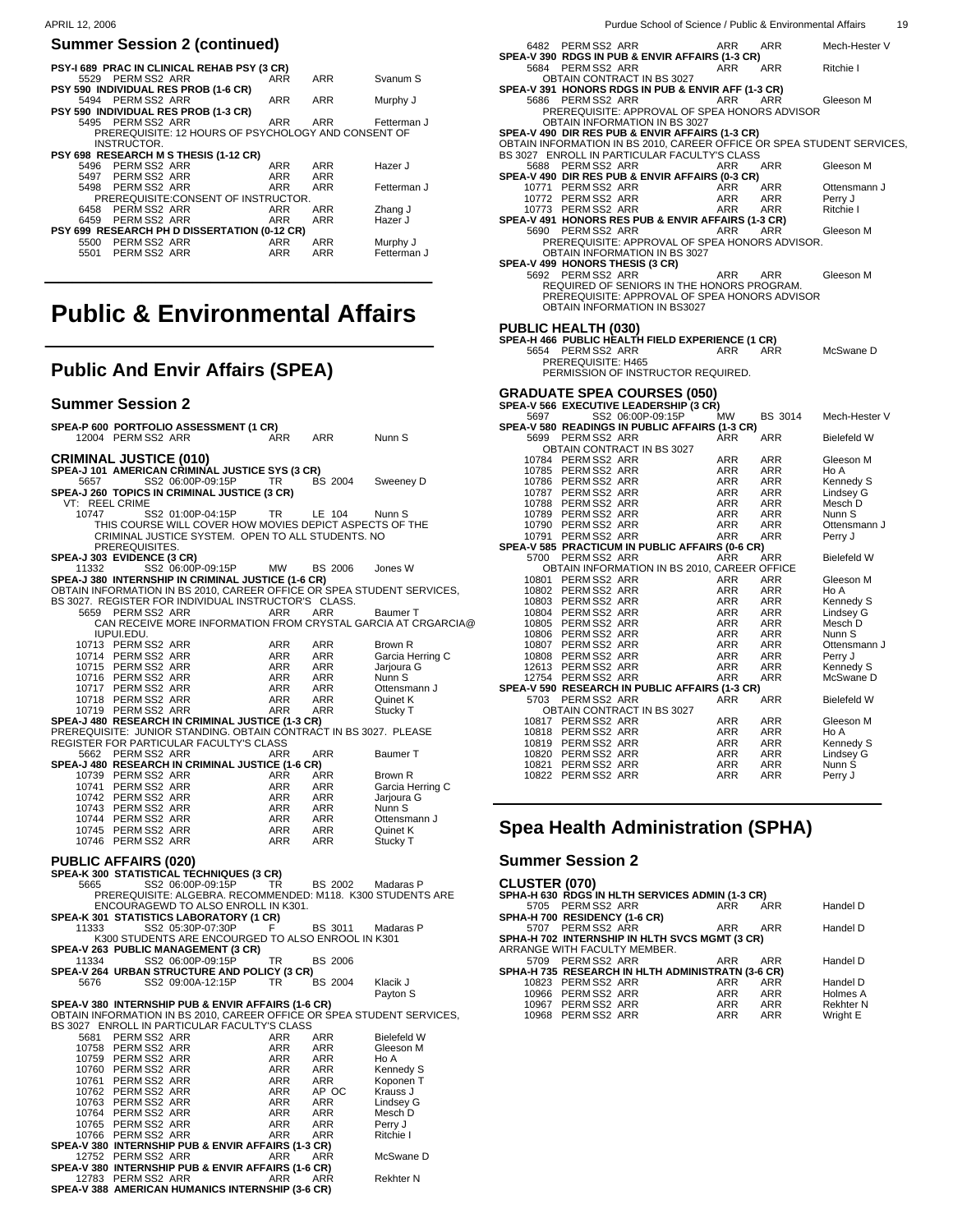# **School of Medicine**

## **Public Health (PBHL)**

#### **Summer Session 2**

 $\overline{a}$ 

| Summer Session 2                                                                                                                                                                                                                                                                                                                                                                                                                       |
|----------------------------------------------------------------------------------------------------------------------------------------------------------------------------------------------------------------------------------------------------------------------------------------------------------------------------------------------------------------------------------------------------------------------------------------|
| <b>BEHAVIORAL HEALTH SCIENCE (020)</b><br>PBHL-P 602 PUBLIC HEALTH INTERNSHIP (3 CR)<br>PREREQUISITE: MPH CORE REQUIRED<br>5366 PERM SS2 ARR<br>Zwirn E<br>ARR<br>ARR<br>SIX HOURS CONCENTRATION COURSE WORK<br>MPH ADVISOR AUTHORIZATION REQUIRED.<br>CONTACT 278-0337 FOR AUTHORIZATION.                                                                                                                                             |
| PBHL-P 702 PUB HLTH BEHV HLTH SCI CON PRJ (3 CR)<br>PREREQUISITE: MPH INTERNSHIP REQUIRED<br>Zwirn E<br>5374 PERMSS2 ARR<br><b>ARR</b><br>ARR<br>MPH ADVISOR AUTHORIZATION REQUIRED<br>CONTACT DPH 278-0337 FOR AUTHORIZATION.                                                                                                                                                                                                         |
| <b>EPIDEMIOLOGY COURSES (050)</b><br>PBHL-P 602 PUBLIC HEALTH INTERNSHIP (3 CR)<br>PREREQUISITE: MPH CORE REQUIRED<br>SIX HOURS CONCENTRATION COURSE WORK REQUIRED<br>5368 PERM SS2 ARR<br>Steele G<br>ARR<br>ARR<br>MPH ADVISOR AUTHORIZATION REQUIRED<br>CONTACT DPH 278-0337 FOR AUTHORIZATION<br>PBHL-P 704 PUB HLTH EPIDEMIOLOGY CONC PRJ (3 CR)                                                                                  |
| PREREQUISITE: MPH INTERNSHIP REQUIRED<br>5378 PERMSS2 ARR<br>Steele G<br>ARR<br>ARR<br>MPH ADVISOR AUTHORIZATION REQUIRED<br>CONTACT DPH 278-0337 FOR AUTHORIZATION                                                                                                                                                                                                                                                                    |
| <b>HEALTH POLICY &amp; MANAGEMENT (060)</b><br>PBHL-P 602 PUBLIC HEALTH INTERNSHIP (3 CR)<br>PREREQUISITE: MPH CORE REQUIRED<br>SIX HOURS CONCENTRATION COURSE WORK REQUIRED<br>Weaver K<br>5369 PERM SS2 ARR<br>ARR<br>ARR                                                                                                                                                                                                            |
| MPH ADVISOR AUTHORIZATION REQUIRED.<br>CONTACT DPH 278-0337 FOR AUTHORIZATION<br>11370 PERM SS2 ARR<br><b>ARR</b><br>ARR<br>Henkle E<br>PREREQUISITE: SIX HOURS OF CONCENTRATION COURSE WORK REQUIRED<br>MPH ADVISOR AUTHORIZATION REQUIRED CONTACT DPH (317)<br>278-0337 FOR AUTHORIZATION, BEHAVIORAL HEALTH SCIENCE<br>11373 PERMSS2 ARR<br>ARR<br>ARR<br>Henkle E<br>PREREQUISITE: SIX HOURS OF CONCENTRATION COURSE WORK REQUIRED |
| MPH ADVISOR AUTHORIZATION REQUIRED CONTACT DPH (317)<br>278-0337 FOR AUTHORIZATION. EPIDEMIOLOGY<br>11374 PERMSS2 ARR<br>ARR<br>ARR<br>Henkle E<br>PREREQUISITE: SIX HOURS OF CONCENTRATION COURSE WORK REQUIRED<br>MPH ADVISOR AUTHORIZATION REQUIRED CONTACT DPH (317)<br>279 0227 EOR ALITHORIZATIONI, HEALTH ROLLOV AND MANIACEMENT.                                                                                               |

278-0337 FOR AUTHORIZATION. HEALTH POLICY AND MANAGEMENT **PBHL-P 705 PUB HLTH POL & MGMT CONC PROJ (3 CR)** PREREQUISITE: MPH INTERNSHIP REQUIRED<br>5380 PERM SS2 ARR ARR

 5380 PERM SS2 ARR ARR ARR Weaver K MPH ADVISOR AUTHORIZATION REQUIRED CONTACT DPH 278-0337 FOR AUTHORIZATION

**CLUSTER (070)**

 $\overline{a}$ 

 $\overline{a}$ 

**PBHL-P 650 READINGS IN PUBLIC HEALTH (1-4 CR)** 5372 PERM SS2 ARR ARR ARR MPH ADVISOR AUTHORIZATION CONTACT DPH 278-0337 FOR AUTHORIZATION

## **Radiation Oncology (RAON)**

#### **Summer Session 2**

|      | RAON-J 451 CLINICAL PRACTICUM III (6 CR) |     |     |             |
|------|------------------------------------------|-----|-----|-------------|
|      | THE FOLLOWING COURSE IS OPEN TO ACCEPTED |     |     |             |
|      | RADIATION THERAPY STUDENTS ONLY.         |     |     |             |
| 5575 | SS <sub>2</sub> ARR                      | ARR | ARR | Schneider J |

## **Radiology (RADI)**

### **Summer Session 2**

## **RADIOLOGIC SCIENCES (005)**

**RADI-R 110 INTRODUCTION TO RADIOGRAPHY (3 CR)** THE FOLLOWING COURSES ARE OPEN TO ACCEPTED RADIOLOGIC SCIENCES STUDENTS OR BY PERMISSION OF THE PROGRAM DIRECTOR.<br>5534 SS2 08:30A-10:00A MTW CL 126 5534 SS2 08:30A-10:00A MTW CL 126 Long B

|      | Laboratory (LAB)  |   |            |                                                                    |
|------|-------------------|---|------------|--------------------------------------------------------------------|
| 5535 | SS2 08:00A-12:00P | R | <b>ARR</b> | Robinson S<br>Long B<br>Lambert S<br>Cox L<br>Rafert J<br>DeVore A |
| 5540 | SS2 08:00A-12:00P |   | <b>ARR</b> | Robinson S<br>Long B                                               |

| APRIL 12, 2006 |  |  |
|----------------|--|--|
|----------------|--|--|

Lambert S

| RADI-R 112 PATIENT CARE I (3 CR) |                  |                                                            |            |               | Lambent o<br>Cox L<br>Rafert J<br>DeVore A |
|----------------------------------|------------------|------------------------------------------------------------|------------|---------------|--------------------------------------------|
| 5545                             |                  | SS2 10:15A-11:45A                                          | <b>MTW</b> | CL 126        | Baker S                                    |
|                                  |                  | 12:30P-01:45P                                              | т          | CL 126        | DeVore A                                   |
|                                  | Laboratory (LAB) |                                                            |            |               |                                            |
| 5546                             |                  | SS2 12:30P-01:50P                                          | м          | <b>ARR</b>    | <b>Baker S</b>                             |
| 5547                             |                  | SS2 02:00P-03:20P                                          | М          | <b>ARR</b>    | <b>Baker S</b>                             |
| 5548                             |                  | SS2 12:30P-01:50P                                          | W          | <b>ARR</b>    | Baker <sub>S</sub>                         |
| 5549                             |                  | SS2 02:00P-03:20P                                          | W          | <b>ARR</b>    | Baker S                                    |
|                                  |                  | RADI-R 274 EXPERIENCE IMAGING MODALITIES (2 CR)            |            |               |                                            |
| 5559                             |                  | SS2 08:00A-04:00P                                          | <b>MTW</b> | VA 100        | Lambert S                                  |
|                                  |                  | 08:00A-12:00P                                              | R          | VA 100        |                                            |
| 5560                             |                  | SS2 08:00A-04:00P                                          | MTW        | <b>UH 100</b> | Cox L                                      |
|                                  |                  | 08:00A-12:00P                                              | R          | UH 100        |                                            |
| 5561                             |                  | SS2 08:00A-04:00P                                          | MTW        | <b>WD100</b>  | Rafert J                                   |
|                                  |                  | 08:00A-12:00P                                              | R          | <b>WD100</b>  |                                            |
| 5562                             |                  | SS2 08:00A-04:00P                                          | <b>MTW</b> | SF 100        | DeVore A                                   |
|                                  |                  | 08:00A-12:00P                                              | R          | SF 100        |                                            |
|                                  |                  | RADI-R 275 PEDIATRIC CLINICAL EXP II (2 CR)                |            |               |                                            |
| 5564                             |                  | SS2 08:00A-04:00P                                          | <b>MTW</b> | 100<br>RI     | Robinson S                                 |
|                                  |                  | 08:00A-12:00P                                              | R          | RI<br>100     |                                            |
|                                  |                  | RADI-R 404 SECTIONAL IMAGING ANATOMY (3 CR)                |            |               |                                            |
|                                  |                  | THE FOLLOWING COURSES ARE OPEN TO STUDENTS IN THE          |            |               |                                            |
|                                  |                  | MEDICAL IMAGING TECHNOLOGY AND NUCLEAR MEDICINE TECHNOLOGY |            |               |                                            |
| PROGRAMS ONLY.                   |                  |                                                            |            |               |                                            |
| 5565                             |                  | SS2 01:45P-03:45P                                          | <b>MW</b>  | <b>ARR</b>    | Kehrein S                                  |
|                                  |                  | 08:00A-09:20A                                              | т          | <b>ARR</b>    |                                            |
|                                  |                  | $01:00P - 04:00P$                                          | R          | <b>ARR</b>    |                                            |
| RADI-R 407 SEMINAR: (2 CR)       |                  |                                                            |            |               |                                            |
|                                  |                  | VT: SEMINAR: MEDICAL IMAGING                               |            |               |                                            |
| 5566                             |                  | SS2 08:00A-12:00P                                          | <b>MWR</b> | <b>ARR</b>    | Kehrein S                                  |
|                                  |                  | 01:00P-04:00P                                              | т          | <b>ARR</b>    |                                            |
| RADI-R 408 TOPICS: (1 CR)        |                  |                                                            |            |               |                                            |
|                                  |                  | VT: TOPICS: INTRO TO MIT PROJECTS                          |            |               |                                            |
| 5567                             |                  | SS2 09:45A-12:00P                                          | т          | <b>ARR</b>    | Cox L                                      |
|                                  |                  | VT: TOPICS: NUCLEAR MEDICINE MGMT                          |            |               |                                            |
| 5568                             |                  | SS2 02:30P-04:30P                                          | Т          | CL 126        | Kosegi J                                   |
|                                  |                  |                                                            |            |               |                                            |
|                                  |                  |                                                            |            |               |                                            |

# **School of Liberal Arts**

## **Religious Studies (REL)**

#### **Summer Session 2**

 $\overline{a}$ 

 $\overline{a}$ 

 $\overline{a}$ 

|      | REL-R 111 THE BIBLE (3 CR) |                                                  |           |        |            |
|------|----------------------------|--------------------------------------------------|-----------|--------|------------|
| 5576 |                            | SS2 01:00P-04:15P                                | TR.       | CA 235 | Allanson K |
|      |                            | <b>REL-R 133 INTRODUCTION TO RELIGION (3 CR)</b> |           |        |            |
| 5579 |                            | SS2 09:00A-12:15P                                | TR        | CA 241 | Flynn J    |
| 5580 |                            | SS2 01:00P-04:15P                                | <b>TR</b> | CA 241 | Flynn J    |
|      |                            |                                                  |           |        |            |
|      |                            |                                                  |           |        |            |

# **School of Medicine**

## **Pulmonary & Critical Care Med (PULM)**

#### **Summer Session 2**

**CLUSTER (130)**

**PULM-F 410 INDEPENDENT STUDY/RESP THERAPY (1-5 CR)** 5924 SS2 ARR ARR ARR Van Scoder L THIS COURSE OPEN TO RESPIRATORY THERAPY STUDENT ONLY \_\_\_\_\_\_\_\_\_\_\_\_\_\_\_\_\_\_\_\_\_\_\_\_\_\_\_\_

# **Purdue School of Science**

## **General Science (SCI)**

#### **Summer Session 2**

**SCI-I 200 TUTORIAL INTERDISCIP STUDIES (1 CR)**<br>11315 PERM SS2 ARR ARR ARR Thompson J THIS COURSE IS RESERVED FOR SCIENCE MAJORS PURSUING AN<br>INTERDISCIPLINARY STUDIES DEGREE PROGRAM. AUTHORIZATION IS<br>REQUIRED. CONTACT JOSEPH THOMPSON AT JLTHOMP@IUPUI.EDU

**SCI-I 294 BEGINNING SCI-BASED INTERN (1-3 CR)** 11313 PERM SS2 ARR ARR ARR Thompson J THIS COURSE IS DESIGNED TO BE A SEMESTER OF FULL OR PART-TIME BEGINNING INTERNSHIP EXPERIENCE IN AN INDUSTRIAL, GOVERNMENT OR BUSINESS SETTING MATCHING THE STUDENTS ACADEMIC/CAREER OBJECTIVE. AUTHORIZATION IS REQUIRED. CONTACT JOSEPH THOMPSON FOR ADDITIONAL INFORMATION AT JLTHOMP@IUPUI.EDU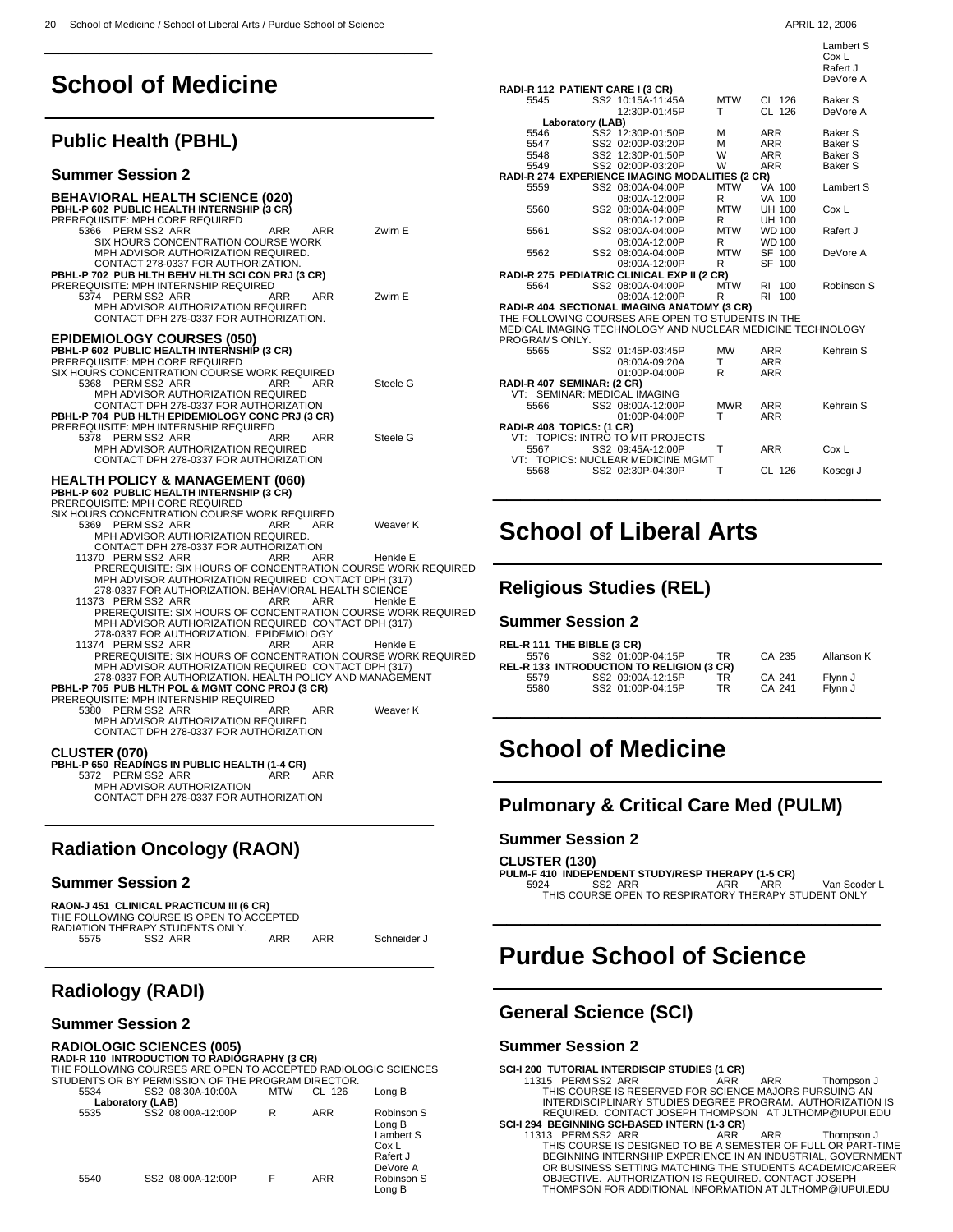#### **SCI-I 494 INTERN IN SCIENCE-BASED FIELDS (1-6 CR)**

11312 PERM SS2 ARR ARR ARR Thompson J THIS COURSE IS DESIGNED TO BE A SEMESTER OF FULL OR PART-TIME BEGINNING INTERNSHIP EXPERIENCE IN AN INDUSTRIAL, GOVERNMENT OR BUSINESS SETTING MATCHING THE STUDENTS ACADEMIC/CAREER OBJECTIVE. AUTHORIZATION IS REQUIRED. CONTACT JOSEPH THOMPSON FOR ADDITIONAL INFORMATION AT JLTHOMP@IUPUI.EDU

\_\_\_\_\_\_\_\_\_\_\_\_\_\_\_\_\_\_\_\_\_\_\_\_\_\_\_\_

# **School of Social Work**

## **Social Work (SWK)**

#### **Summer Session 2**

**SWK-S 141 INTRO TO SOCIAL WORK (3 CR)**<br>5725 SS2 ARR<br>ARR 5725 SS2 ARR ARR AP WEB PREREQUISITE OR COREQUISITE: W131 OR PERMISSION OF PROGRAM DIRECTOR. OPEN TO NON SOCIAL WORK STUDENTS THE ABOVE CLASS IS TAUGHT ONLINE USING ONCOURSE. STUDENTS SHOULD BE CAPABLE OF INDEPENDENT LEARNING **SWK-S 280 INT TO FIELD EXPERIENCE (3 CR)<br>
5728 SS2 ARR ARR ARR ARR BAYROR DERIGUISITE: PERMISSION OF INSTRUCTOR<br>
SWK-S 300 SEL TOPICS IN SOCIAL WORK (3 CR)<br>
VT: STATISTICAL REASON SWK PRACT<br>
VT: STATISTICAL REASON SWK PRA**  5731 SS2 06:00P-09:15P MW ES 2119 OPEN TO NON SOCIAL WORK STUDENTS **SWK-S 371 SOCIAL WORK RESEARCH (3 CR)** 5734 SS2 ARR ARR AP WEB PREREQUISITE OR COREQUISITE: ANY COMPUTER COURSE. OPEN TO NON SOCIAL WORK STUDENTS THE ABOVE CLASS IS TAUGHT ONLINE USING ONCOURSE. STUDENTS SHOULD BE CAPABLE OF INDEPENDENT LEARNING **SWK-S 490 INDEPENDENT STUDY (1 CR)** 5736 SS2 ARR ARR ARR Queiro-Tajalli I PREREQUISITE: PERMISSION OF INSTRUCTOR **SWK-S 490 INDEPENDENT STUDY (2 CR)** 5738 SS2 ARR ARR ARR Queiro-Tajalli I PREREQUISITE: PERMISSION OF INSTRUCTOR. **SWK-S 490 INDEPENDENT STUDY (3 CR)** 5740 SS2 ARR ARR ARR Queiro-Tajalli I PREREQUISITE: PERMISSION OF INSTRUCTOR. **SWK-S 501 PROF SOCIAL WORK: AN IMMERSION (3 CR)**<br>5741 SS2 08:45A-04:15P S ES 2104<br>6082 SS2 06:00P-09:15P MW ES 1128 5741 SS2 08:45A-04:15P S<br>6082 SS2 06:00P-09:15P MW 6082 SS2 06:00P-09:15P MW ES 1128 SS2 06:00P-09:15P<br>SS2 08:45A-04:15P 12591 SS2 08:45A-04:15P S ES 2109 **SWK-S 513 HUMAN BEHAVIOR IN SOC ENVIR II (3 CR)** 5745 SS2 02:45P-05:25P TR ES 2103 5745 SS2 02:45P-05:25P TR ES 2103<br>5746 SS2 09:00A-12:15P TR ES 2103<br>12592 SS2 06:00P-09:15P MW APOC 12592 SS2 06:00P-09:15P MW AP OC 12593 SS2 06:00P-09:15P MW AP OC ABOVE CLASS TAUGHT ON THE INDIANA-PURDUE FORT WAYNE CAMPUS. **SWK-S 515 SOCIAL POLICY AND SERVICES (3 CR)** 5749 SS2 01:00P-04:15P TR ES 2109 **SWK-S 550 SOCIAL WORK PRACTICUM I (4 CR)** 5753 SS2 ARR ARR ARR **SWK-S 555 SOCIAL WORK PRACTICUM I (3 CR)** 5901 SS2 ARR ARR ARR **SWK-S 623 PRACTICE RSCH INTEG SEM I (3 CR)**<br>5760 SS2 08:45A-04:15P SS2 08:45A-04:15P T FS 1128 **SWK-S 651 SWK PRACTICUM II (4 CR)**<br>5762 SS2 ARR 5762 SS2 ARR ARR ARR Hymans D **SWK-S 652 SWK PRACTICUM III (5 CR)** 5764 SS2 ARR ARR ARR **SWK-S 661 EXECUTIVE LEADERSHIP PRACTICE (3 CR)** 5766 SS2 06:00P-09:15P MW ES 2109 **SWK-S 682 ASSESS MENTAL HLTH & ADDICTNS (3 CR)**<br>5771 SS2 06:00P-09:15P MW ES 2104<br>5772 SS2 08:45A-04:15P S ES 2103 5771 SS2 06:00P-09:15P MW ES 2104 5772 SS2 08:45A-04:15P S ES 2103 **SWK-S 690 INDEPENDENT STUDY (1-6 CR)** 5774 SS2 ARR ARR ARR Wagner M SPECIAL APPROVAL IS REQUIRED FOR S690. INDEPENDENT STUDY. THE PAPERWORK IS AVAILABLE IN THE HANDBOOK OR FROM THE STUDENT SERVICES OFFICE LOCATION ES 4134-B **SWK-S 725 SOCIAL WORK RESEARCH INTRNSHP (3 CR)** 5776 SS2 ARR ARR ARR AGamek M<br>**SWK-S 790 SP TPCS SWK PRAC THEORY & RSCH (1-3 CR)**<br>5778 SS2 ARR ARR ARR ARR Adamek M **SWK-S 800 DISSERTATION RESEARCH (1-12 CR)** SS2 ARR ARR ARR Adamek M **CLUSTER (001) SWK-G 901 ADVANCED RESEARCH (6 CR)** 5722 SS2 ARR ARR ARR Adamek M

# **School of Liberal Arts**

### **Sociology (SOC)**

 $\overline{a}$ 

 $\overline{a}$ 

#### **Summer Session 2**

|       |                   | SOC-R 100 INTRODUCTION TO SOCIOLOGY (3 CR)     |            |            |                  |
|-------|-------------------|------------------------------------------------|------------|------------|------------------|
| 5617  |                   | SS2 09:00A-12:15P                              | <b>MW</b>  | CA 225     | Gardner-Wesley C |
| 5618  |                   | SS2 06:00P-09:15P                              | <b>MW</b>  | CA 225     | Simons G         |
| 5619  |                   | SS2 09:00A-12:15P                              | TR.        | CA 225     | Gardner-Wesley C |
| 5620  |                   | SS2 01:00P-04:15P                              | TR.        | CA 225     | Zoeller A        |
|       |                   | SOC-R 121 SOCIAL PROBLEMS (3 CR)               |            |            |                  |
| 12565 |                   | SS2 06:00P-09:15P                              | <b>MW</b>  | ES 2106    | Strong D         |
|       |                   | SOC-R 314 FAMILIES AND SOCIETY (3 CR)          |            |            |                  |
| 11143 |                   | SS2 01:00P-04:15P                              | <b>MW</b>  | CA 225     | Simons G         |
|       |                   | SOC-R 497 INDIV READINGS IN SOCIOLOGY (1-3 CR) |            |            |                  |
|       | 5627 PERM SS2 ARR |                                                | <b>ARR</b> | AP OC      |                  |
|       |                   | <b>AUTHORIZATION REQUIRED</b>                  |            |            |                  |
|       |                   | SOC-R 697 INDIVIDUAL READINGS (3 CR)           |            |            |                  |
| 5629  | PERM SS2 ARR      |                                                | <b>ARR</b> | <b>ARR</b> |                  |
|       |                   | STUDENT MUST BE AT GRADUATE LEVEL.             |            |            |                  |
|       |                   | AUTHORIZATION REQUIRED.                        |            |            |                  |
|       |                   |                                                |            |            |                  |

## **Spanish (SPAN)**

#### **Summer Session 2**

## **SPAN-S 117 BEGINNING SPANISH I (3 CR)** SPANISH S117 IS FOR STUDENTS WITH NO PRIOR KNOWLEDGE OF SPANISH. STUDENTS WITH 2 YRS. OR MORE OF HIGH SCHOOL SPANISH RECEIVE THE GRADE OF S OR F. FOR TRANSFER OR NEW STUDENTS IT IS HIGHLY RECOMMENDED THAT STUDENTS TAKE THE SPANISH PLACEMENT EXAM.<br>5634 SS2 10:30A-12:45P MWR 5634 SS2 10:30A-12:45P MWR CA 224 Gertz A (APPLIES TO ALL S117 SECTIONS) FOR STUDENTS WITH NO PRIOR KNOWLEDGE OF SPANISH. STUDENTS WITH 2 YEARS OR MORE OF HIGH SCHOOL SPANISH MAY ONLY RECEIVE<br>THE GRADE OF S/F.<br>FOR TRANSFER OR NEW STUDENTS, IT IS HIGHLY RECOMMENDED THAT STUDENTS TAKE THE SPANISH PLACEMENT EXAM. 5635 SS2 06:00P-08:15P MWR CA 224 **SPAN-S 118 BEGINNING SPANISH II (3 CR)**<br>PREREQUISITE: S117 OR 3 CREDIT HOURS OR PLACEMENT.<br>FOR TRANSFER OR NEW STUDENTS IT IS HIGHLY RECOMMENDED THAT STUDENTS TAKE THE SPANISH PLACEMENT EXAM.<br>5639 SS2 01:00P-03:15P MWR 5639 SS2 01:00P-03:15P MWR CA 226 Brant H<br>PREREQUISITE: S117 OR 3 CREDIT HOURS OR PLACEMENT<br>FOR TRANSFER OR NEW STUDENTS, IT IS HIGHLY RECOMMENDED THAT<br>STUDENTS TAKE THE SPANISH PLACEMENT EXAM.<br>S640 S62 06:00P-03:15P<br>SPAN-PREREQUISITE: S118 OR 6 HOURS OF COLLEGE SPANISH OR PLACEMENT FOR TRANSFER OR NEW STUDENTS IT IS HIGHLY RECOMMENDED THAT STUDENTS TAKE THE SPANISH PLACEMENT EXAM.<br>5643 SS2 01:00P-03:15P MTWR 5643 SS2 01:00P-03:15P MTWR CA 224 Brennan E **SPAN-S 313 WRITING SPANISH 1 (3 CR)** 5644 SS2 06:00P-08:15P MWR CA 226 PREREQUISITE: S204 OR EQUIVALENT. **SPAN-S 493 INTERNSHIP PROGRAM IN SPANISH (3 CR)** PRIOR AUTHORIZATION REQUIRED 5646 PERM SS2 ARR ARR ARR Brant H<br>OPEN ONLY TO IUPUI SPANISH MAJORS AFTER CONSULTATION WITH<br>SPANISH FACULTY AND IDENTIFICATION OF INTERNSHIP.<br>SPAN-S 494 INDIV RDGS IN HISPANIC STDS (1-3 CR)<br>PRIOR AUTHORIZATION OF DEPARTMEN OPEN ONLY IUPUI SPANISH MAJORS AFTER CONSULTATION WITH SPANISH FACULTY. **SPAN-S 507 FOREIGN LANGUAGE INSTITUTE (3-6 CR)** PRIOR AUTHORIZATION REQUIRED. UNDERGRADUATE COURSES TAUGHT IN SALAMANCA, SPAIN 6/27/05 - 8/08/05 5649 PERM SS2 ARR ARR ARR Newton N<br>**SPAN-S 521 SPANISH GRAMMR & LINGUISTICS I (4 CR)**<br>11141 PERM SS2 ARR ARR ARR ARR AP OC Newton N<br>COURSE WILL MEET IN SALAMANCA, SPAIN **SPAN-S 523 LITERATURE, ART & CULTURE I (4 CR)** 11163 PERM SS2 ARR ARR AP OC Newton N COURSE WILL MEET IN SALAMANCA, SPAIN **SPAN-S 686 MAT THESIS (1-6 CR)** REQUIRES PRIOR AUTHORIZATION. INTENDED FOR MAT STUDENTS. 5651 PERM SS2 ARR ARR ARR Newton N

## **DO NOT PRINT (900) SPAN-S 117 BEGINNING SPANISH I (3 CR)**

| ABOVE SECTION FOR "S/F" GRADING OF STUDENTS WITH 2+ YEARS OF |  |
|--------------------------------------------------------------|--|
| SPANISH EXPERIENCE.                                          |  |
|                                                              |  |

5636 PERM SS2 ARR ARR ARR